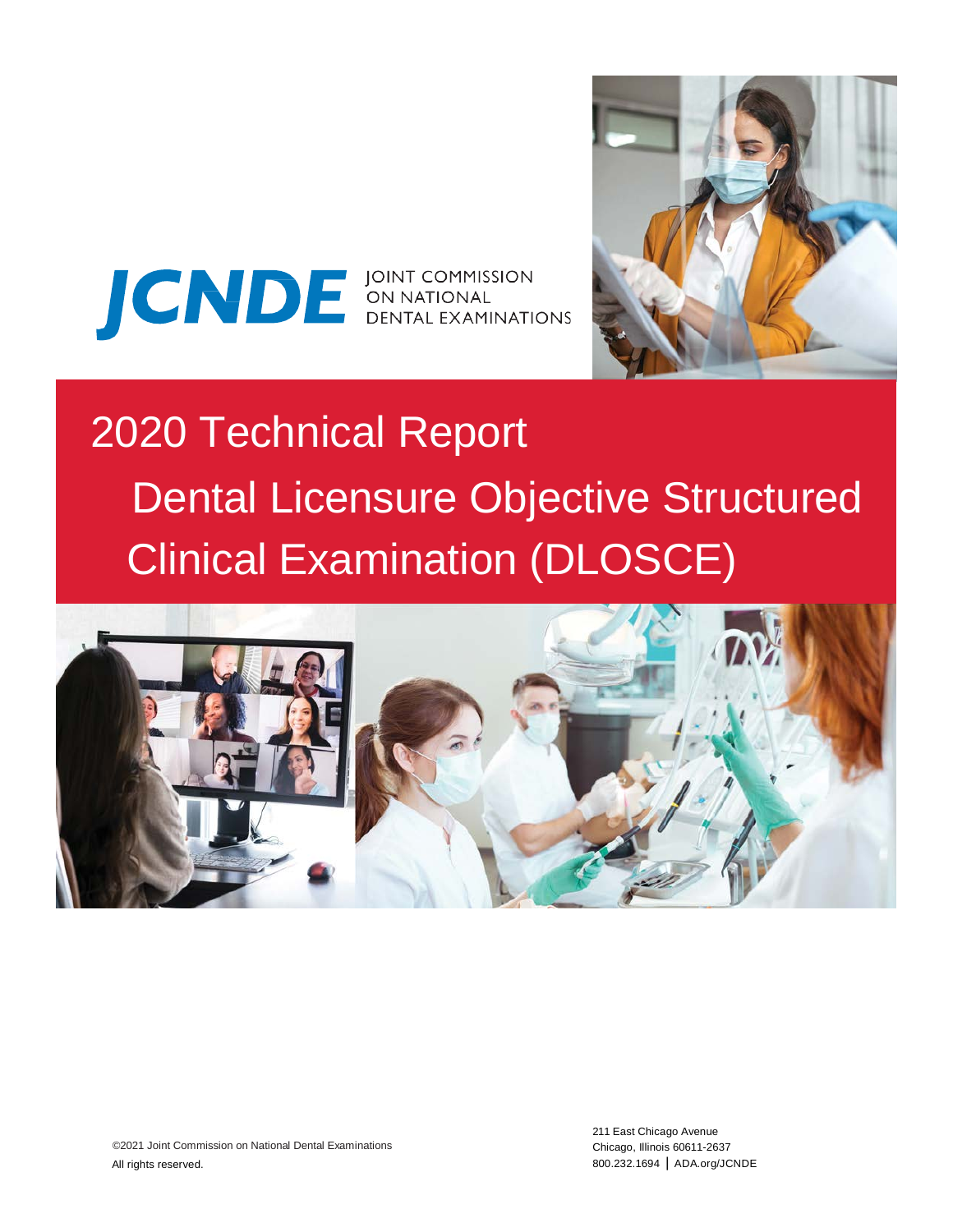# **Technical Report**

# **Dental Licensure Objective Structured Clinical Examination (DLOSCE)**

**2020**

© 2021. Joint Commission on National Dental Examinations, American Dental Association. All rights reserved.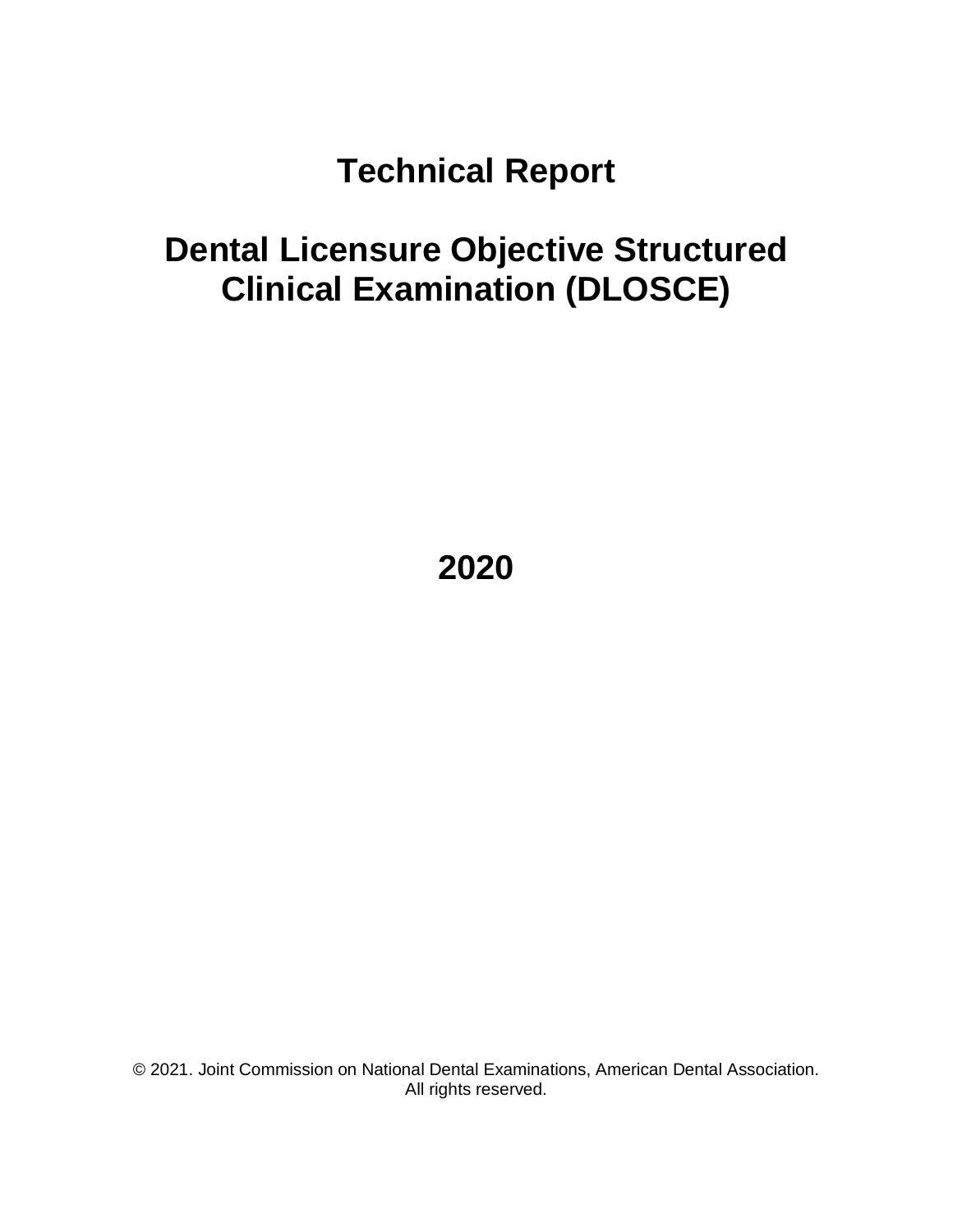#### **Executive Summary Technical Report: Dental Licensure Objective Structured Clinical Examination**

The Technical Report for the Dental Licensure Objective Structured Clinical Examination (DLOSCE) is the main source of validity evidence available to state licensing boards and other users of DLOSCE results. Validity is the most important consideration for any examination program. For the DLOSCE, validity refers to the degree to which logic and evidence support the use and interpretation of examination results for making pass/fail decisions affecting candidates for licensure to practice dentistry. The technical report contains both direct evidence and references to other documents and sources of information that contribute to this body of validity evidence. The background and historical information in this report allow users to understand the development of this program.

The content of the Technical Report is presented to address professional standards regarding the validity of credentialing examinations (American Educational Research Association (AERA), American Psychological Association (APA), and the National Council on Measurement in Education (NCME), 2014). Some of the principal information presented in the Technical Report is summarized below.

**Purpose:** The purpose of the DLOSCE program is to measure whether a candidate possesses the clinical judgment and skills required for the safe, independent practice of entrylevel general dentistry.

**Content:** Content specifications for the DLOSCE are based on subject matter expert judgment, and validity studies involving practice analyses. Test constructors are responsible for recommending minor modifications during the interim period between practice analyses. The American Dental Association's (ADA) Joint Commission on National Dental Examinations (JCNDE), with input from its Committee on Examination Development, approves all changes to the content specifications.

**Item and Examination Development:** Test construction teams are responsible for the development of items and forms/editions of the DLOSCE using JCNDE guidelines for writing high-quality items.

**Standard Setting and Scoring:** The DLOSCE standard is criterion-referenced (not norm-referenced). This means examination results are determined by specific criteria and not by the process sometimes known as "grading on a curve." A panel of expert educators and practitioners recommend the minimum passing score, which was ultimately established by the JCNDE. The DLOSCE standard is maintained across examination forms through the use of equating procedures designed to control for small differences in the difficulty of items from one examination form to another. The equating process places examination results on a common metric regardless of which particular examination form was administered.

**Administration:** The JCNDE maintains a high level of security on all examination materials. Strict precautions in place at the Joint Commission's offices and testing centers help ensure test content remains secure. The Joint Commission offers the DLOSCE via computer at Prometric professional level testing centers throughout the United States, and its territories. Once eligible, candidates can schedule an examination for any business day, conditional on testing center availability.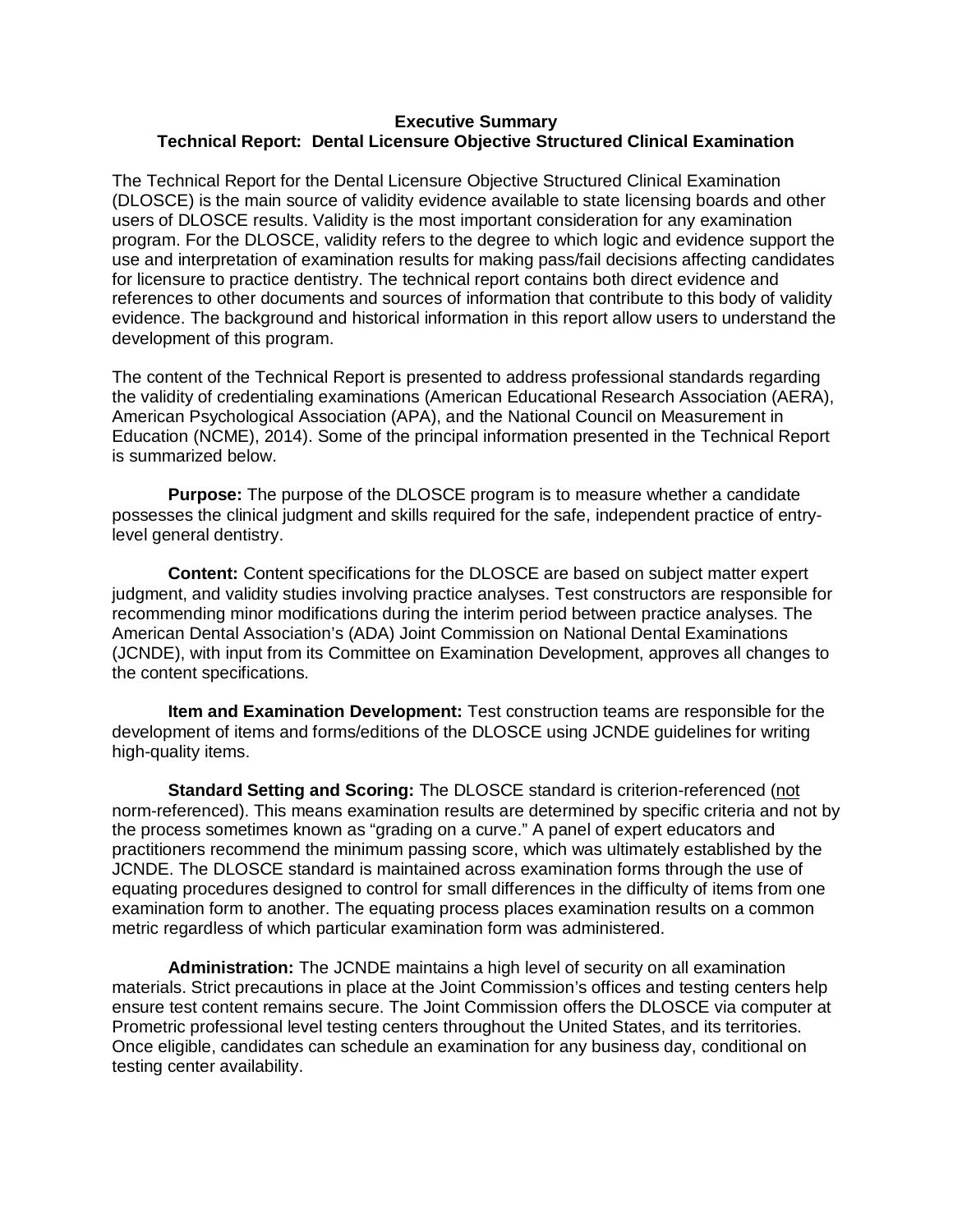In addition to the items above, this report provides information on the history of the examination program, reliability of results, and examination security, among other matters. A copy of this Technical Report is available for download on the JCNDE website, ada.org/JCNDE.

#### **References**

American Educational Research Association, American Psychological Association, and National Council on Measurement in Education (2014). *Standards for Educational and Psychological Testing*. Washington, DC: Author.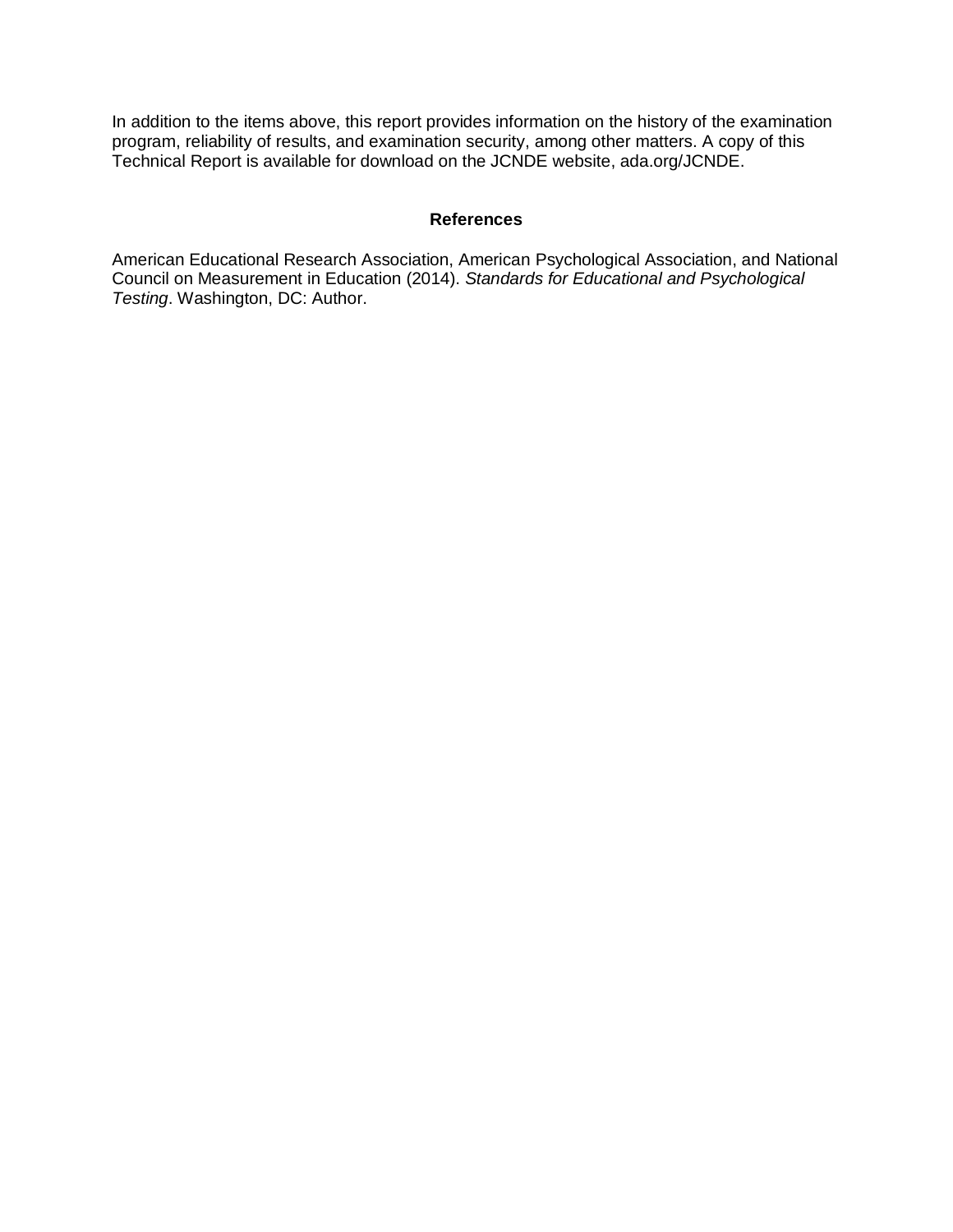## **Table of Contents**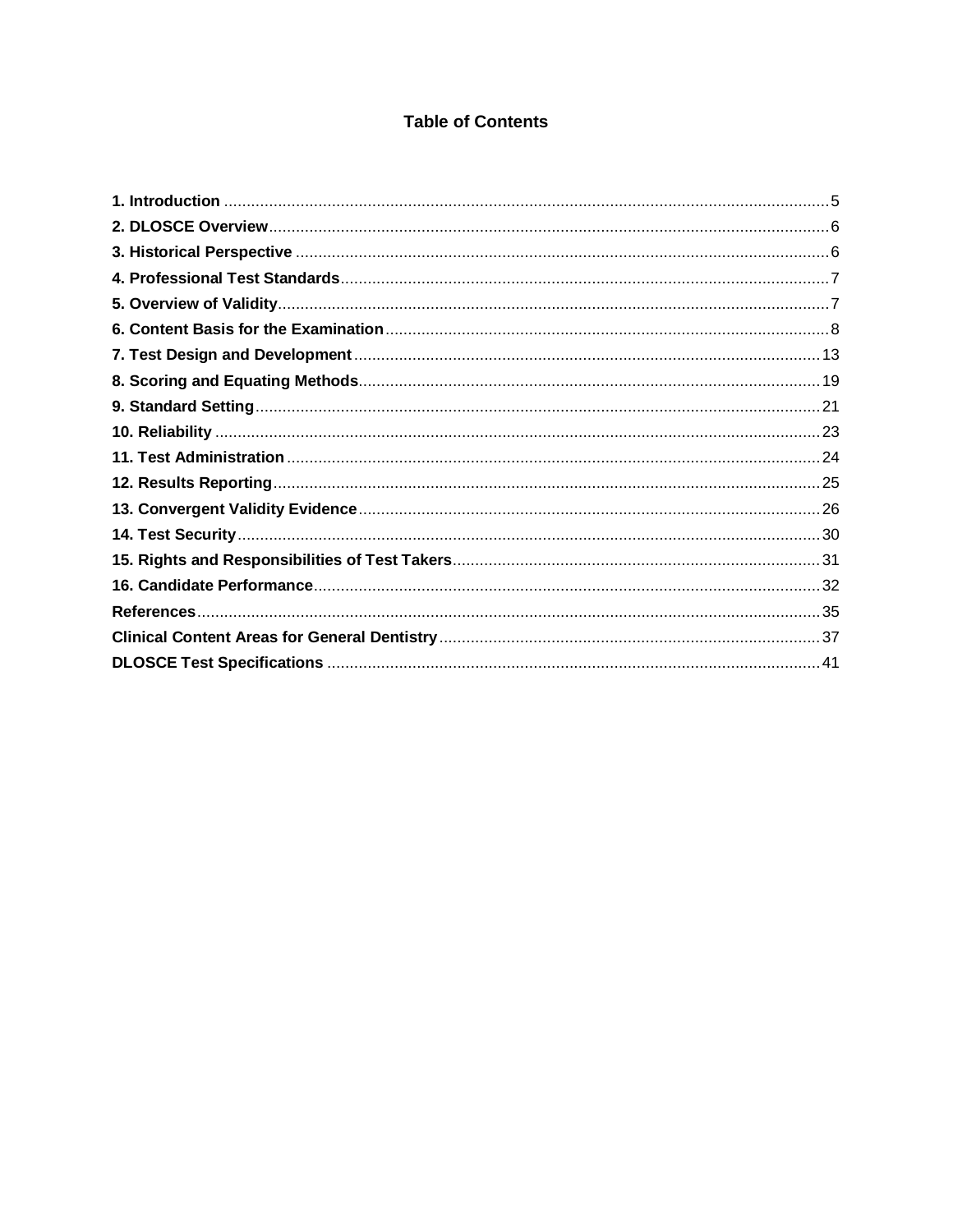#### **1. Introduction**

#### <span id="page-5-0"></span>**Purpose of the DLOSCE Technical Report**

High-stakes examination programs must be concerned with validity. Validity refers to the degree to which logic and evidence support the use and interpretation of examination results in accordance with the purpose of the examination (AERA, APA, & NCME, 2014). The Joint Commission has an obligation to inform dental boards and communities of interest concerning its efforts to provide the highest quality examination programs possible. Established professional standards provide useful guidance to improve the quality of examinations. Testing programs must adhere to these standards and provide evidence their policies and procedures conform to them to help ensure confidence in the examination program.

The Standards for Educational and Psychological Testing, most recently published by AERA, APA, and NCME in 2014, provide professional standards for testing organizations. Chapter 7 of the Standards describes the importance of documented validity evidence in technical reports so examination users can evaluate the validity of examination results they interpret and use.

This technical report provides a comprehensive summary of DLOSCE validation efforts, as well as background information which allows the reader to understand the program's development to its present state. The Joint Commission endeavors to provide the highest quality examination programs possible.

#### **The Joint Commission on National Dental Examinations**

The Joint Commission is the agency that oversees DLOSCE examination design, administration, scoring, and reporting. The ADA's Department of Testing Services (DTS) provides operational and technical support for the corresponding outlined activities. The mission of the Joint Commission is as follows:

*Protecting public health through valid, reliable and fair assessments of knowledge, skills, and abilities to inform licensure and certification decisions that help ensure safe and effective patient care by qualified oral healthcare team members.*

The Rules of the JCNDE provide descriptions of Joint Commission membership and the standing committees that serve the Joint Commission. Each of the Joint Commission's standing committees is charged with making specific recommendations to the Joint Commission concerning areas of focal interest. The Committee on Administration focuses on operational matters, including security, and budgetary considerations. The Committee on Dental Hygiene focuses on the National Board Dental Hygiene Examination (NBDHE), including examination content and specifications, test construction procedures, scoring and reporting of scores, dissemination of information related to the examination process, validity, and matters affecting finance. The Committee on Examination Development focuses on the dental examination programs, including examination content and specifications, test construction procedures, scoring procedures, and reporting. It also concerns itself with the dissemination of information about examination procedures and validity. The Committee on Research and Development focuses on research and development activities (e.g., psychometric investigations) related to both the dental and dental hygiene examination programs. The Committee on Communications and Stakeholder Engagement plans communication activities in support of JCNDE Programs, to help ensure that JCNDE communications are strategic, informative, timely, relevant, and considerate of the needs of external stakeholders.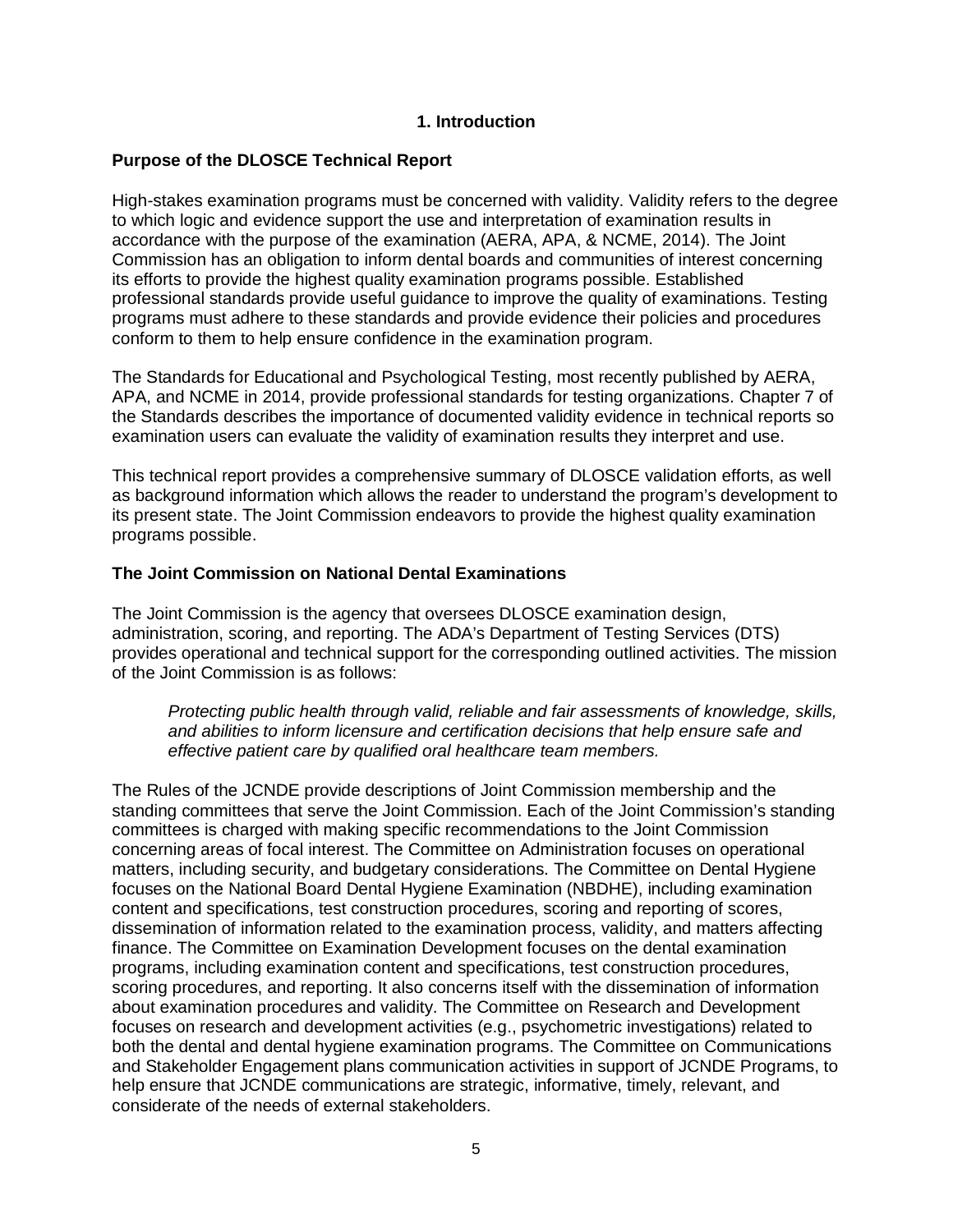#### **2. DLOSCE Overview**

<span id="page-6-0"></span>The first and most fundamental step in the development of any examination program is to establish a purpose. **The purpose of the DLOSCE program is to measure whether a candidate possesses the clinical judgment and skills required for the safe, independent practice of entry-level general dentistry.** The intended examinee population for the DLOSCE consists of candidates who are seeking a license to practice general dentistry in any state, district or other jurisdiction of the United States. The intended interpretation of DLOSCE results concerns the candidate's ability to apply clinical judgment and skills in the provision of patient care. A passing score on the DLOSCE indicates that a candidate is able to apply the aforementioned judgment and skills at the level required for the safe, independent practice of entry-level general dentistry. DLOSCE results are used by dental boards in determining qualifications of dentists who seek licensure to practice in any state, district or other jurisdiction of the United States, which recognizes the DLOSCE.

#### **3. Historical Perspective**

<span id="page-6-1"></span>In 2016, the ADA's Council on Dental Education and Licensure (CDEL) requested that the ADA's Department of Testing Services develop a business plan for development and implementation of a Dental Licensure OSCE. CDEL reviewed the plan at their December 2016 meeting and recommended the ADA's Board of Trustees provide funding to develop the DLOSCE. In January 2017 a National Licensure Task Force, jointly sponsored by the ADA and ADEA, unanimously endorsed the development of the DLOSCE. During its February 2017 meeting, the ADA Board of Trustees discussed the DLOSCE business plan written by DTS. At that time, the Board of Trustees authorized the formation of a DLOSCE Steering Committee charged with developing and validating the DLOSCE. Dr. Gary L. Roberts, ADA President, appointed a set of highly qualified individuals to the Steering Committee based on criteria established by the Board of Trustees. The DLOSCE Steering Committee held its inaugural meeting in July 2017 at the ADA headquarters in Chicago.

Throughout the development and validation process—and particularly during its first meetings the Committee devoted considerable time and energy to discussions concerning the establishment of the DLOSCE content domain, and in what form and by which methods DLOSCE content should be presented to candidates. Subsequent to thorough review, in March 2018, the DLOSCE Steering Committee determined that the DLOSCE should be a virtual (i.e., computer-based) examination that would not directly measure psychomotor skills. The Committee also approved preliminary content areas and test specifications for the DLOSCE. Detailed information concerning the factors considered are provided in Section 6, "*Content Basis for the Examination,*" and in a published article entitled "*The Dental Licensure OSCE: A Modern Licensure Examination for Dentistry*" (Ziebert and Waldschmidt, 2020). At this time, the Committee also authorized the formation of a DLOSCE Working Committee composed of dental subject matter experts, to recommend structures for DLOSCE test construction teams, and to guide the development of DLOSCE content during test construction meetings.

The first DLOSCE test construction meeting took place in November 2018, and a large number of additional test construction meetings were held in the six month period that followed. In 2019, the DLOSCE Steering Committee approved modifications to the initial test specifications, and determined that the examination would contain questions involving lifelike, three-dimensional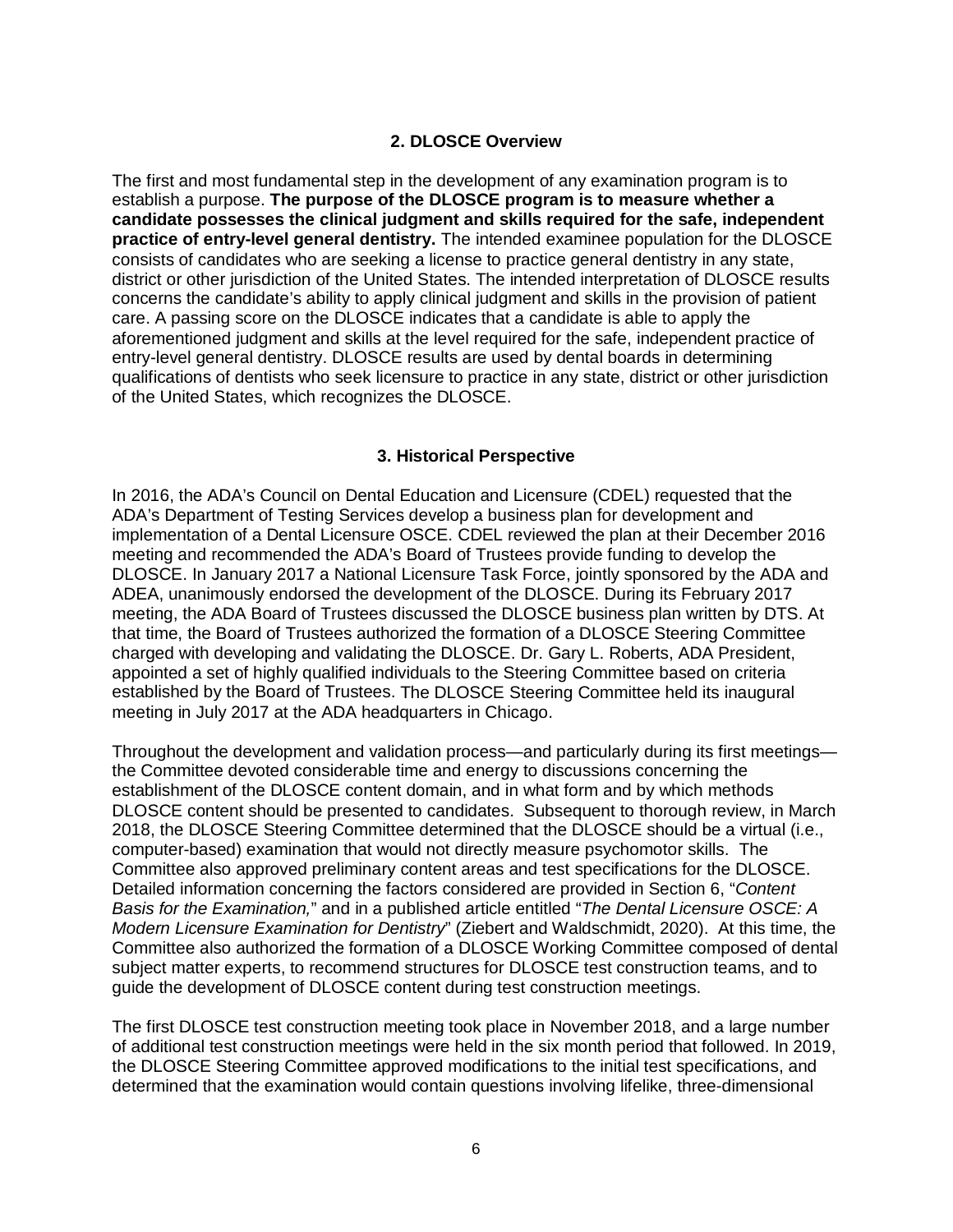(3D) models that could be interacted with and manipulated (magnified, moved, and rotated) by the candidate. Development of the 3D models began shortly thereafter.

In January 2020, the ADA Board of Trustees approved the JCNDE as the governing body for the DLOSCE Program – an action consistent with the wishes of both the DLOSCE Steering Committee and the JCNDE, as expressed through formal communications between the two groups beginning in 2018 and continuing through 2019. In February 2020, the JCNDE voted to accept governance responsibilities pertaining to the DLOSCE, and the DLOSCE Steering Committee became an *ad hoc* Committee of the JCNDE at that time. In February 2020, the DLOSCE Steering Committee and several DTS staff travelled to a Prometric testing center to review an initial completed version of the DLOSCE. Subsequent to their review, the Steering Committee members expressed overwhelmingly positive feedback regarding the quality of the examination. In April 2020, the JCNDE announced that the DLOSCE would be made available for use by dental boards in the United States, beginning in June 2020. Shortly thereafter, the JCNDE published a summary of validity evidence supporting the intended use and interpretation of DLOSCE results, and conducted a series of webinars for dental board members, dental educators, and dental students. Dental boards from a number of US states subsequently indicated they would accept DLOSCE results as either fully or partially fulfilling their clinical examination requirement. The DLOSCE was updated to incorporate minor changes recommended by the Committee in February, and then administered for the first time from June 15 through July 17, 2020. Results from the first administration were released to candidates, dental boards, and dental schools in August 2020.

#### **4. Professional Test Standards**

<span id="page-7-0"></span>Large testing organizations responsible for developing, administering, and scoring examinations need criteria, or standards upon which to judge their effectiveness. Three professional organizations – AERA, APA, and NCME – joined forces and resources to create the latest version of The Standards for Educational and Psychological Testing (AERA, APA, NCME, 2014). These standards provide useful information to guide testing organizations in the validation of their test score interpretations and uses. Throughout this technical report, validity evidence is identified and connected to testing standards. Many sections of this technical report correspond to chapters in the *Standards* (AERA, APA, NCME, 2014).

#### **5. Overview of Validity**

<span id="page-7-1"></span>Validity is defined in the *Standards* as "the degree to which evidence and theory support the interpretations of test scores for purposed uses of tests" (AERA, APA, & NCME, 2014, p. 11). Validation involves the investigative process of creating a validity argument and collecting evidence relevant to this argument, the examination purpose, and the intended interpretation of results. When acquired validity evidence reveals weaknesses or deficiencies, the testing organization is expected to take steps to address the deficiencies to strengthen the validity of the test.

The intended interpretation of DLOSCE results concerns the candidate's ability to apply clinical judgment and skills in the provision of patient care. A passing score on the DLOSCE indicates that a candidate is able to do so at the level required for the safe, independent practice of entrylevel general dentistry. DLOSCE results are used by dental boards in determining qualifications of dentists who seek licensure to practice in any state, district or other jurisdiction of the United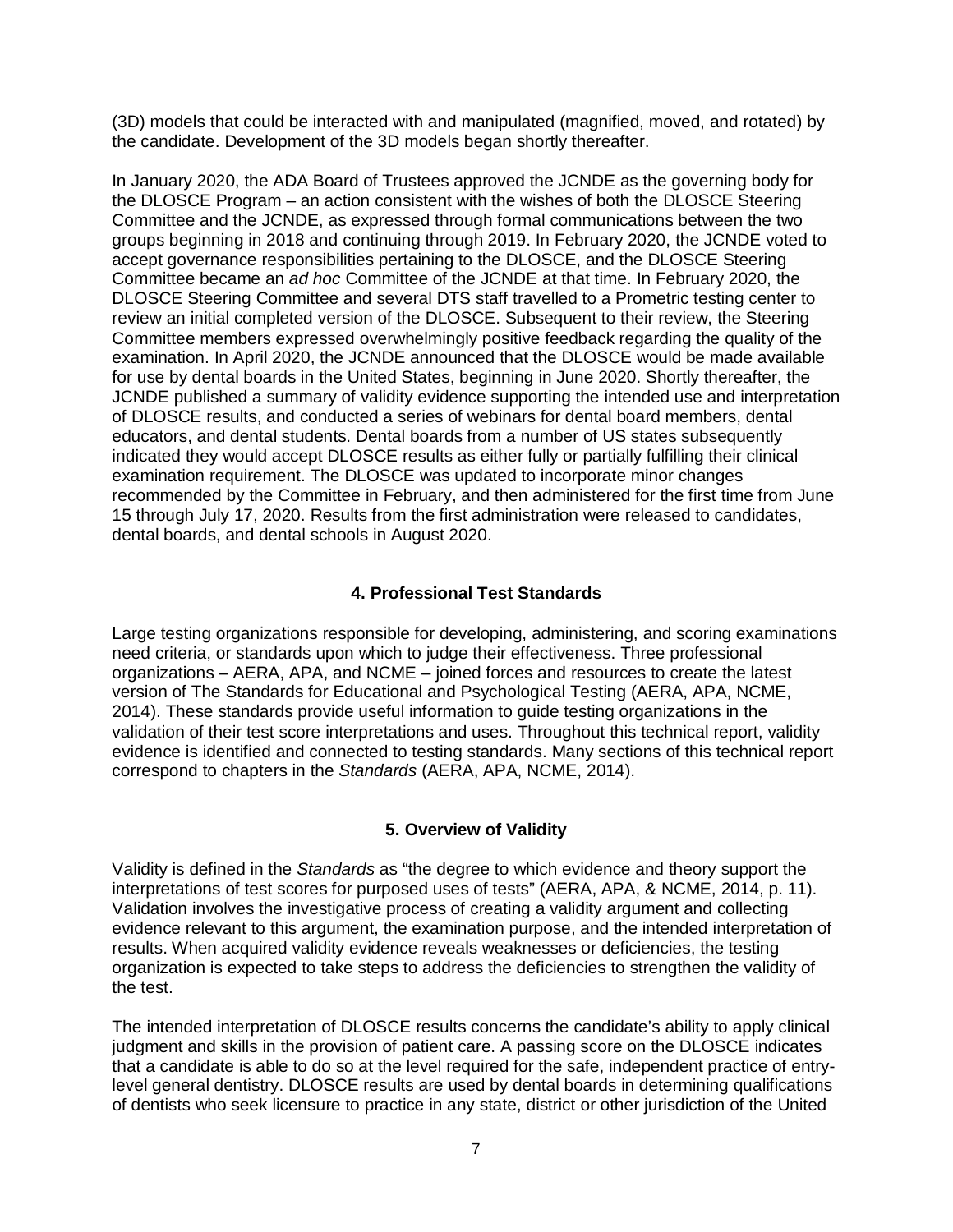States, which recognizes the DLOSCE. This technical report presents validity evidence and additional references that support the intended interpretation and use of DLOSCE results.

This report is organized to address major categories of validity evidence. Each section contains narrative and validity documentation. In some instances, data are provided, as appropriate. The report addresses the following important categories of validity evidence, presented with corresponding section numbers:

- 6. Content Basis for the Examination
- 7. Test Design and Development
- 8. Scoring and Equating Methods
- 9. Standard Setting
- 10. Reliability
- 11. Test Administration
- 12. Results Reporting
- 13. Convergent Validity Evidence
- 14. Test Security
- 15. Rights and Responsibilities of Test Takers
- 16. Candidate Performance

The information provided in this technical report covers the entire span of DLOSCE development through September 2020, including DLOSCE administrations that occurred in the summer of 2020.

#### **Legal Issues**

All examination programs where results are used for high-stakes decisions run the risk of legal challenge based on validity. As a result, examination programs must be designed to withstand legal challenges.

This technical report represents an effective way to present the examination validity argument and corresponding validity evidence. This document organizes, describes, and presents a large amount of validity evidence. In so doing, boards can have confidence that the Joint Commission has acted responsibly in its duty to develop and administer an examination program capable of fulfilling its intended purpose.

#### **6. Content Basis for the Examination**

<span id="page-8-0"></span>Content-oriented validity evidence is a critical source of validity evidence supporting the interpretation and use of DLOSCE results. The Standards indicate that developers of licensure examinations should provide a thorough description of the examination's content domain, along with evidence that the domain reflects the requirements of the profession for which candidates are seeking licensure (AERA, APA, NCME, 2014, p. 178-179). This chapter details the DLOSCE content domain and describes the theoretical rationale and empirical evidence that support it. In short, the content domain for the DLOSCE consists of the clinical tasks that a dentist performs while providing direct, chair-side treatment to patients. The content domain is formalized in the DLOSCE test specifications, which were established using the methods and procedures described below.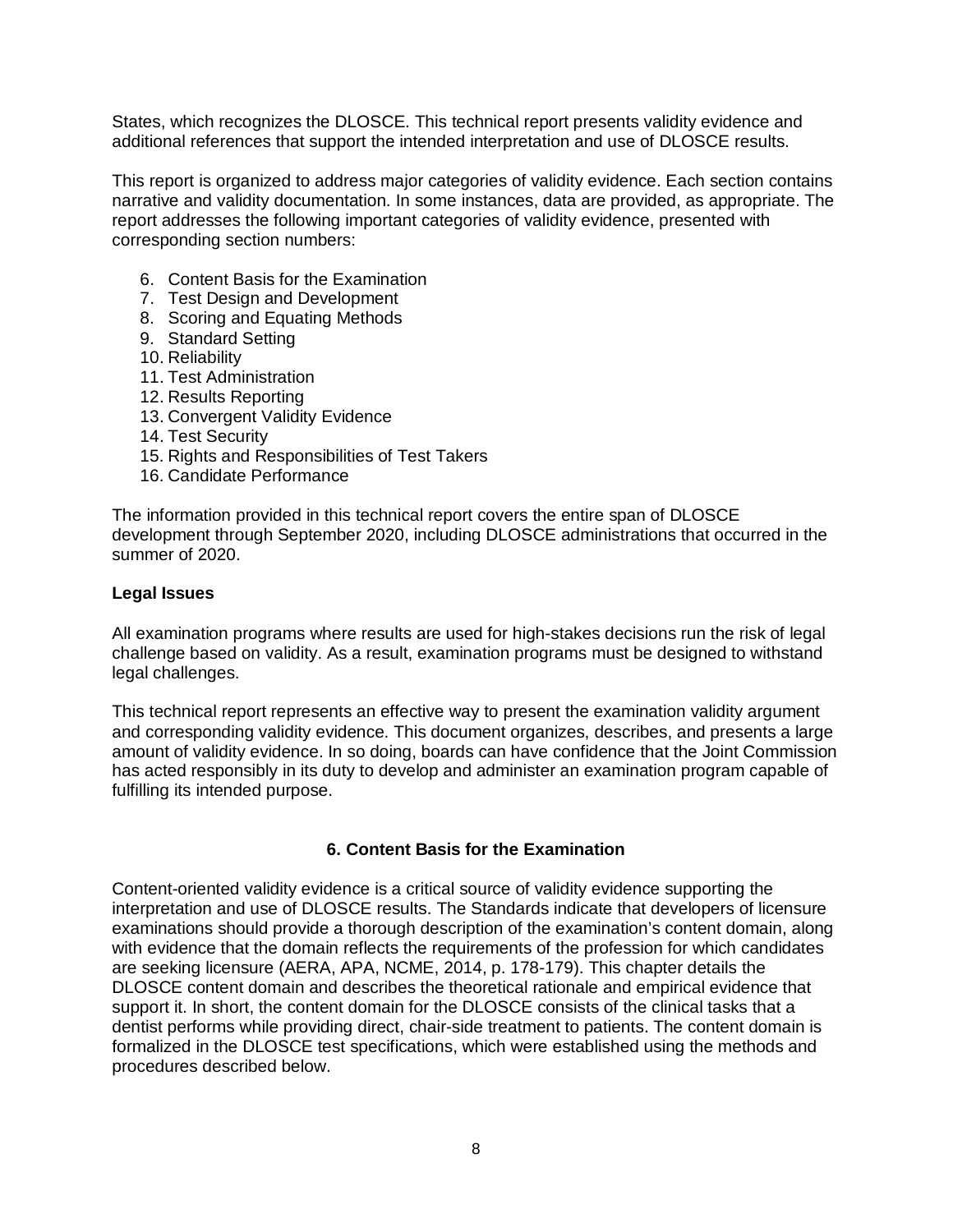#### **Establishing the DLOSCE Test Specifications**

In 2018, the DLOSCE Steering Committee convened a review panel of subject matter experts to recommend test specifications for the DLOSCE. The recommended test specifications would describe the topic areas the DLOSCE should cover and the percentage of test items that should be allocated to each topic area. The review panel consisted of 11 dental subject matter experts, including general dentists, and specialists with expertise in the following areas: Prosthodontics, periodontics, oral radiology, oral diagnosis, oral surgery, endodontics, behavioral science, orthodontics, pharmacology, and dental anesthesia. The panel included three members of the DLOSCE Steering Committee as well as an individual who had served on the Committee for an Integrated Examination (CIE) (the committee that developed and validated the Joint Commission's Integrated National Board Dental Examination (INBDE)). The panel met for 1½ days at the ADA building in Chicago.

As a first step, the panelists studied the results of a dental practice analysis survey conducted by the JCNDE in 2016. The purpose of the practice analysis survey was to gather feedback from a nationally representative sample of practicing dentists, concerning the importance of various tasks that general dentists perform. The first section of the survey gathered information about the dentist and their practice environment. The second section consisted of a list of 56 clinical content areas (see Appendix A). In this section, responding dentists were asked to rate each clinical content area with respect to its importance to patient care, and its frequency of use in patient care. The levels of the rating scale were defined as follows:

#### **Importance to Patient care:**

- 5. Extremely important
- 4. Very important
- 3. Important
- 2. Somewhat important
- 1. Not important

#### **Frequency of Use in Patient Care:**

- 6. More than 5 times per day
- 5. 3-5 times per day
- 4. 1-2 times per day
- 3. 1-4 times per week
- 2. Less than once per week
- 1. Never

The JCNDE distributed the practice analysis survey to a total of 34,441 dentists. Among those, 2,542 (7.4%) provided valid responses. The mean importance rating and mean frequency rating were calculated for each clinical content area. The mean importance ratings across clinical content areas ranged from 3.22 to 4.82. The mean frequency ratings ranged from 1.7 to 5.92. The multiplicative model (Kane, Kingsbury, Colton, & Estes, 1989) was used to provide an overall index of importance for each clinical content area.

The members of the DLOSCE test specifications review panel studied the 56 clinical content areas from the practice analysis survey, along with the mean importance rating and mean frequency rating for each area. The panel members then engaged in a group discussion through which they 1) established a preliminary list of topic areas that the DLOSCE should cover (e.g., endodontics, periodontics), and 2) made a preliminary determination regarding the percentage of test items that should be allocated to each topic area. Once the panel had established the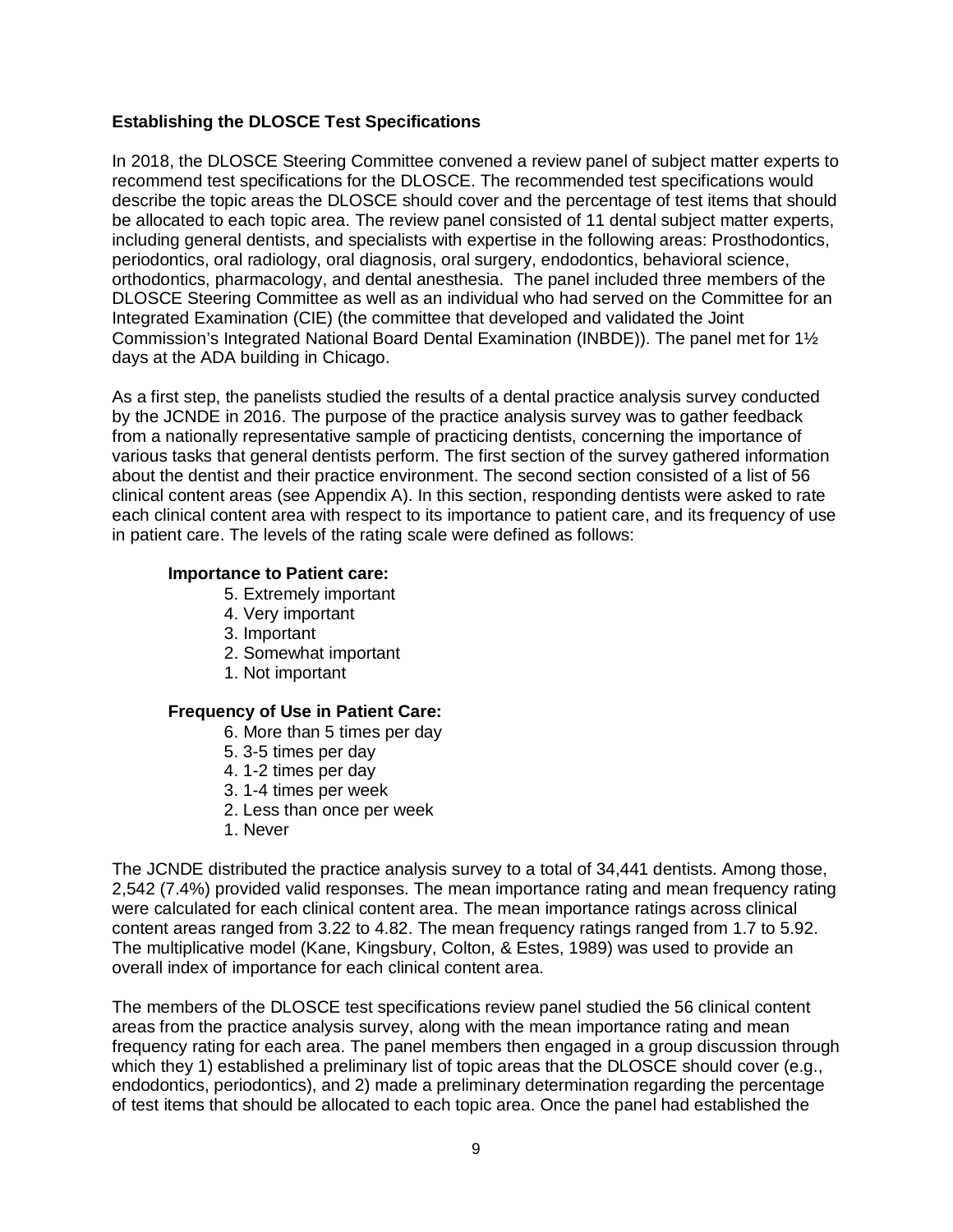preliminary percentages as a group, each panelist separately reviewed the percentages, and suggested changes as needed. The recommended changes were then summarized across the panelists, and presented to the group for consideration.

A key step in establishing the recommended DLOSCE test specifications involved articulating areas of commonality and important differences between the DLOSCE and the JCNDE's Integrated National Board Dental Examination (INBDE). As part of this discussion, the review panel established a preliminary scope and boundaries for skills it felt the DLOSCE should assess (i.e., the DLOSCE skill domain). A statement concerning this scope is provided below.

*The DLOSCE covers the clinical tasks that a dentist performs while providing direct, chair-side treatment to patients in a clinical environment. This includes addressing issues that arise during the performance of a dental procedure.* 

To further clarify the DLOSCE content domain, the panelists scrutinized the 56 clinical content areas included on the Joint Commission's practice analysis survey, which were broken down into three component sections: 1) Diagnosis and Treatment Planning, 2) Oral Health Management, and 3) Practice and Profession. Panel members then selected the clinical content areas they believed fit within the description of the DLOSCE skill domain they established in the previous step. Each panelist did this separately. Then, the panel worked as a group in an attempt to reach a consensus for each clinical content area.

Next, the panelists completed an exercise that required them to link the preliminary topic areas to the clinical content areas from the JCNDE practice analysis. As part of this exercise, panelists were asked to identify the topic areas that were related to each of the 56 clinical content areas. Results of the linking exercise demonstrated a strong relationship between the preliminary topic areas and the tasks that entry level general dentists perform, as indicated by the 56 clinical content areas from the practice analysis. This provided support for the appropriateness and comprehensiveness of the DLOSCE topic areas identified by the panel.

Just prior to the close of the meeting, panelists were given an opportunity to recommend changes to the percentages allocated to the established DLOSCE topic areas. Five of the eleven panelists recommended no changes to the percentages. No panelist recommended a change larger than two percent for any topic area. After discussing their individual recommendations as a group, the panel decided to retain the original percentages. The resulting topic areas and corresponding percentages represented the review panel's recommendation concerning preliminary test specifications for the DLOSCE. The DLOSCE Steering Committee reviewed and approved the review panel's recommendation in March 2018. This established the preliminary test specification for the DLOSCE.

In 2019 the DLOSCE Steering Committee revisited the preliminary DLOSCE test specifications and made modifications based on feedback from the DLOSCE Working Committee, DLOSCE test constructors and DTS staff. In 2020, the JCNDE reviewed and approved the test specifications, which appear in Appendix B. Each DLOSCE form is built to meet the specifications, ensuring that candidates who attempt the DLOSCE encounter an examination that is comprehensive and parallel in its coverage of the content domain. The JCNDE conducts comprehensive practice analyses on a periodic basis, and will continue to use practice analysis results, in combination with subject matter expert judgments, to ensure that the DLOSCE test specifications reflect clinical dental practice. In the time period between practice analyses, DLOSCE test constructors evaluate the specifications and – accompanied by appropriate justification – recommend minor changes as needed, for consideration by the JCNDE.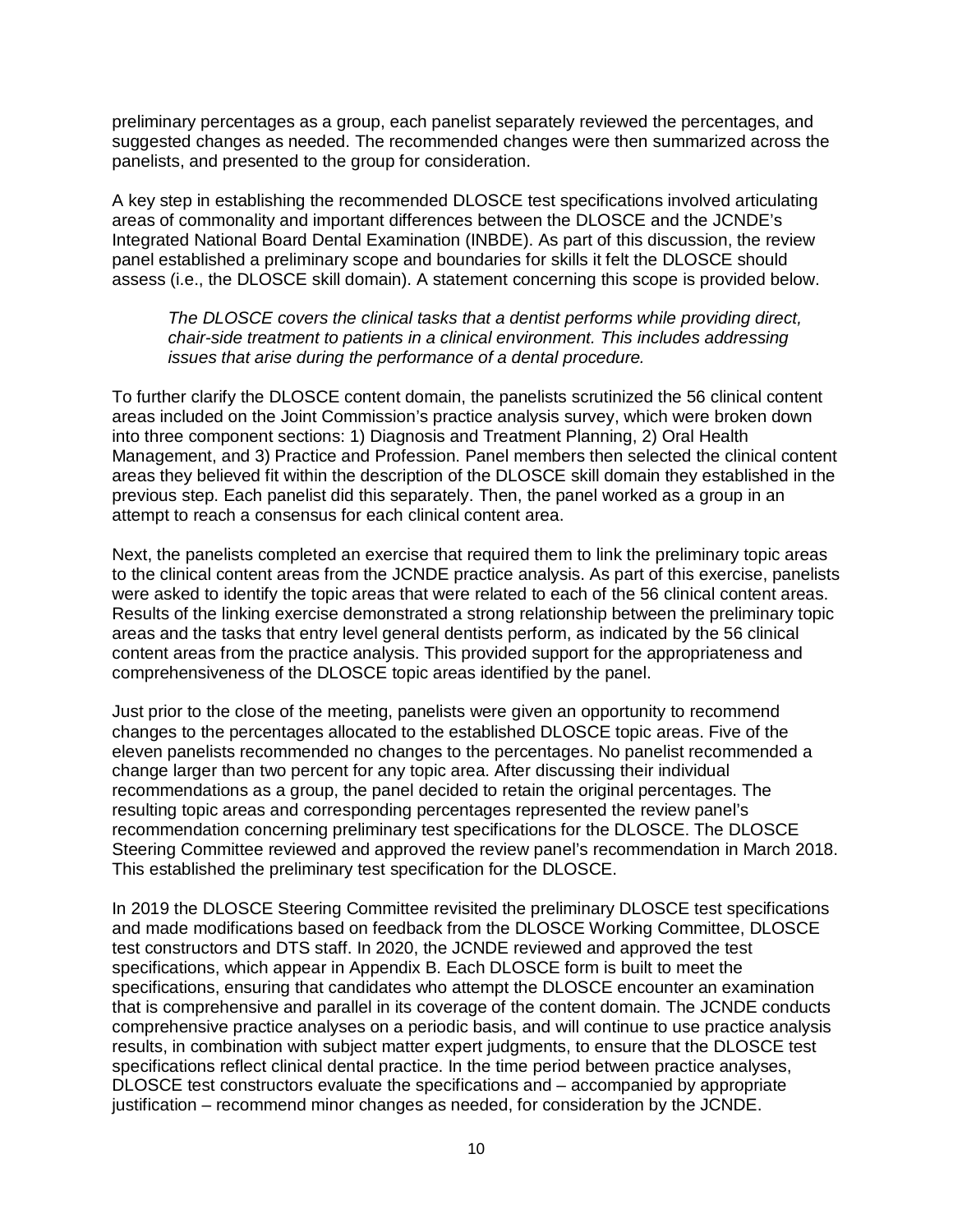#### **DLOSCE Content and the Question of Psychomotor Skill Evaluation**

The preceding discussion focuses largely on the procedures used to determine the DLOSCE test specifications. An important question that has been present throughout DLOSCE development involves whether to include or not include a psychomotor skill evaluation component within DLOSCE administrations. The DLOSCE Steering Committee specifically and carefully considered this important question. In so doing, the following factors were thoroughly discussed:

- research evidence as it pertains to current clinical licensure examinations, which include both patient-based and manikin components
- research from the National Dental Examining Board (NDEB) of Canada, which had for decades utilized an Objective Structured Clinical Examination (OSCE) instead of a patient-based clinical examination
- the fidelity of existing manikin and dental simulation technology, as it relates to the dayto-day experience of practicing dentists
- ethical considerations pertaining to the use of patients in clinical examinations for licensure purposes
- the pre-eminent role of clinical judgment as it relates to the application of psychomotor skills
- the standards for dental education as promulgated by the Commission on Dental Accreditation (CODA), and the corresponding dental subject matter expert site visitors who scrutinize the quality of educational training provided at US dental schools
- the educational training provided by dental schools in accordance with CODA standards
- the evaluative tools and methods used by dental schools to understand whether a given student has demonstrated the necessary level of clinical judgment and skills
- the focal reasons for board disciplinary actions
- the applied experience of dental educators
- the need for comprehensive assessment of a candidate's clinical knowledge, skills, and abilities, at the time of licensure
- the validity and reliability of available and proposed solutions, from a rigorous psychometric perspective and in accordance with professional standards and guidelines

The DLOSCE Steering Committee fully acknowledged the critical importance of psychomotor skills in dental practice. Dentists rely heavily on psychomotor skills in treating their patients. Having noted this, the Committee was dismayed to see the dearth of research evidence supporting the validity of current clinical licensure examinations, whose focus primarily rested upon the measurement of these psychomotor skills (see, for example, Chambers, 2011; Formicola et al., 1998; Gadbury‐Amyot et al., 2014; Hangorsky, 1981; Ranney et al., 2004). The Committee noted in particular a published editorial appearing in the Journal of Dental Education, offered by Dr. Steven Friedrichsen, Dean and Professor of the College of Dental Medicine of the Western University of Health Sciences. Consistent with the Committee's findings, Dr. Friedrichsen (2016) indicated the following:

"There is no peer-reviewed scientific evidence that correlates [clinical licensure examination] outcomes with other validated assessments of clinical competence … the process yields no verifiable value in its ultimate objective of providing for the protection of the public." (p. 640)

The Committee was acutely aware of the essentiality of validity, particularly in high-stakes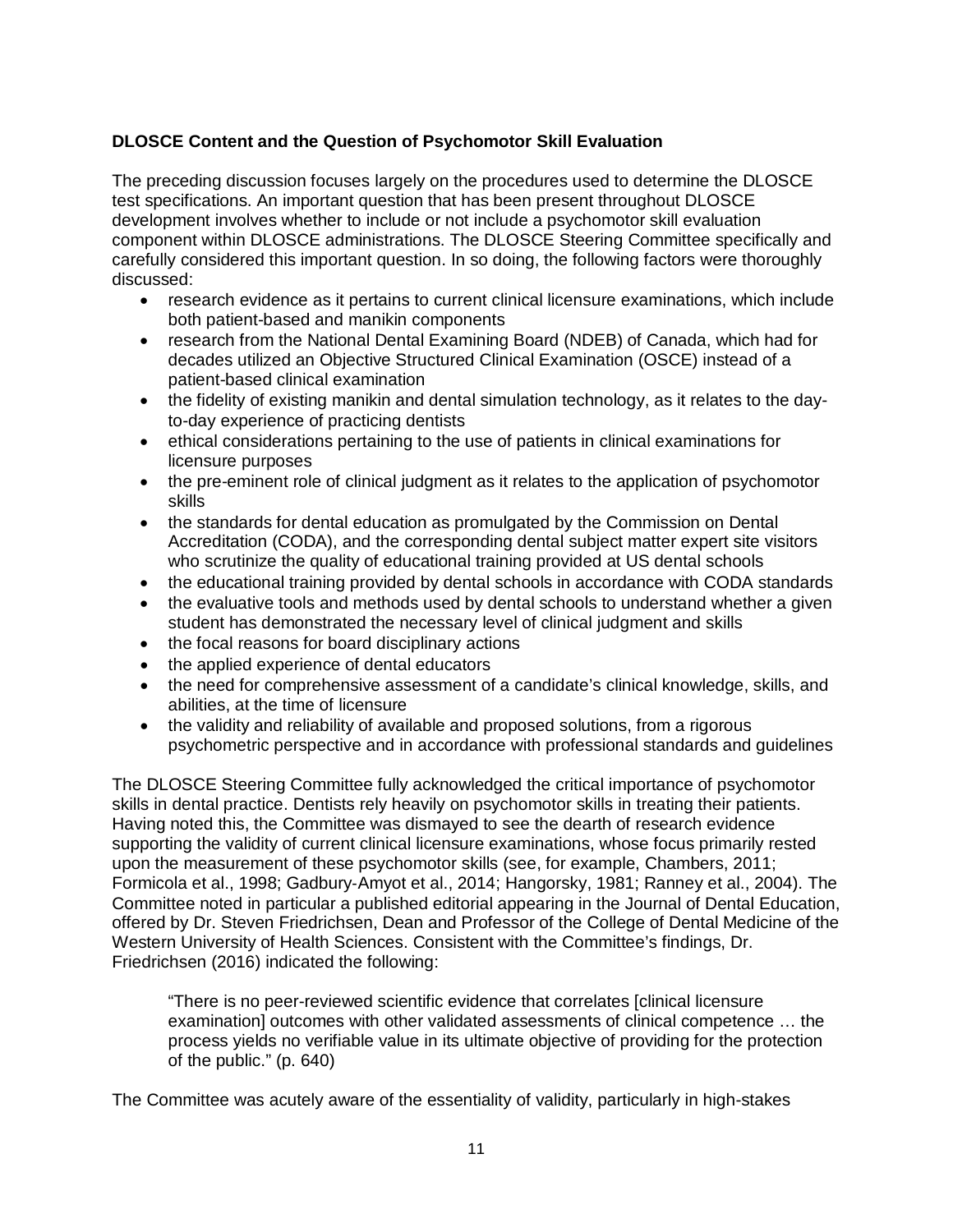licensure testing in health care, where the public health is at risk. The following opening statements from the first chapter of the Standards for Educational and Psychological Testing (2014) were germane:

"Validity refers to the degree to which evidence and theory support the interpretations of test scores for proposed uses of tests. Validity is, therefore, the most fundamental consideration in developing tests and evaluating tests.

…

Evidence of the validity of a given interpretation of test scores for a specified use is a necessary condition for the justifiable use of the test." (p. 11).

In considering these matters, the Committee's review yielded the following core findings:

- peer-reviewed research evidence fails to provide adequate support for the use of patient-based and manikin-based clinical licensure examinations (Chambers, 2011; Formicola et al., 1998; Gadbury‐Amyot et al., 2014; Hangorsky, 1981; Ranney et al., 2004); these examinations unfortunately do not appear to protect the public.
- peer-reviewed research evidence has supported use of the NDEB Canada OSCE (see Gerrow et al., 2003; Gerrow et al., 2006); additionally, Canada has relied on their OSCE and written examination for decades, without apparent issue.
- existing dental simulation technology was interesting but did not yet possess the level of fidelity necessary to warrant application in licensure testing; this technology should continue to be monitored and considered in the future.
- current manikins also lacked reasonable fidelity from the Committee's perspective. Manikin utilization was regarded as perhaps useful in the early stages of dental education, but represented a step backward when used for licensure purposes. As one member of the DLOSCE Steering Committee noted "drilling on plastic teeth just shows that an individual can drill on plastic teeth."
- in the past, there were varying points of view regarding the perceived rigor of the CODA accreditation process, and questions were present concerning the scope and rigor of school-based assessment procedures. However—thanks to over 25 years of hard work and the adoption and evolution of competency-based education in accredited dental schools, as well as the identification of new, effective pathways for dental clinical assessment—the situation has changed and strong accreditation standards are now in place and uniformly enforced throughout the US (American Dental Association, American Dental Education Association, American Student Dental Association, 2018).
- consistent with CODA standards, dental students are currently evaluated on their psychomotor skills and performance on hundreds of occasions during their enrollment in dental programs accredited by CODA (American Dental Association, American Dental Education Association, American Student Dental Association, 2018). This evaluation can take place using a variety of proven methods of skill evaluation and assessment, including patient-based, manikin-based, simulations, and OSCEs.
- current and former dental board members serving on the DLOSCE Steering Committee indicated that board disciplinary actions appear to predominantly focus upon issues involving mistakes arising from poor clinical judgment, substance abuse, and ethical failures, as opposed to deficiencies in psychomotor skills
- numerous dental educators have indicated to Committee members and staff that current clinical examinations appeared to be failing candidates arbitrarily:
	- o the strongest students sometimes failed clinical licensure examinations while less skilled students passed without issue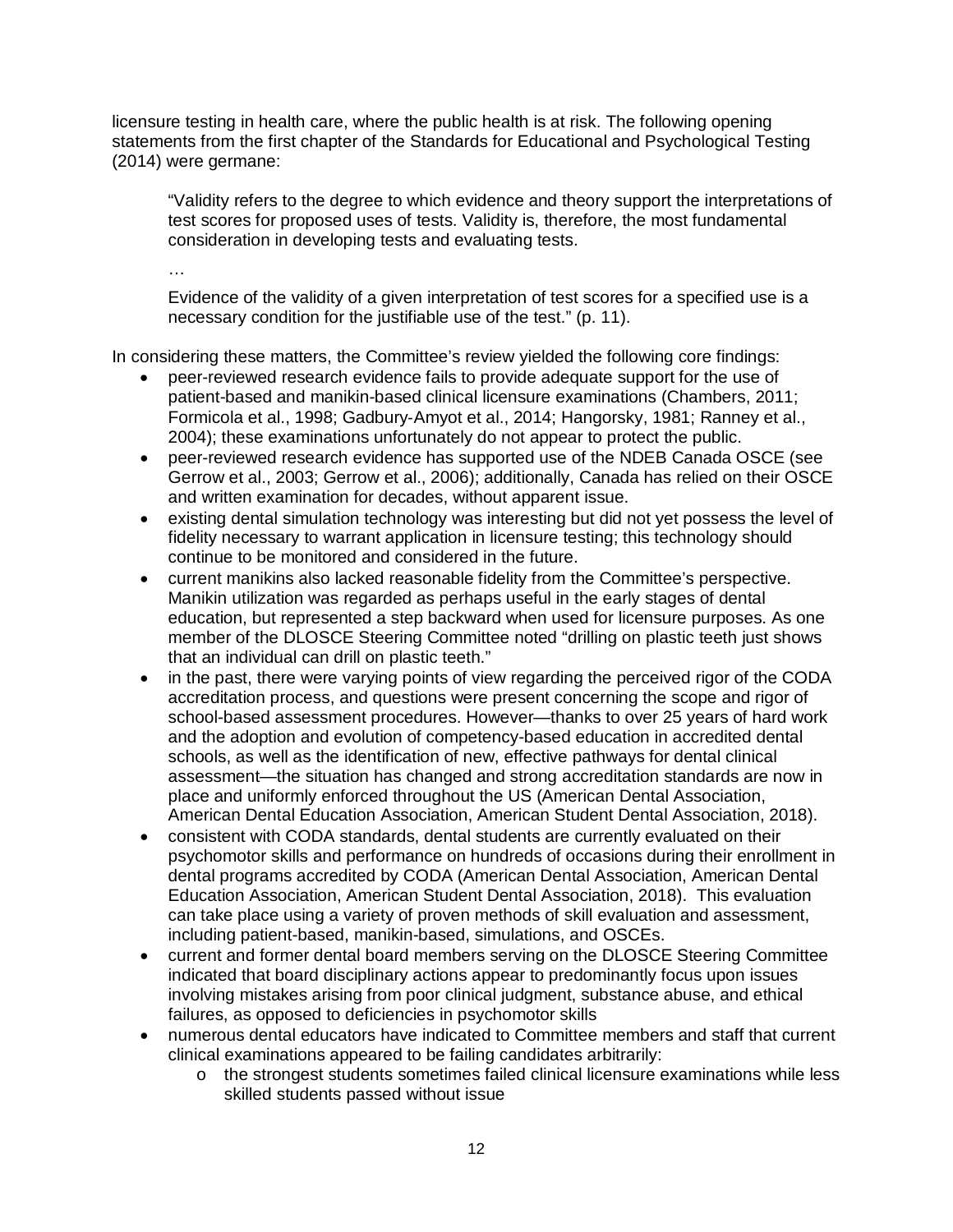- o virtually all students who failed a clinical licensure examination passed on their next attempt, in many cases without any remediation
- with respect to ethical issues, the Committee noted that the American Dental Association, American Dental Education Association, and American Student Dental Association had all adopted policies seeking to end the use of patients in dental clinical licensure examinations. These three associations in turn formed a joint Task Force on Assessment of Readiness for Practice, and issued a report (Sept 2018) indicating the following:

"… the Task Force opposes single, encounter, procedure-based examinations on patients, which virtually all states currently use to fulfill the clinical examination requirement. This approach has been demonstrated to be subject to random error; does not have strong validity evidence; is not reflective of the broad set of skills and knowledge expected of a dentist; and poses ethical challenges for testtakers, dental schools, and the dental profession … this single focus is typically in lieu of the patient's comprehensive and most severe or urgent needs, resulting in a standard of care that may well be below today's acceptable level … the Task Force calls upon state dental boards to eliminate the single encounter, procedure-based patient exams, replacing these with clinical assessments that have stronger validity and reliability evidence." (p2)

This task force set the stage for the Coalition for Modernizing Dental Licensure, which has moved forward to help achieve the desired changes.

• current clinical examinations are not adequately comprehensive, focusing only on a narrow set of procedures conducted on an extremely small number of patients (e.g., often just two or three) with an extremely limited sample of performance obtained.

In light of these findings, the Steering Committee determined that the new examination should be computer-based and not directly measure psychomotor skills (i.e., due to the unfortunate deficiencies associated with current methods of psychomotor skill evaluation in dentistry). Given the positive research findings associated with OSCEs, the Committee felt that a hybrid or "virtual OSCE" should be pursued, with lifelike 3D models to emulate the experience in the dental clinic. Utilization of 3D models in lieu of live patients could provide further benefits through increased standardization of the testing experience, improving the reliability and validity of the examination with respect to its intended purpose. Extended multiple choice questions to accompany these 3D models could reduce the impact of guessing and provide candidates with a simulated clinical situation possessing greater fidelity and requiring sound clinical judgment, to truly understand whether a candidate "thinks like a doctor." In short, the Committee determined that the public would be far better served by a comprehensive examination focused upon clinical judgment. The quality of clinical judgments made by practicing dentists have a causal effect on patient outcomes, and psychomotor behaviors themselves. The Steering Committee concluded that utilization of manikins and patient-based demonstrations of performance should be unnecessary given the questionable evidence that is present even after decades of use of these examinations by boards.

#### **7. Test Design and Development**

<span id="page-13-0"></span>Having established the content basis for the DLOSCE, the next considerations involved test design and development. The overall design of an examination is a crucial step in test development. The DLOSCE is designed with the full participation of content expert teams and supervised by staff specialists working in the Department of Testing Services test development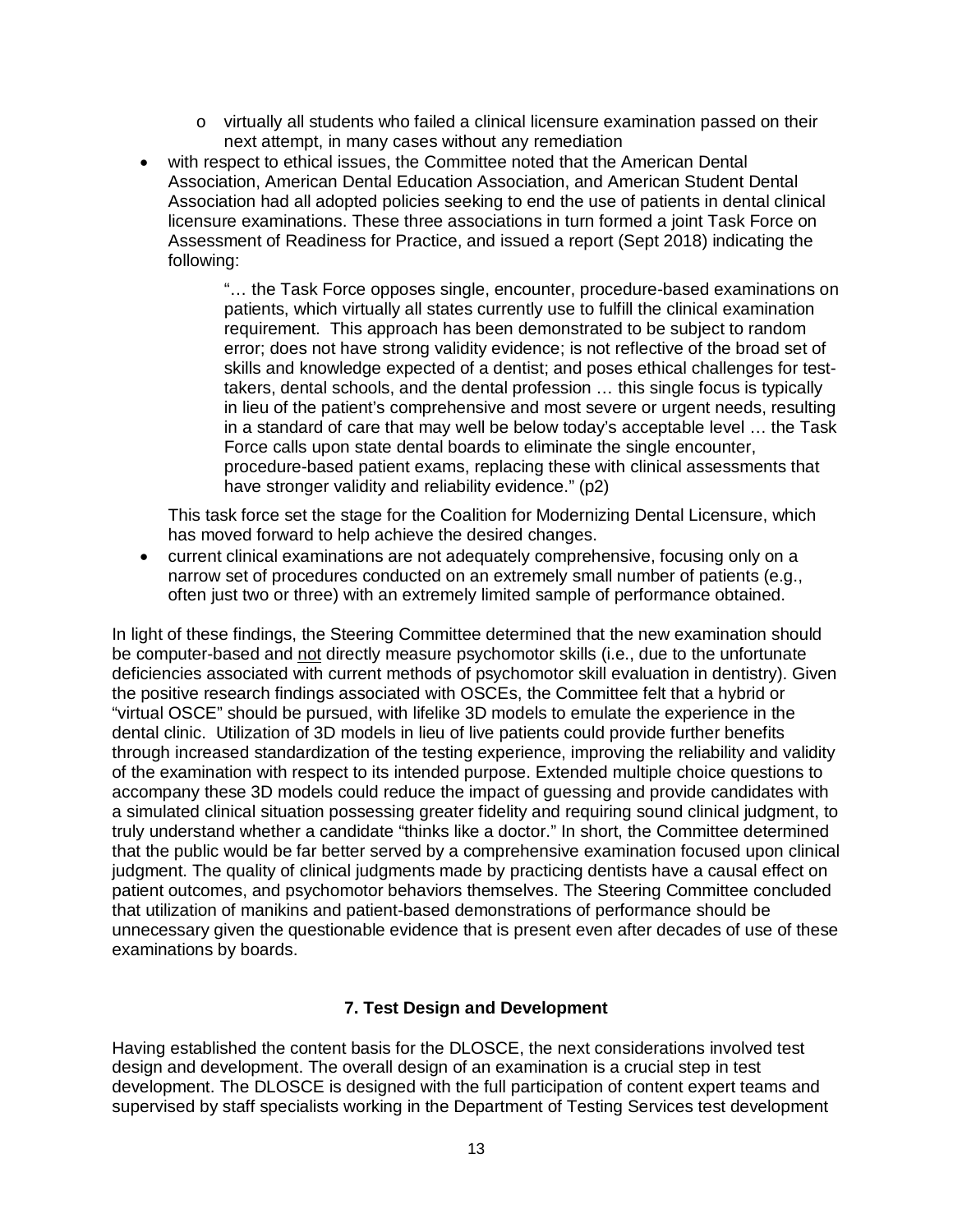area. This process ensures that the expertise of highly qualified, licensed dentists is brought to bear during the examination design process. Joint Commission staff in the Department of Testing Services provide technical support and guidance to help ensure the desired technical qualities are achieved during the examination design phase.

#### **Examination Format**

The DLOSCE is a comprehensive examination consisting of 150 items. This includes 148 multiple choice items, and two prescription tasks. Pre-examination materials (e.g., the DLOSCE Candidate Guide) provide candidates with information concerning the format and scoring rules for each item type.

**Multiple choice items.** Multiple choice items appearing on the DLOSCE represent clinical problems that the candidate must solve. Each multiple-choice item consists of a stem, which poses a clinical problem, followed by a list of possible answers. The stem of an item is usually either a question or an incomplete statement. The two types of multiple choice items that appear on the DLOSCE are described below.

*Single correct answer (i.e. single select).* These multiple choice items consist of a stem, which poses a clinical problem, followed by a list of possible options. A candidate can only select one option, and only one of the possible options is correct. If the candidate selects the correct option, they earn full credit for the question; otherwise they earn no credit.

*One or more correct answers (i.e., multi-select).* These multiple choice items consist of a stem, which poses a clinical problem, followed by a list of possible options. One or more of the possible options is correct. To earn full credit, a candidate must select all of the correct options and avoid selecting any of the incorrect options. A candidate who selects an incorrect option automatically earns no credit for the item. A candidate can earn partial credit if they select one or more of the correct options and avoid selecting any of the incorrect options. When multiple correct options are present within an item, DLOSCE test constructors assign a point value to each correct option. Some options may also be designated as unscored. Candidates neither gain credit nor lose credit for selecting an unscored option. An option can be designated as unscored, for example, if it cannot be judged definitively based on the information presented in the item, or if subject matter experts disagree on whether or not it is correct. DLOSCE test constructors determine which options, if any, will be unscored.

**Prescription Tasks.** As noted previously, the DLOSCE contains two prescription tasks. These tasks require a candidate to review a Patient Box and determine an appropriate prescription for the patient described therein. For each prescription task, a candidate must

- 1. review a Patient Box, which provides information about the patient for whom the prescription will be written;
- 2. select appropriate medication(s) from a list;
- 3. specify the strength of the tablet/capsule (e.g., 500 mg);
- 4. specify the total number of tablets/capsules that should be dispensed;
- 5. identify the number of tablets/capsules that should be taken per administration;
- 6. specify whether or not the patient should take a loading dose; and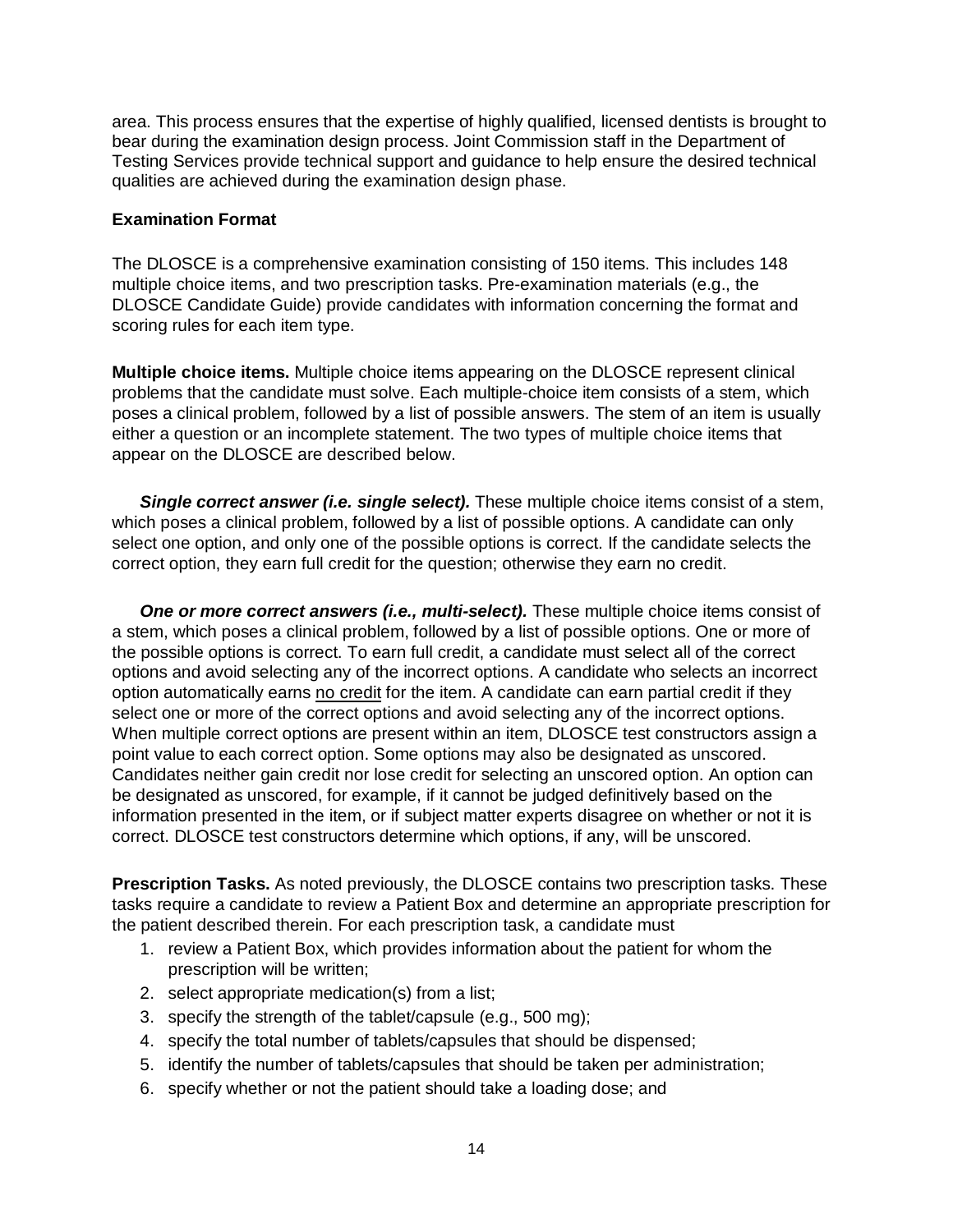7. identify the frequency of administration (e.g., once a day until finished, twice a day as needed)

Prescription task responses are evaluated against a scoring key established by subject matter experts. Based on the combination of responses selected by the candidate, it is possible for the candidate to receive no credit, partial credit, or full credit for each prescription task.

**Three-dimensional models.** The DLOSCE contains items involving three-dimensional (3D) models that can be interacted with and manipulated (magnified, moved, and rotated). The JCNDE has made an online tutorial available, so that candidates can practice interacting with a sample 3D model before they attempt the examination. A tutorial provided at the beginning of the examination instructs examinees on how to manipulate the model. Items involving 3D models include a help feature that displays similar instructions for the candidate to reference during the examination.

**Patient Box.** Many DLOSCE items include a Patient Box. The Patient Box presents information available to the dentist at the time of the visit. The elements of the Patient Box are described below.



There are a number of benefits associated with using the Patient Box format to present patient information. Specifically, the Patient Box:

- permits the candidate to focus on the concept tested, as opposed to question wording (thereby reducing construct-irrelevant variance),
- simplifies the item writing process for test constructors, allowing them to focus on concepts for evaluation, and
- presents concepts to be tested within the context of an actual patient, thereby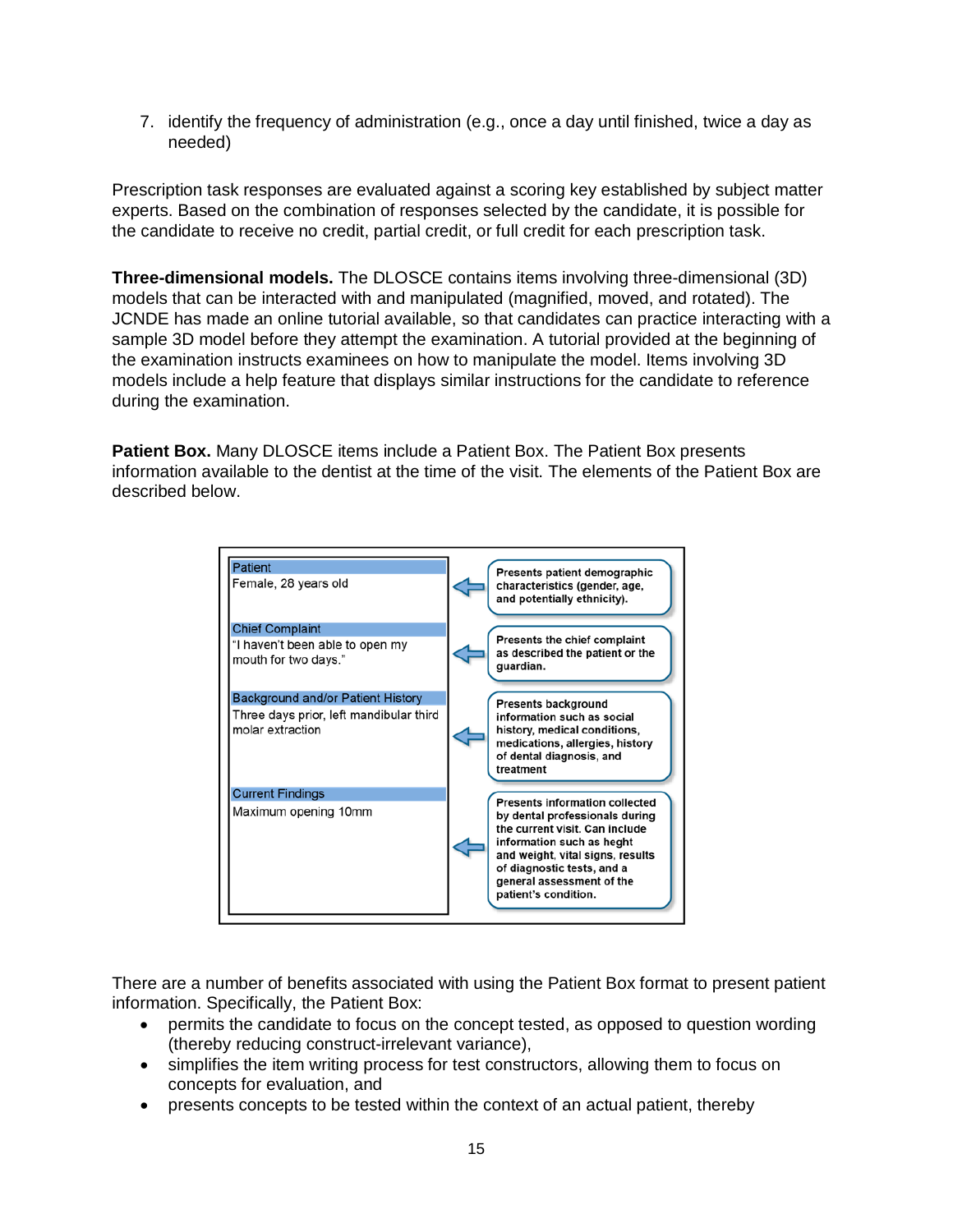increasing the correspondence between test content and the actual experiences of practicing entry-level dentists.

In short, the Patient Box is intended to maximize construct-relevant variance and minimize construct-irrelevant variance. Candidates are instructed to always consider the Patient Box in their responses, and a tutorial provided at the beginning of the examination instructs examinees on how to appropriately interpret information provided in the Patient Box. Similarly, pre-examination materials (e.g., the DLOSCE Candidate Guide) also includes information concerning the Patient Box.

## **DLOSCE Test Constructors**

The Joint Commission relies on subject matter expert test constructors to develop and review DLOSCE items and examination forms. The role of test constructors is fundamental to the examination's validity argument. Test constructors are responsible for developing a clear, precise, and comprehensive set of items for each examination form; in accordance with established test specifications and utilizing rigorous procedures. Together these efforts providing content-related validity evidence in support of test usage. The Standards indicate that examination developers should describe the qualifications and characteristics of test constructors, and provide information about the training and materials test constructors receive (AERA, APA, NCME, 2014, p. 88). The section below presents this information, as it pertains to the DLOSCE.

Test constructors meet in teams to engage in test development activities. Test constructors use their subject-matter expertise—including their experience and understanding of dental practice and familiarity with the curriculum in accredited dental schools—to create, review, and finalize examination content. The following is a list of the responsibilities of every test constructor.

- Submit test development materials (e.g., images, items), in compliance with JCNDE guidelines, within the designated time frame. The number of materials that test constructors are expected to submit varies according to the needs of the examination program.
- Attend each test construction meeting for the duration of the session.
- Construct examination forms according to JCNDE guidelines, test specifications, and content outlines, within the designated time frame.
- Construct additional items for JCNDE item banks as necessary.
- Assign ownership of all examination materials to the ADA and JCNDE, by agreeing to the terms of the copyright assignment.
- Inform the Joint Commission of changes in dental practice, dental procedures, and dental education curricula, suggesting modifications to the test specifications as appropriate.
- Consider special issues and make recommendations at the request of the JCNDE.
- Safeguard the security and confidentiality of the examination by declining offers to assist with review courses and examination preparation materials while serving as a test constructor, and for at least one year following the final term of their appointment.
- Comply with the ADA's policy on professional conduct. This policy includes prohibitions against sexual harassment and other forms of unlawful conduct.

The DLOSCE test specifications provide core information to new test constructors. New test constructors receive an orientation which provides information about the DLOSCE program, and the item development and review process.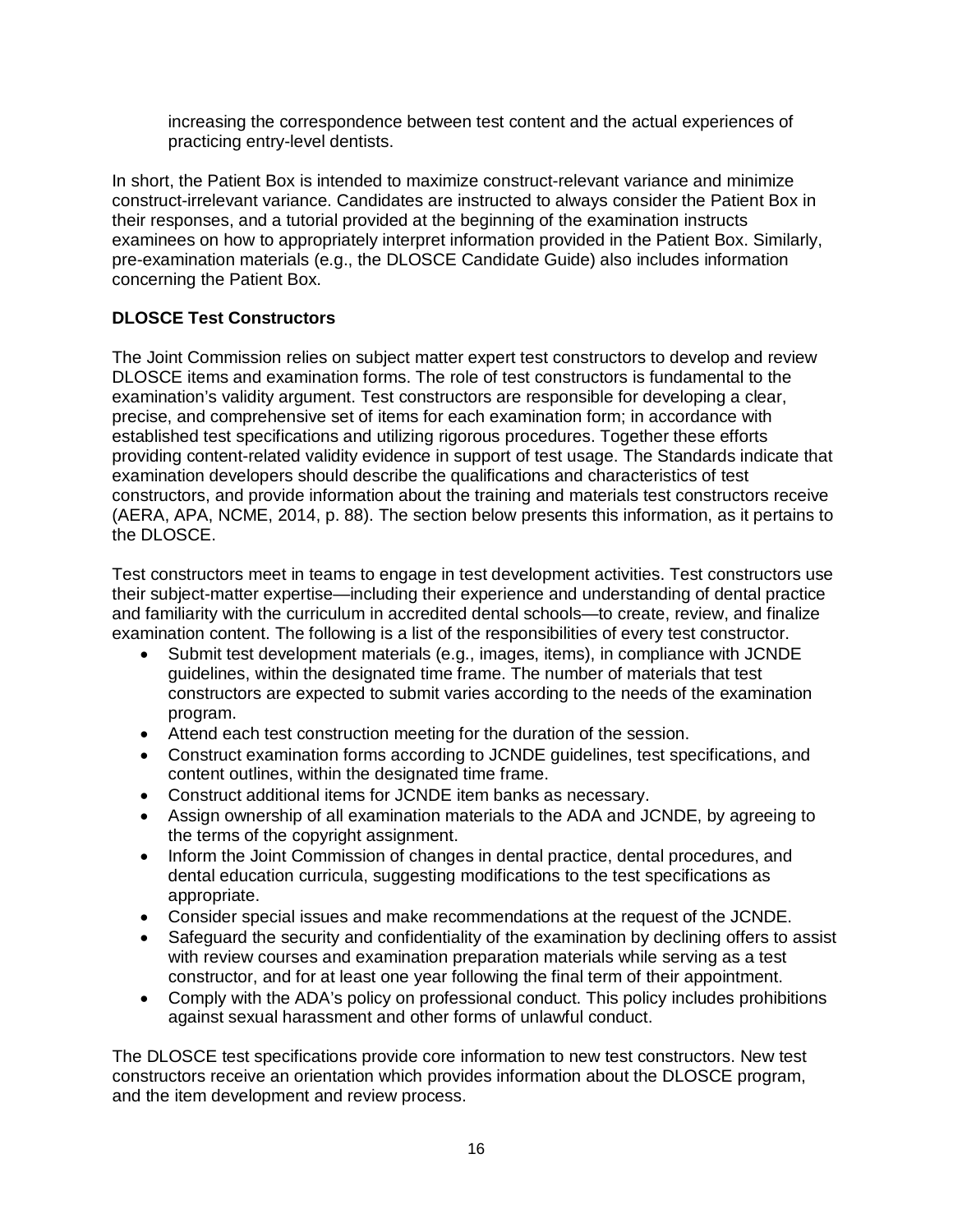**Test Construction Teams.** DLOSCE test constructors work in teams, referred to as Test Construction Teams (TCTs), to develop DLOSCE items. In 2018, the DLOSCE Steering Committee authorized the formation of a DLOSCE Working Committee, composed of dental subject matter experts, to recommend structures for DLOSCE TCTs, and to guide the development of DLOSCE content during test construction meetings. The Working Committee proposed structures for DLOSCE TCTs, based on the DLOSCE test specifications and the needs of the examination program, and the structures were accepted by the DLOSCE Steering Committee and implemented shortly thereafter. Most DLOSCE TCTs meet multiple times per year, with most meetings approximately 2½ days in duration. TCT meetings are typically facilitated by one or more members of the DLOSCE Working Committee, in collaboration with DTS staff facilitators. The main categories of DLOSCE TCTs are described in detail below. Additional teams may also be created on an *ad hoc* basis to meet the targeted needs of the examination program.

*Item Writing and Review Teams*. Item Writing and Review teams typically consist of three to ten test constructors. Depending upon item development needs, multiple teams may be formed. Each team is responsible for developing items and reviewing newly written items to ensure content accuracy, currency, and validity, as well as adherence to the test specifications and item guidelines outlined by the Joint Commission. Item Writing and Review teams are typically organized according to the major areas of the DLOSCE test specifications (e.g., Oral Surgery, Periodontics). In order to serve on an Item Writing and Review team, a test constructor must be currently licensed as a dentist in the United States, and a graduate of an accredited advanced education program in the specialty area for which they develop items.

*Clinical Relevance Review Teams.* Each Clinical Relevance Review team consists of five to ten General Dentists. This team confirm the appropriateness of examination items in terms of their relevance to day-to-day clinical practice. The teams are also responsible for the final categorization of items, relative to the DLOSCE test specifications and in support of the general needs of the DLOSCE program. In order to serve on a Clinical Relevance Review Team, a test constructor must be a full-time or part-time practitioner or clinician/scientist with at least five years of experience, who is in practice at least 20 hours per week (inclusive of clinical teaching), and who is currently licensed as a dentist in the United States.

*Form Review Teams.* Form Review teams provide a final review of DLOSCE items and images identified for placement on examination forms, with respect to clinical relevance and the activities of a practicing general dentist. They ensure that the content being tested is comprehensive, meets the test specifications, and that there is no unintended overlap among the items included on each form.

**Test Constructor Selection.** On an annual basis the Joint Commission advertises and promotes its need for test constructors. A letter explaining the online application materials and selection criteria is emailed to dental schools, dental boards, constituent dental societies, and other institutions and individuals each year. All applications are processed by staff and presented to the Joint Commission's Committee on Examination Development, which is responsible for recommending individuals to serve in the DLOSCE Test Constructor Pool.

On an annual basis the Joint Commission's Committee on Examination Development approves and reapproves test constructors to serve in the DLOSCE Test Constructor Pool. An individual who has completed five years of service in the pool may be considered for re-approval as dictated by the needs of the examination program. DTS staff place approved test constructors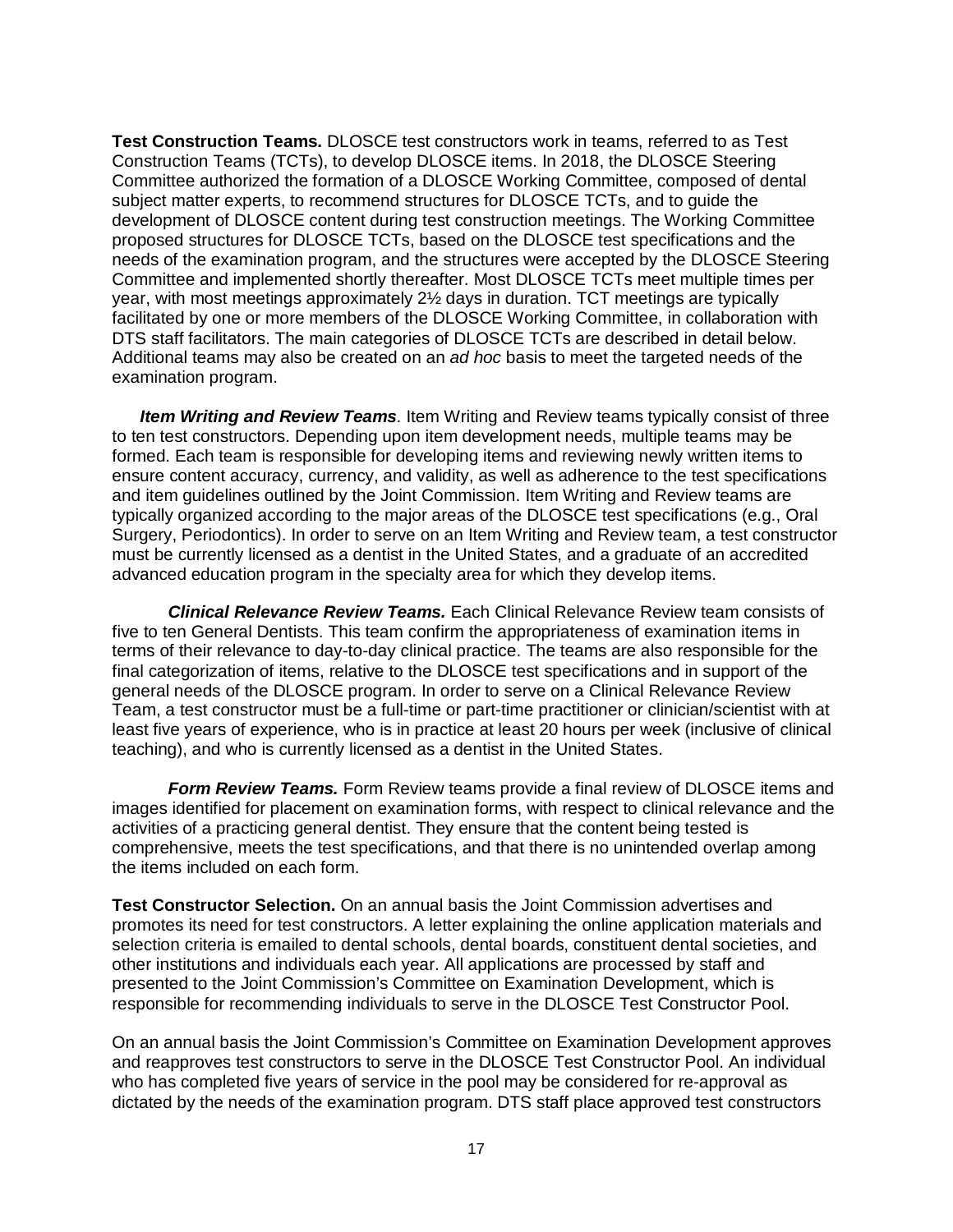onto specific TCTs based on the expertise of the individual, the recommendations of the Committee on Examination Development at the time of the individual's selection, and the needs of the TCT and examination program. A team is formed for each specific meeting, and disbands at the end of that meeting. These teams are flexible and may or may not consist of the same test constructors each year. Teams may be rearranged as needed in the event that a given volunteer is not able to attend. If a volunteer is invited but is unable to attend, an alternate volunteer is identified and invited. Additionally, if a volunteer is invited to attend a meeting and does not respond in a timely manner, an alternative volunteer is identified and invited to attend the meeting. This process helps ensure teams have a sufficient number of volunteers with the required expertise, so that meeting goals can be accomplished efficiently and effectively.

#### **Item Validation**

The Standards indicate that examination developers should document the process used to develop, review, and evaluate items (AERA, APA, NCME, 2014, p. 87-88). This section describes the item validation process that the JCNDE has implemented for the DLOSCE.

**Content accuracy review.** During content accuracy review, test constructors review items for accuracy and currency. In some cases, this review is conducted by the members of the original Item Writing and Review team who developed the item. In other cases, the review is conducted by test constructors who are external to the original Item Writing and Review team.

**Item classification.** Item classification review is performed to specify the areas of content expertise identified for the item. This review is similar to how a librarian classifies material into subject areas using a defined taxonomy. The classification review includes the review or specification of all metadata for the item.

**Editorial review.** During editorial review, items are reviewed for grammar, style, formatting, and alignment with DTS item writing guidelines. Similarly, item stimulus materials are reviewed to ensure the information is of diagnostic quality and in accordance with modern dental practice.

**Legal/intellectual property (IP) review.** Joint Commission staff seek counsel from the ADA Division of Legal Affairs concerning the articulation of guiding principles that might inform procedures and help avoid legal issues involving examination content. This includes, for example, issues arising around privacy and the use of intellectual property. Individuals who submit images and materials to the Joint Commission are responsible for verifying intellectual property rights.

**Clinical relevance review.** The DLOSCE is designed for licensure purposes, to help state boards understand whether a candidate possesses the necessary clinical judgment to enter the profession and safely practice dentistry. The general dentist is thus of focal importance to the DLOSCE Program. During the clinical relevance review, corresponding review teams scrutinize items to help confirm item content is clinically relevant and applicable to the work of practicing dentists. This review helps reduce the likelihood of an examination form containing trivial and/or esoteric content.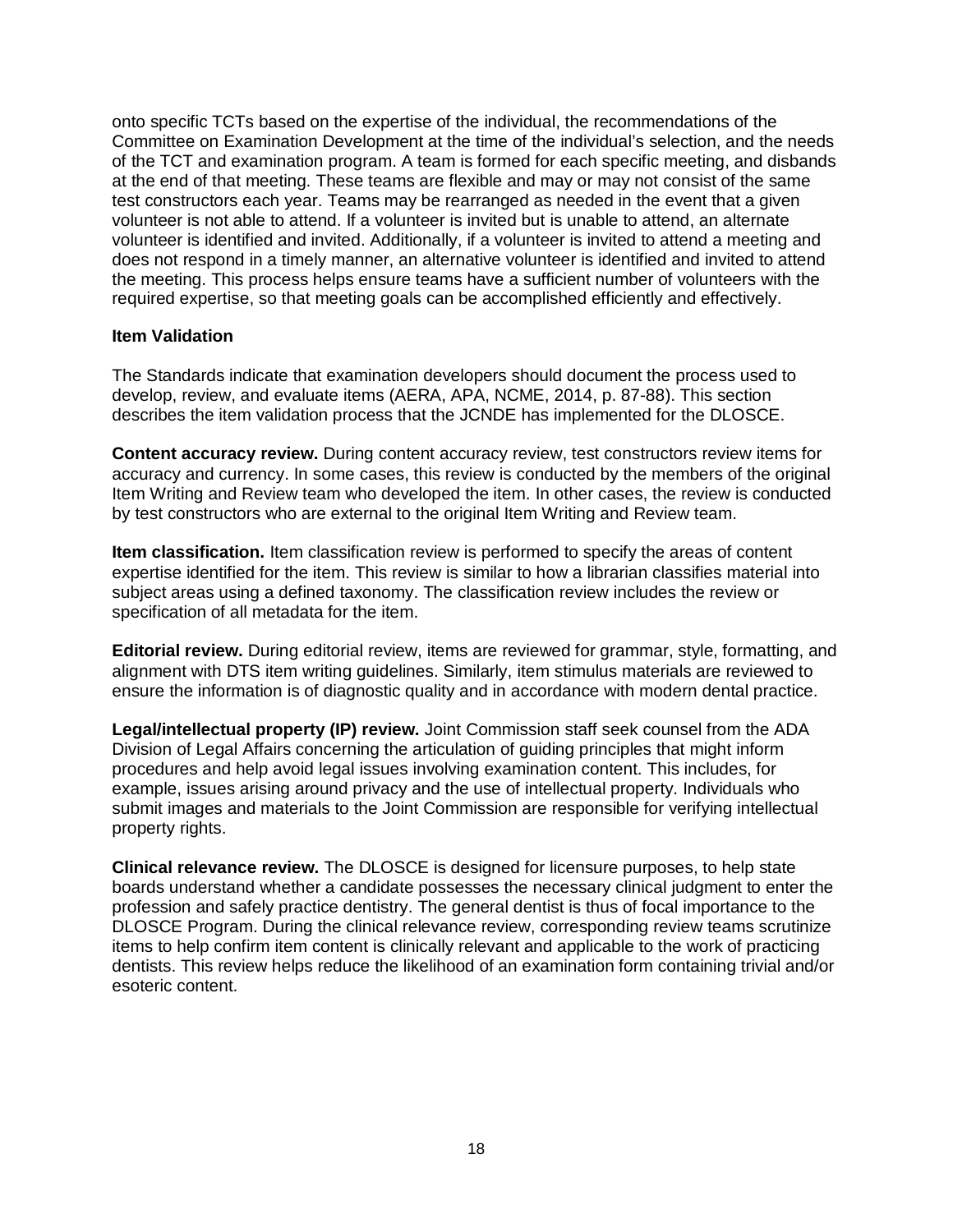**Item performance review.** Items that survive the reviews described above are eligible to be placed on examination forms. Once an item has been placed on a form, and once the form has been administered to a sufficient number of candidates, DTS calculates the following statistics for each item:

- 1) The mean score for the item; and
- 2) The item-total correlation, defined as the Pearson correlation between performance on the item and performance on the examination.

The mean score for the item is an indicator of an item's difficulty, and the item-total correlation is an indicator of an item's ability to discriminate among candidates of different ability levels. Items that fail to discriminate among candidates of different ability levels are scrutinized by staff and then routed to appropriate test constructors for review. Items that do not perform appropriately are removed from scoring. Subsequent to administration, test constructors review examination content and relevant psychometric information and determine whether items can and should be revised. The revision process could, for example, involve rewording the stem or changing the distractors. If an item is revised, it is returned to the item bank where it becomes a candidate for placement on a future examination form. If test constructors determine that an item cannot be improved through revision, the item is designated as unusable.

#### **8. Scoring and Equating Methods**

#### <span id="page-19-0"></span>**Scoring Approach**

There are two common approaches to scoring licensure examinations. Under the first approach, the pass/fail decision is based on a single score that is determined from the candidate's performance on the entire examination. Under the second approach, an examination is divided into separately scored sections, and the candidate must pass each section in order to pass the examination. The latter approach is often used when the topic areas on an examination are substantially distinct from one another and candidate competence on each topic area must be verified separately. When examination topic areas are highly correlated, on the other hand, the former approach is often used, because a single score based on all the test items will be more reliable than the scores determined for the individual topic areas.

Analysis of data from administration of the DLOSCE strongly suggests that a candidate's DLOSCE result (i.e., pass or fail) should be based on a single score derived from the candidate's performance on the entire examination. Exploratory factor analysis of candidate scores on the nine DLOSCE topic areas suggests they are indicators of a common underlying ability that can be well represented with a single score; the ratio of the first to second eigenvalue from the factor analysis was 9.8, and a parallel analysis (Horn, 1965), scree test (Cattell, 1966), and the application of Kaiser's (1960) criterion all converged on the finding that a single underlying factor was present. Based on this, the JCNDE has adopted a scoring approach for the DLOSCE whereby a candidate's result is determined based on their overall performance on the examination. The section below describes how the overall score and corresponding pass/fail result is determined for each DLOSCE candidate.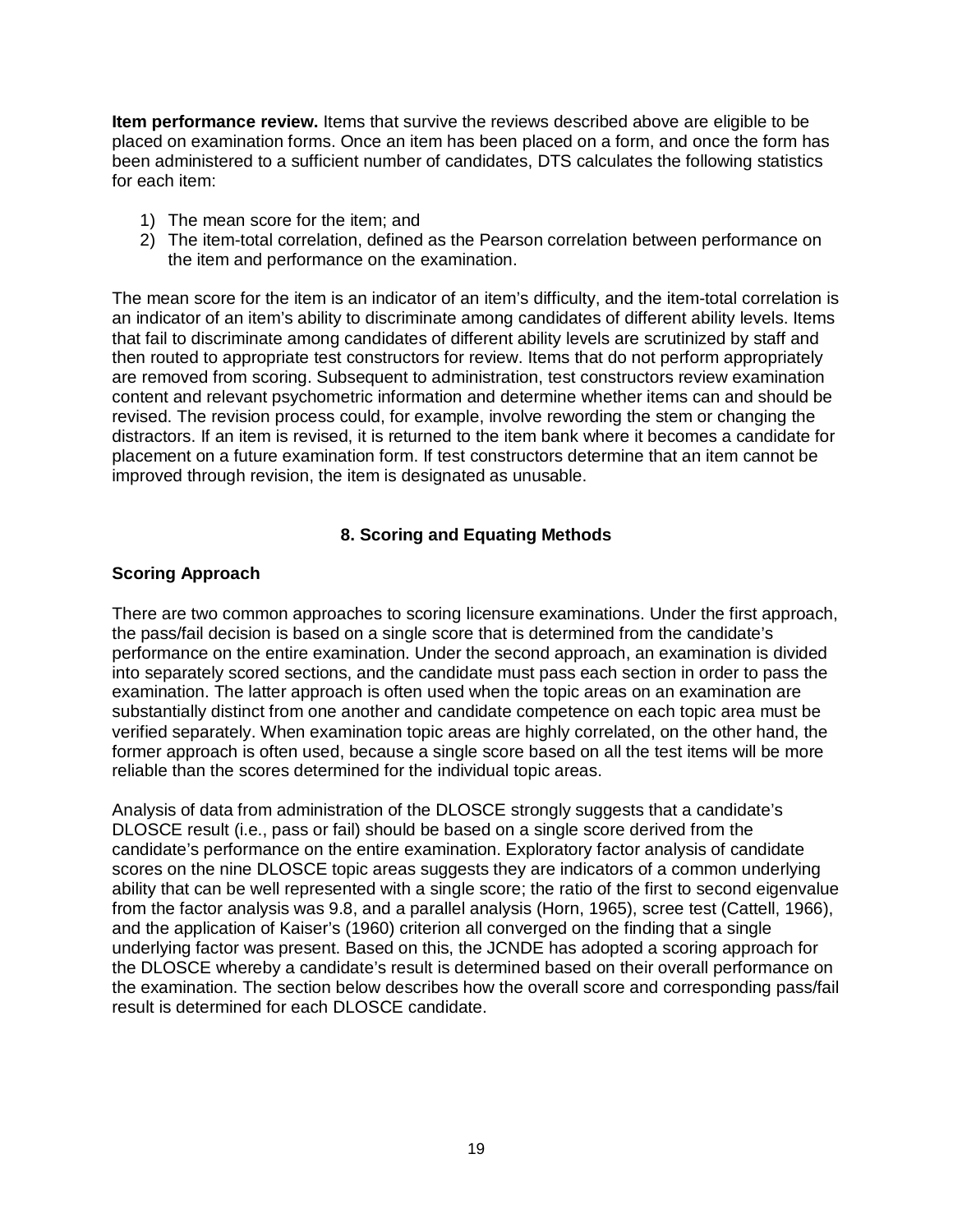#### **Scoring Methods**

DLOSCE results are determined through a multi-step process. In the first step, non-performing items are identified and removed so that they do not count toward candidate scores. Nonperforming DLOSCE items are identified based on two statistics: the mean score for the item, which is an indicator of an item's difficulty, and the item-total correlation, which is an indicator of the item's ability to discriminate among candidates of different ability levels.

In the second step, a *raw score* is determined for each candidate. The raw score represents the total number of points the candidate earned on the examination, after removing the nonperforming items. Each raw score is also expressed as a *percent correct* score, which is calculated as the raw score divided by the total number of points possible. As mentioned previously, the DLOSCE contains three types of items: 1) single-select items 2) multi-select items, and 3) prescription tasks. Candidates can earn a maximum of 1 point for each singleselect and multi-select item, and a maximum of 4 points for each prescription task. Partial credit is possible for multi-select items and prescription tasks. When multiple forms of the DLOSCE are administered, percent correct scores are adjusted through a psychometric process known as equating, to statistically adjust for any differences in the difficulty of the examination forms (for details, see the section titled Equating Methods). The equating process helps ensure that all DLOSCE candidates are held to the same performance standard, regardless of which examination form they attempt.

In the third step, each candidate's equated percent correct score is converted to a scale score. DLOSCE scale scores can range from 49 to 99 and are expressed as whole numbers (e.g., 49, 50, 51). A scale score of 75 represents the minimum level of clinical judgment and skills required for the safe, independent practice of entry-level general dentistry, as determined through standard setting activities (see Chapter 9). A candidate must earn a scale score of 75 or higher to pass the DLOSCE. Candidates who receive a scale score of 75 or higher receive a status of "Pass," while candidates who receive a scale score below 75 receive a status of "Fail."

**Equating Methods.** Multiple forms of the DLOSCE are available for administration. The JCNDE takes care to ensure that all DLOSCE forms meet the DLOSCE test specifications and are as parallel as possible. However, because the forms contain different items, small form-to-form differences in difficulty are typically present. The JCNDE uses a process called *equating* to statistically adjust for these differences. The equating process helps ensure that all DLOSCE candidates are held to the same performance standard, regardless of which examination form they attempt. The Standards indicate that test developers should provide evidence supporting the claim that results from different forms of an examination may be used interchangeably (AERA, APA, NCME, 2014, p. 105). The discussion provided herein is intended to help provide that supporting evidence.

The JCNDE uses a common-item nonequivalent groups design to equate DLOSCE scores. In the common-item nonequivalent groups design, there are two samples of candidates, each of which is administered a different form of the examination. There are also some items that are common to both examination forms. The common items comprise an *anchor test* which ultimately forms the basis for the score adjustments. Due to their importance, the anchor test items are carefully chosen based on the guidelines described in Kolen and Brennan (1995). According to these guidelines, the anchor test should meet the test specifications proportionally, and have a sufficient number of items (e.g., 20 percent of the length of a full examination form, or at least 30 items).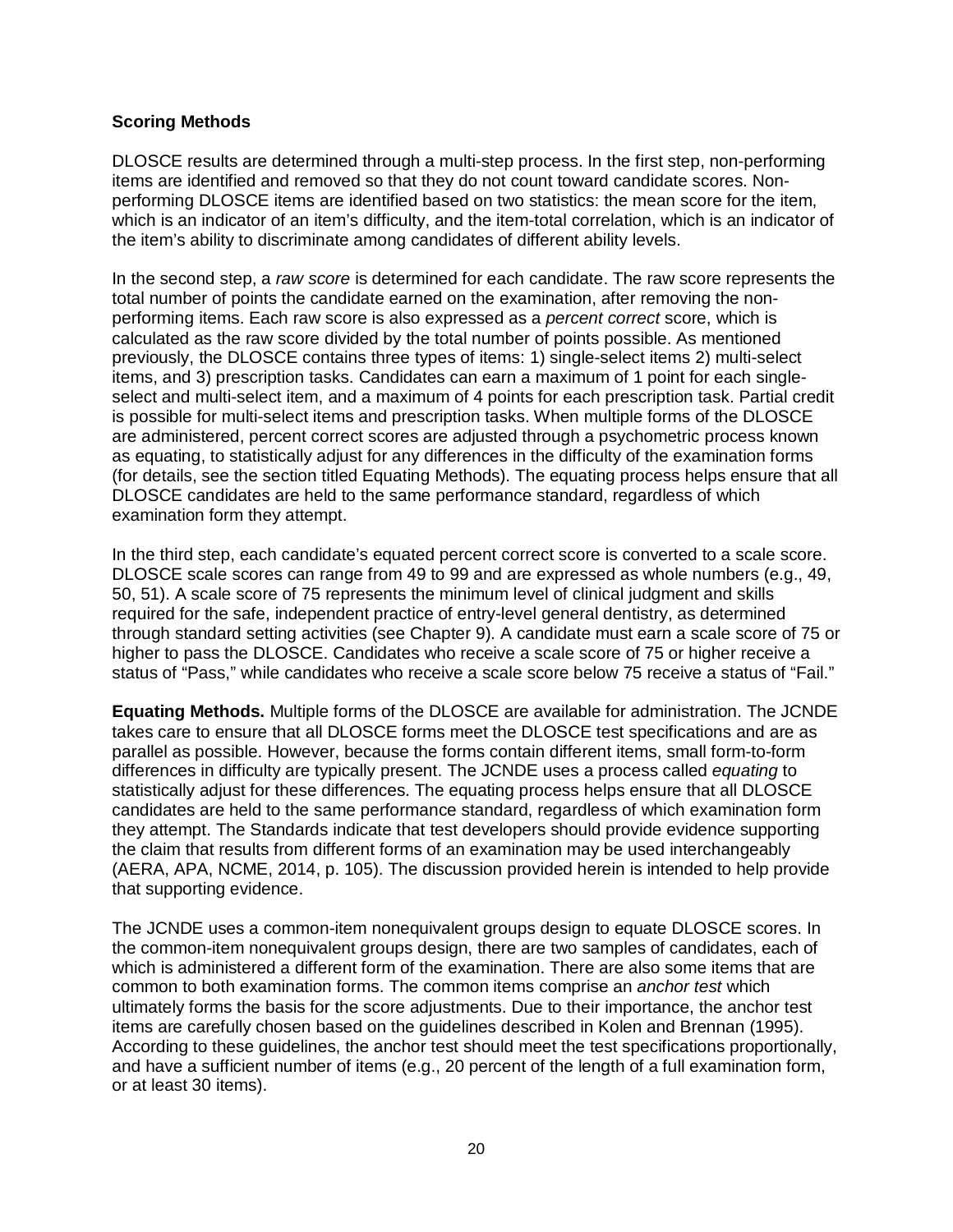The *Tucker linear method* (Angoff, 1971) is used to place scores from different DLOSCE forms on the same measurement scale. The Tucker linear equating method is intended for use when a common-item nonequivalent groups equating design is employed. Under the Tucker method, scores from Form X are placed on the Form Y scale using the following equation:

$$
Y' = \frac{\sigma(Y_T)}{\sigma(X_T)} [X - \mu(X_T)] + \mu(Y_T), \tag{8.1}
$$

where Y' is the Form X score expressed on the Form Y scale, and  $\mu(X_T)$ ,  $\mu(Y_T)$ ,  $\sigma(X_T)$ , and  $\sigma(Y_T)$  are the means and standard deviations of the scores on Forms X and Y for the combined population of candidates (i.e., the candidates who take Form X combined with the candidates who take Form Y). Because the candidates who take Form X do not have scores on Form Y, and vice versa, the means and standard deviations in Equation 8.1 are estimated using information about candidate performance on the anchor test items (for the algebraic formulas used to estimate the parameters in Equation 8.1, see Angoff, 1971 or Kolen, 1985).

**Quality Assurance.** The Standards indicate that those responsible for scoring examinations should establish and document quality assurance measures (AERA, APA, NCME, 2014, p. 118). Accordingly, the JCNDE has established strict quality control measures to facilitate accurate scoring of the DLOSCE. At the close of each DLOSCE administration window, a roster of candidates scheduled to complete the DLOSCE is compared with the candidates appearing in result files, to ensure no result files are missing. Examinations are independently scored by two separate DTS analysts, and the resulting scores are compared against one another to ensure they are identical before results are released to candidates. DTS staff maintain documentation related to the examination scoring process, and corresponding quality assurance procedures.

#### **9. Standard Setting**

<span id="page-21-0"></span>A critical step in the development of any licensure examination involves the establishment of the cut score that separates passing and failing candidates (AERA, APA, NCME, 2014, p. 100-101). The Standards indicate that subject matter experts involved in setting cut scores should be qualified, and that the process for setting the cut score should be well described and documented (AERA, APA, NCME, 2014, p. 107-108). The information provided below is presented in fulfilment of this requirement.

#### **Standard Setting Procedures**

In August 2020, the JCNDE convened a standard setting panel to recommend a performance standard (i.e., cut score) for the DLOSCE. The panel identified its recommended cut score using a modified version of the Bookmark standard setting method (Lewis, Mitzel, Mercado, & Schulz, 2012). The modified method was inspired by Angoff's (1971) "Yes/No" method of cut score establishment (see Impara & Plake, 2006), and had been successfully implemented previously as reported by Buckendahl et al. (2006). The standard setting activities involved the following steps:

1. A standard setting panel was convened. The panel was composed of seven members who were diverse with respect to practice experience, gender, areas of specialized knowledge, and geographic region.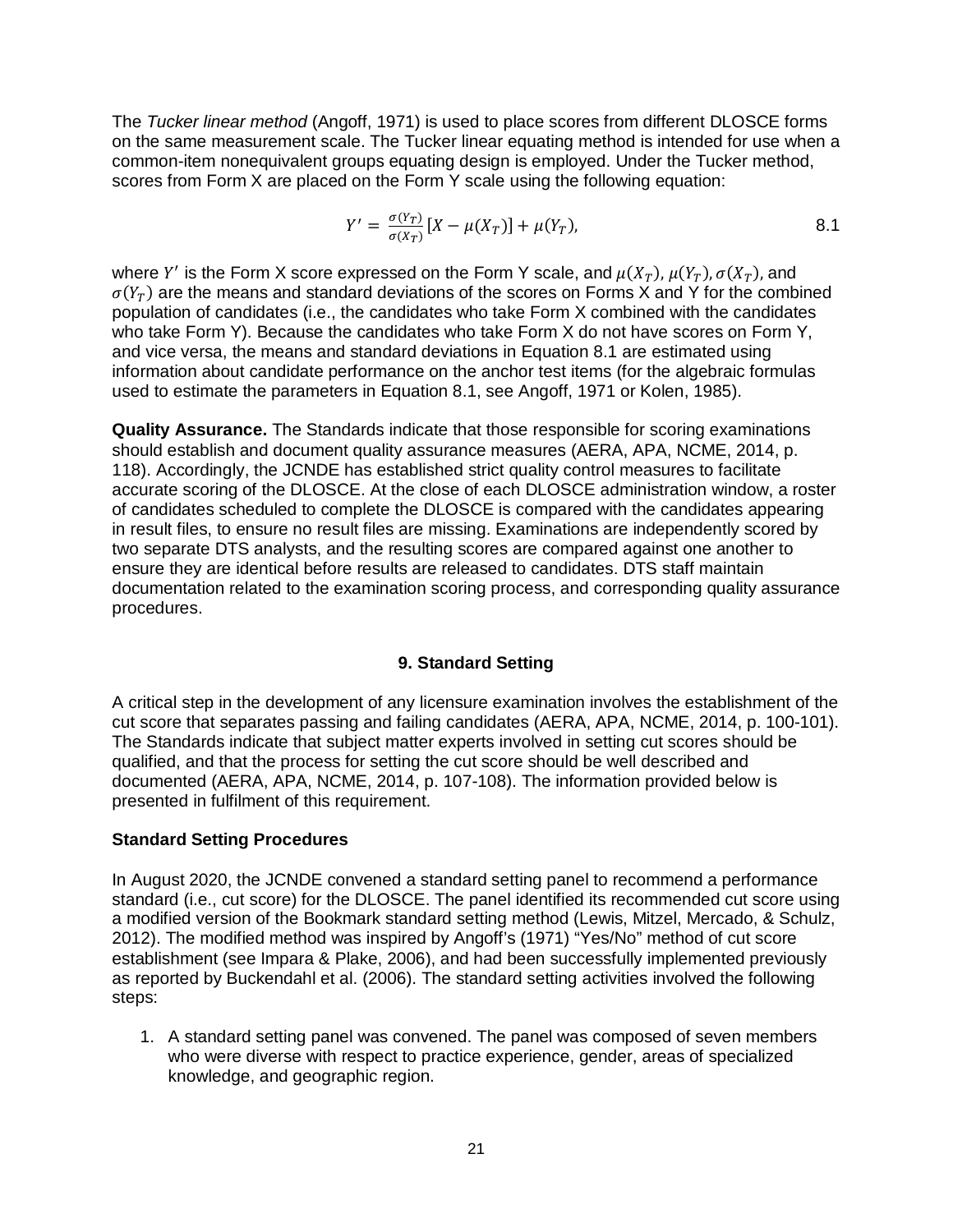- 2. The panel members received a thorough overview of the purpose and content of the DLOSCE. This included a description of the test specifications, test construction methods, and scoring methods. As a reference, panel members were also provided with information concerning recent failure rates for several existing dental licensure examinations.
- 3. Prior to the meeting, panel members completed an abbreviated version of the DLOSCE that was approximately representative of a full version of the DLOSCE with respect to content, difficulty level, timing, and item formats. During the meeting, panel members self-scored their abbreviated examinations and subsequently discussed the items as a group.
- 4. The panel members engaged in a complete and thorough discussion of the characteristics and skills of the "just qualified" (i.e., minimally competent) candidate, focusing on candidate skills in the specific topic areas covered on the DLOSCE.
- 5. Following the discussion phase, panel members were trained in the Bookmark standard setting method and given an opportunity to practice the method using provided practice materials.
- 6. Next, panel members reviewed a large set of examination items that had been placed into an Ordered Item Booklet (OIB) assembled as follows:
	- Each page of the OIB contained one item.
	- The items included in the OIB spanned a representative range of difficulty levels.
	- Items within the OIB were presented in ascending order of difficulty such that the item on the first page was the least difficult and the item on the last page was the most difficult.
	- Single-select items appeared once within the OIB. The "success criteria" for these items involved the candidate answering the question correctly, thereby earning the candidate full credit for the item.
	- Each partial credit item represented in the OIB appeared twice within the booklet:
		- 1) When an item involving partial credit appeared in the OIB for the first time, the difficulty value for that item was based on the proportion of candidates who earned at least partial credit for the item.
		- 2) When an item involving partial credit appeared for the second time, the difficulty value for that item was based on the proportion who earned full credit for the item.
	- Given the preceding—and for purposes of the OIB—partial credit items therefore involved two separate "success criteria" levels (i.e., partial credit and full credit).
- 7. After reviewing the OIB, each panel member was asked to independently "bookmark" the page number in the OIB of the last item for which a minimally competent candidate would have at least a 50 percent probability of meeting the aforementioned OIB item success criteria. The cut score associated with the bookmarked OIB page was then defined as the score earned by a hypothetical candidate who succeeded on all of the items up to and including the marked page, and failed on all of the items thereafter. The median OIB page placement (across panelists) and corresponding cut score was used to represent the group's recommendation.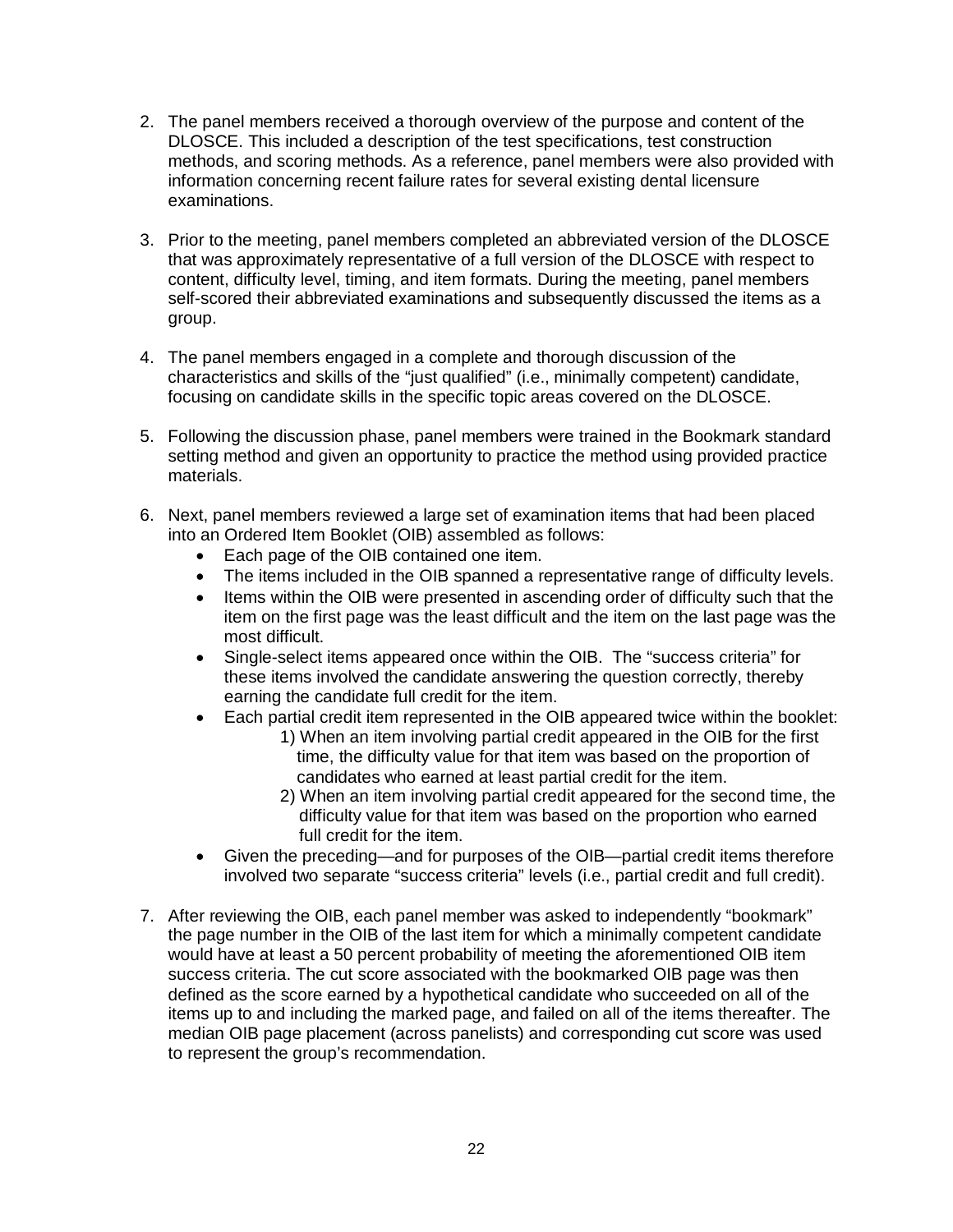- 8. After making their judgments, panel members engaged in group discussion regarding their bookmark placements and the rationales for their judgments. During this phase panel members were provided with information about the bookmark placements of the other panel members, and the anticipated impact of using the cut score associated with the median bookmark placement (i.e., the percent of candidates who would fail under that cut score).
- 9. Steps 7 and 8 as described above were repeated three times. After each replication, panel members were provided an opportunity to ask questions, request clarification, express any concerns, and engage in group discussion. Subsequently, each panel member was asked to provide a final recommended OIB page placement. The final recommended cut score for the examination was based on the median of the panelists' page placements.
- 10. At the conclusion of the activities, panel members were asked to complete a questionnaire regarding their impressions of the process. Most panel members strongly agreed with the following statement: "Overall, I support the final group-recommended cut score as fairly representing the appropriate performance standard for the DLOSCE." On a five-point rating scale, ranging from 1=Strongly Disagree to 5=Strongly Agree, the mean rating for this question was 4.14.

The recommended performance standard resulting from the 2020 DLOSCE standard setting activities was accepted and implemented by the Joint Commission in August 2020. As a matter of practice, the JCNDE revisits performance standards periodically, conducting new standard setting activities as needed (e.g., if substantial changes are made to the DLOSCE test specifications, and as dental practice evolves in substantive ways).

#### **10. Reliability**

<span id="page-23-0"></span>Score reliability is an important indicator of examination quality. Test developers strive to ensure test scores provide a stable and precise measurement of a candidate's knowledge, skills, and abilities. Despite efforts to eliminate possible sources of measurement error, random factors can affect candidate performance and subsequent examination results. Reliability indices assess the degree to which random error affects scores. When scores on an examination demonstrate low reliability, they are strongly influenced by random sources of measurement error. Conversely, when scores on an examination demonstrate high reliability, they are less subject to random sources of error. The Standards highlight the importance of reporting the reliability of test-based decisions for high stakes licensing examinations (AERA, APA, NCME, 2014, p. 46-47). A strategy that is commonly used to increase reliability is to lengthen examinations. Having uniformly high-quality items also contributes to reliability.

#### **Internal Consistency Reliability**

The Joint Commission uses the alpha reliability coefficient (Cronbach, 1951) as one index of score reliability for the DLOSCE. Coefficient alpha is an index of internal consistency reliability, and can range from zero to one, with higher values indicating higher reliability. Once an estimate of score reliability has been obtained, the standard error of measurement for the examination scores can be estimated as follows:

$$
SEM = s\sqrt{1 - r_{xx}}\tag{10.1}
$$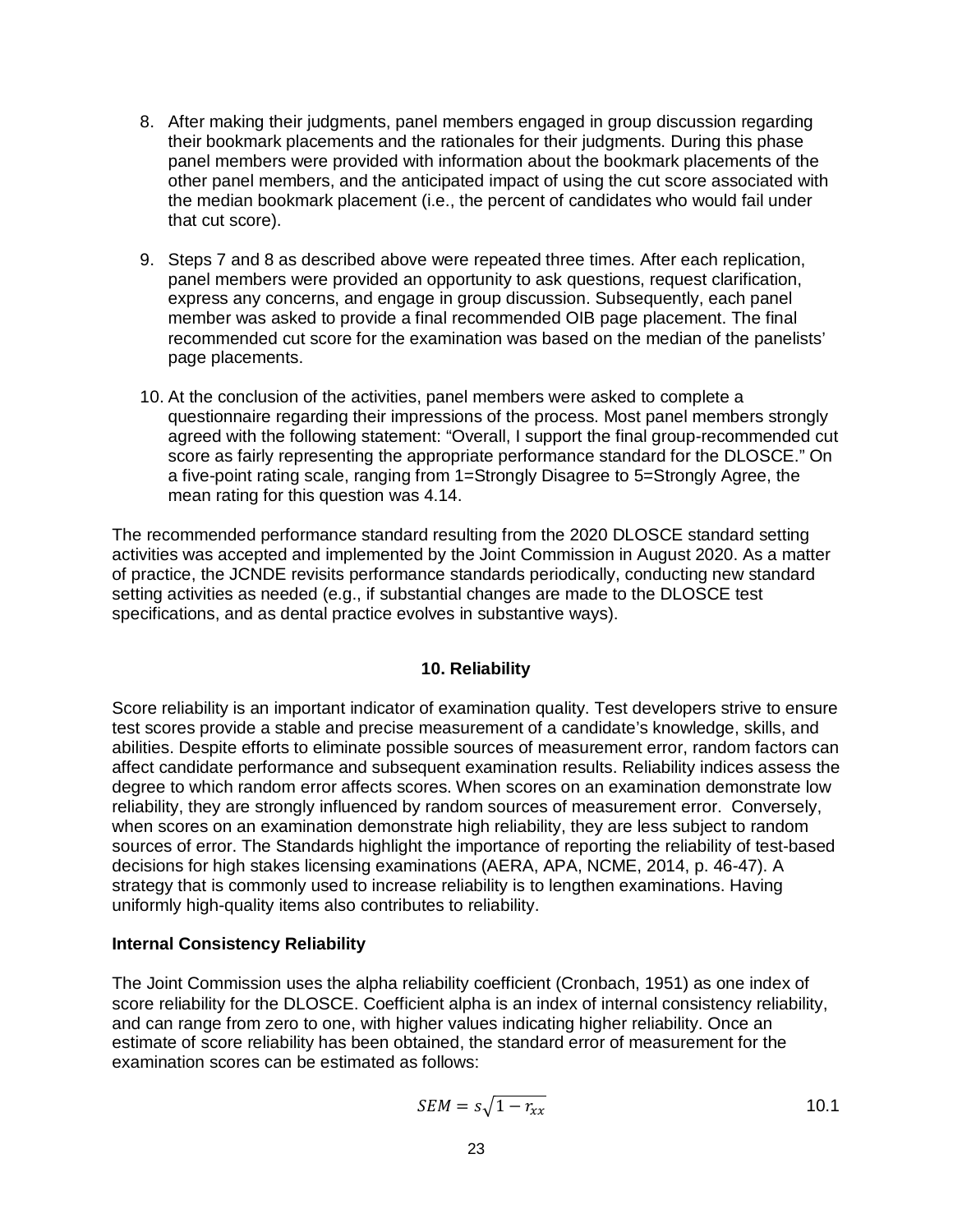where *s* is the standard deviation of the scores, and *rxx* is the reliability estimate. Under the assumption that random errors are normally distributed, test users can construct a 95 percent confidence interval around a candidate's score by adding and subtracting 1.96 standard errors of measurement from the score. Table 10.1 presents alpha reliability coefficients and standard errors of measurement for recent administrations of the DLOSCE.

| Year | Candidates | Alpha<br>Reliability | <b>Standard Error</b><br>of Measurement |
|------|------------|----------------------|-----------------------------------------|
| 2020 | 245        | .75 - .83            | $3.10 - 3.41$                           |

**Table 10.1 Alpha Reliability and Standard Error of Measurement** 

Note. The values presented represent the range of estimates calculated across examination forms and/or test administration windows. Estimates are based on data from candidates who were attempting the DLOSCE for the first time.

#### **Classification Accuracy and Classification Consistency**

When scores on an examination are used as a basis for making pass/fail decisions, it is important for the test developer to demonstrate that the pass/fail decisions are reliable (AERA, APA, NCME, 2014, p. 46-47). To evaluate reliability, testing programs typically estimate *classification accuracy* and *classification consistency*. Classification accuracy is the probability that a candidate's pass/fail result on an examination reflects the decision that would be made had their true skill level been known. Classification consistency is the probability that a candidate would receive the same pass/fail result on two hypothetical, successive administrations of an examination. The JCNDE estimates classification accuracy and consistency for the DLOSCE using a Classical Test Theory-based version of the method described in Rudner (2001), whereby a common standard error of measurement is used for each candidate (see Equation 10.1). Table 10.2 presents estimates of classification accuracy and classification consistency for recent administrations of the DLOSCE.

**Table 10.2 Classification Accuracy and Classification Consistency**

| Year | Candidates | Classification<br>Accuracy | Classification<br>Consistency |
|------|------------|----------------------------|-------------------------------|
| 2020 | 245        | .941 - 948                 | $.916 - .921$                 |

Note. The values presented represent the range of estimates calculated across examination forms and/or test administration windows. Estimates are based on data from candidates who were attempting the DLOSCE for the first time.

#### **11. Test Administration**

<span id="page-24-0"></span>The DLOSCE is administered during fixed administration windows throughout the year. Prometric administers the examination at its Professional Level Testing Centers located throughout the United States and its territories. Once eligible, candidates can schedule an examination for any business day within the administration window, conditional on testing center availability. The administration schedule for the DLOSCE is provided in Table 11.1.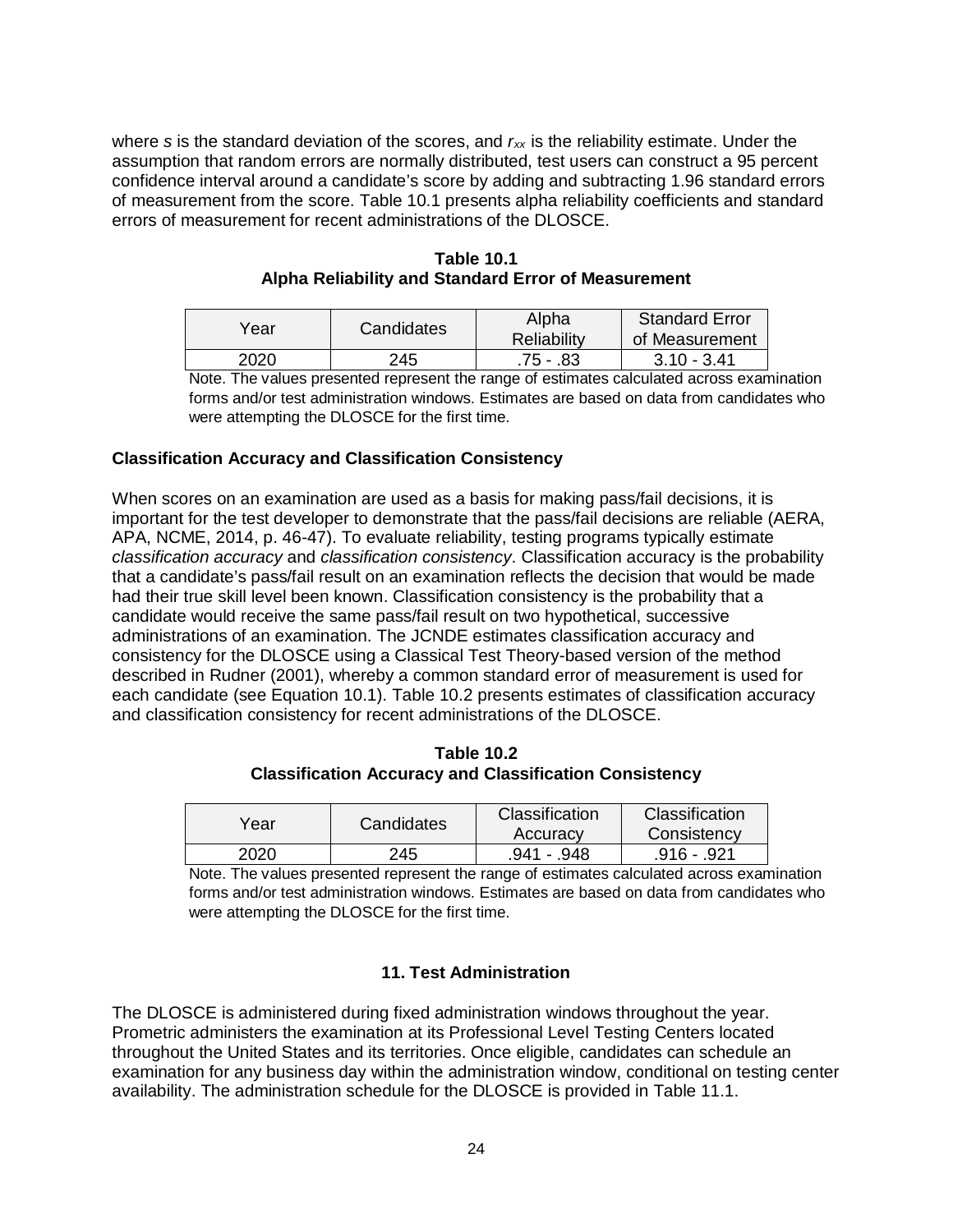| <b>Section</b>                          | <b>Minutes</b>              |
|-----------------------------------------|-----------------------------|
| Tutorial (optional)                     | 25                          |
| Section 1 (37 items)                    | 75                          |
| Scheduled break (optional)              | 10                          |
| Section 2 (37 items)                    | 75                          |
| <b>Section 3</b> (2 prescription tasks) | 10                          |
| Scheduled break (optional)              | 10                          |
| Section 4 (37 items)                    | 75                          |
| Scheduled break (optional)              | 10                          |
| Section 5 (37 items)                    | 75                          |
| Post-examination survey                 | 20                          |
|                                         | 6 hr. 45 min.<br>Total Time |

#### **Table 11.1 DLOSCE Administration Schedule**

The DLOSCE Candidate Guide details DLOSCE candidate eligibility requirements and the DLOSCE application process. The guide is made available to candidates through the JCNDE website (ada.org/JCNDE).

#### **12. Results Reporting**

#### <span id="page-25-0"></span>**Reporting DLOSCE Results to Candidates**

DLOSCE results are reported to candidates through a secure, password protected electronic portal. Results are typically made available to the candidate within four weeks of the close of the corresponding DLOSCE administration window, barring unusual circumstances (e.g., a candidate's results are being voided or withheld).

DLOSCE candidates who pass the examination receive a report indicating their result is "Pass," but do not receive numeric scores. Candidates who fail the DLOSCE receive a report indicating their result is "Fail" along with their numeric overall DLOSCE scale score. DLOSCE scale scores can range from 49 to 99 in one-point increments; candidates must earn a scale score of 75 or higher to pass the examination. For remediation purposes, candidates who fail the DLOSCE are also provided with a graphical depiction of their performance in the following areas:

- Restorative Dentistry
- Prosthodontics
- Oral Pathology, Pain Management, and Temporomandibular Dysfunction
- Periodontics
- Oral Surgery
- Endodontics
- Orthodontics
- Medical Emergencies

The numeric scores represented in the graphic are placed on a common scale so candidates can compare their relative performance in the different areas and identify areas where they are most in need of remediation. Consistent with best practices outlined in the Standards, the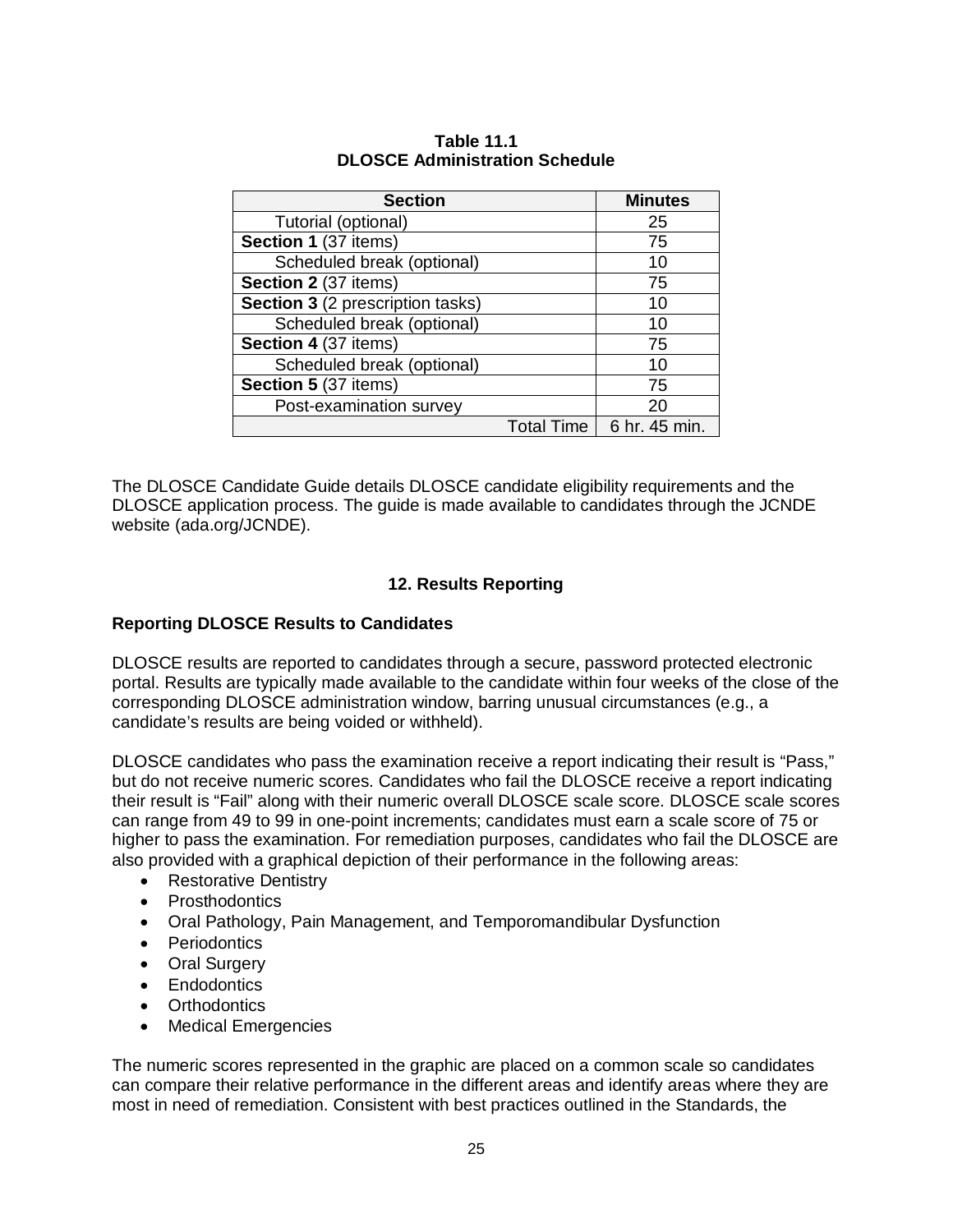results report issued to candidates who fail the DLOSCE contains explanatory text that is intended to help candidates interpret their results accurately.

#### **Reporting DLOSCE Results to Dental Boards**

When candidates apply to take the DLOSCE, they also indicate which dental boards should receive their official results. The JCNDE reports Pass/Fail results to the requested dental boards through a secure, password protected electronic portal. A history of the candidate's Pass/Fail results is made available to each dental board requested to receive results. Numeric scores are not reported to dental boards.

#### **Reporting DLOSCE Results to Dental Schools**

A candidate's Pass/Fail results are reported to the candidate's dental school, provided that the school is accredited by the Commission on Dental Accreditation (CODA). Results are reported to the school's dean or designee through a secure, password protected electronic portal. CODA accredited dental schools receive periodic reports that describe how their students on average perform on the examination, as compared to the national student average.

#### **13. Convergent Validity Evidence**

<span id="page-26-0"></span>Convergent validity evidence is established when scores on an examination are positively correlated with scores from other measures of similar constructs. The following section provides convergent validity evidence in support of the DLOSCE.

#### **Correlation with National Board Dental Examination Scores**

The JCNDE used data from 2020 administrations of the DLOSCE to examine the relationships between scores on the DLOSCE, and scores on Parts I and II of the National Board Dental Examination (NBDE). The observed Pearson correlations are provided in Table 13.1. Performance on the DLOSCE showed a moderately strong correlation with performance on NBDE Part II, which measures knowledge and cognitive skills in the clinical sciences. Performance on the DLOSCE showed a moderate correlation with performance on NBDE Part I, which measures knowledge and cognitive skills in the biomedical sciences.

#### **Table 13.1 Observed Pearson Correlations among DLOSCE and NBDE Scores: 2020 N=245 candidates**

| Score              | <b>DLOSCE</b> | <b>NBDE</b><br>Part I | <b>NBDE</b><br>Part II |
|--------------------|---------------|-----------------------|------------------------|
| <b>DLOSCE</b>      | 1.00          |                       |                        |
| <b>NBDE Part I</b> | .36           | 1.00                  |                        |
| NBDE Part II       | .54           |                       |                        |

Note. Estimates are based on data from candidates who were attempting the examination for the first time.

Table 13.2 shows the fully disattenuated Pearson correlations between scores on the DLOSCE, and scores on NBDE Parts I and II. The fully disattenuated correlations correct for unreliability in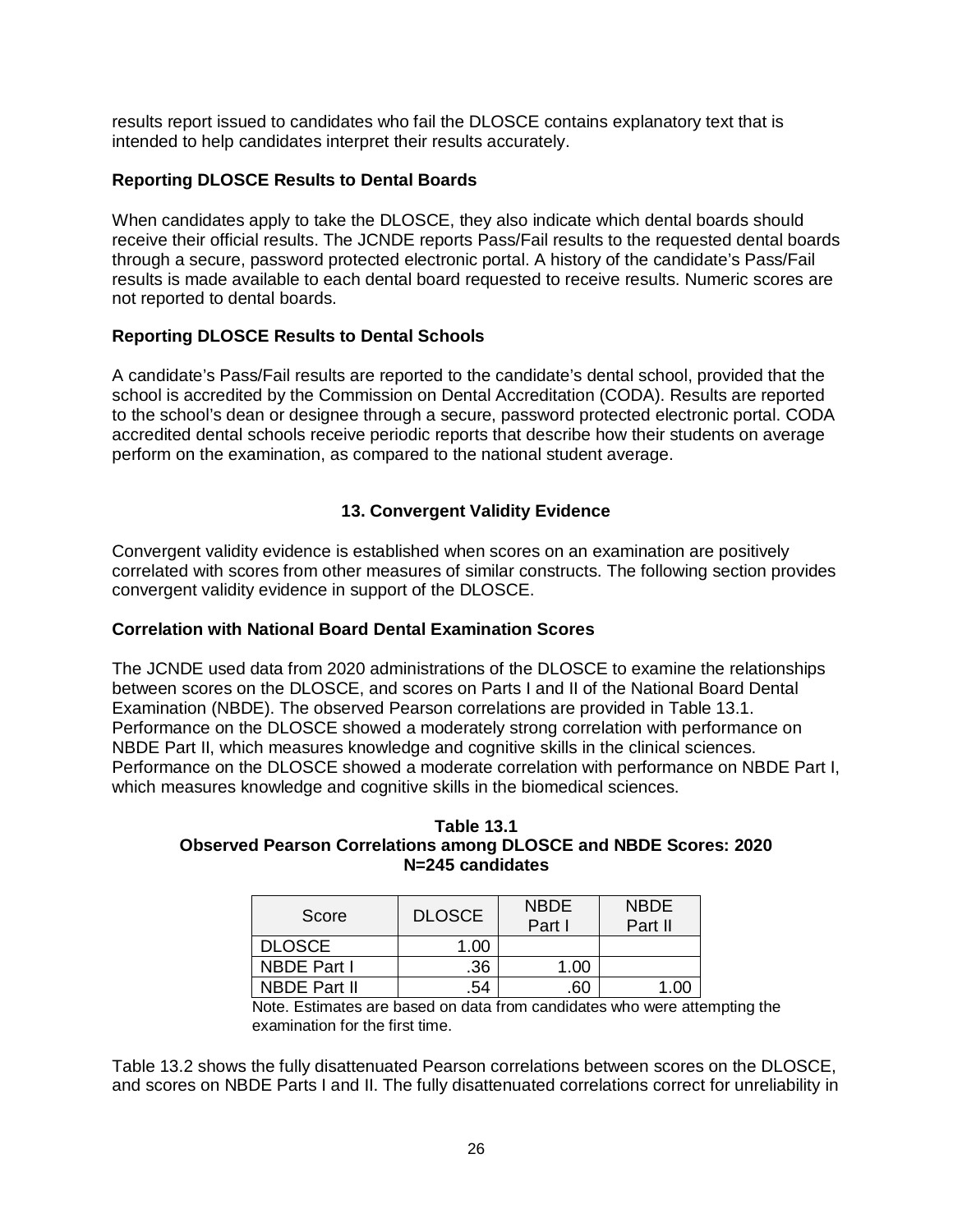the measured variables and represent estimates of what the correlations would be if the variables were measured with perfect reliability.

#### **Table 13.2 Fully Disattenuated Pearson Correlations among DLOSCE and NBDE Scores: 2020 N= 245 candidates**

| Score               | <b>DLOSCE</b> | <b>NBDE</b><br>Part I | <b>NBDE</b><br>Part II |
|---------------------|---------------|-----------------------|------------------------|
| <b>DLOSCE</b>       | 1.00          |                       |                        |
| <b>NBDE Part I</b>  | .41           | 1.00                  |                        |
| <b>NBDE Part II</b> | 62            | .66                   |                        |

Note. Disattenuated correlations were estimated using the following reliability coefficients: DLOSCE=.83; NBDE Part I=.93; NBDE Part II=.90. Estimates are based on data from candidates who were attempting the examination for the first time.

The correlations presented in Tables 13.1 and 13.2 provide strong convergent validity evidence in support of the intended interpretation and use of DLOSCE results. As expected, DLOSCE scores correlated more strongly with NBDE Part II scores than with NBDE Part I scores (DLOSCE and NBDE Part II both focus on the clinical sciences, while NBDE Part I focuses on the biomedical sciences). In reviewing the disattenuated correlations, it should be noted that perfect correlations between the DLOSCE and NBDE scores would not be desirable, since perfect correlations would indicate that the DLOSCE and NBDEs measure an identical construct. The DLOSCE is intended to measure a construct that is related, but not identical to those measured by NBDE Parts I and II.

#### **Correlation with Clinical Performance in Dental School**

The JCNDE conducted a study to understand the relationship between candidates' scores on the DLOSCE and their clinical performance in dental school. To do so, the JCNDE collected dental school performance information for 40 DLOSCE candidates who attempted the examination in the summer of 2020. All 40 candidates in the sample were students in the graduating class of 2020 in the same CODA-accredited dental education program in the United States. The study focused on two indicators of candidate performance in dental school: 1) performance in clinical courses in the third-year of dental school, and 2) final clinical performance, as rated by the program's senior associate dean for academic affairs. Results of the correlational analyses are described in the section that follows.

**Clinical performance in third-year dental courses.** Candidate clinical performance in thirdyear dental courses was evaluated using course performance data provided by the dental education program that participated in the study. [1](#page-27-0) For each third-year course, students had an opportunity to earn a letter of commendation (LOC) by demonstrating superior performance. For the present study, third-year performance was defined as the total number of LOCs earned during the year (referred to hereafter as the LOC Sum Score). The third-year curriculum included 14 courses, so LOC Sum Scores could range from zero to 14. The third-year courses covered the following areas: Oral Pathology, Oral Surgery, Pediatric Dentistry, Prosthodontics, Endodontics, Orthodontics, Medical Emergencies, Management of Medically Compromised Patients, Health Promotion, and Dental Practice Operations.

<span id="page-27-0"></span><sup>&</sup>lt;sup>1</sup>Performance information for fourth-year courses was not available.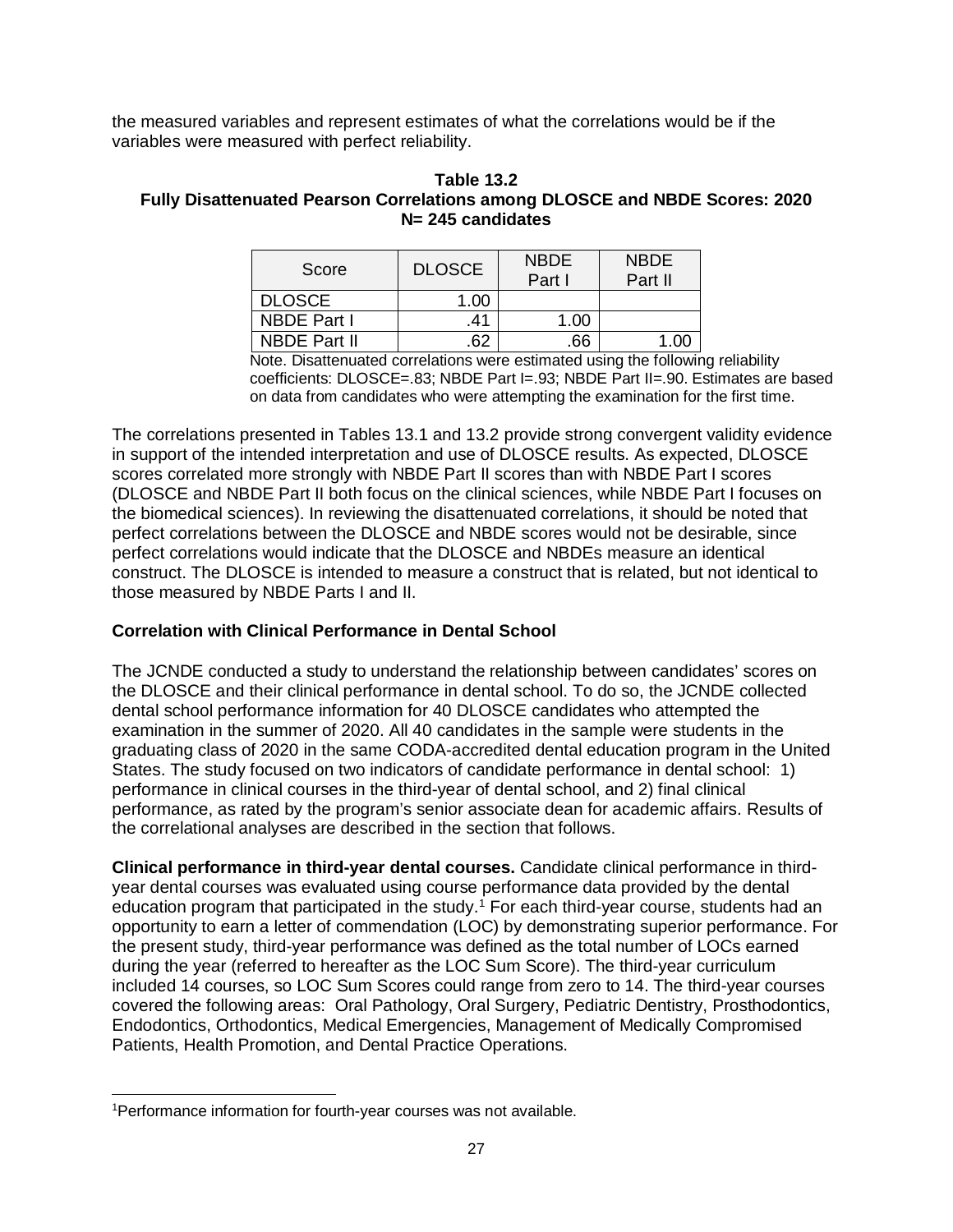Table 13.3 presents the observed and disattenuated correlations between DLOSCE scale scores, and the LOC Sum Scores for third-year dental courses. As shown in the table, the observed Pearson correlation between the two outcomes was .37 ( $p < .05$ ), which represents a moderate positive relationship. Visual inspection of the scatter plot of the two variables, however, revealed that a single outlier exerted a strong influence on the correlation. For this reason, Table 13.3 also presents the Pearson correlation calculated with the aforementioned outlier removed. After removing the outlier, the observed Pearson correlation was .57 (p < .05). The partially disattenuated correlations presented in Table 13.3 correct for unreliability in the LOC Sum Scores, and represent estimates of what the correlations between the two variables would be if the LOC Sum Scores were perfectly reliable. The fully disattenuated correlations correct for unreliability in both the LOC Sum Scores and the DLOSCE scores, and represent estimates of what the correlations would be if the LOC sum scores and the DLOSCE scores were both perfectly reliable.

#### **Table 13.3 Correlation between DLOSCE Scale Scores and Clinical Performance in Third-Year Dental Courses: 2020**

|                                                    | Observed<br>Pearson<br>Correlation | Partially<br>Disattenuated<br>Pearson<br>Correlation | Fully<br><b>Disattenuated</b><br>Pearson<br>Correlation |
|----------------------------------------------------|------------------------------------|------------------------------------------------------|---------------------------------------------------------|
| Full Study Sample (N=40)                           | $.37*$                             | $.46*$                                               | .51*                                                    |
| <b>Study Sample with Outlier</b><br>Removed (N=39) | $.57*$                             | $.70*$                                               | .76*                                                    |

Note. The partially disattenuated correlations were estimated assuming a reliability coefficient of .66 for the letter of commendation (LOC) sum scores. The fully disattenuated correlations were estimated assuming reliability coefficients of .66 for the LOC sum scores and .83 for the DLOSCE scores.

 $*p < .05$ 

**Final clinical performance in dental school.** The concurrent validity study also examined the relationship between candidates' performance on the DLOSCE, and their clinical performance in dental school, as rated by the program's senior associate dean for academic affairs. For this portion of the study, the senior associate dean was asked to categorize the 40 students in the analytic sample into one of three groups based on their final clinical performance in dental school, relative to their  $4<sup>th</sup>$  year peers.<sup>[2](#page-28-0)</sup> The question posed to the dean appeared as follows:

> *Please place each student into one of the following categories, with regard to their final clinical performance in dental school, relative to their 4th year peers.*

*Top 20% Middle 60% Bottom 20%*

The 40 DLOSCE candidates from the participating school were classified by the dean into one of the three performance groups. Table 13.4 presents a summary of the DLOSCE scale scores for the candidates in each group. Prior to calculating the means, the DLOSCE scale scores for

<span id="page-28-0"></span> <sup>2</sup>The student performance ratings were collected after the pass/fail DLOSCE results had been released to the dental education program that participated in the study. However, the senior associate dean did not have access to candidates' numeric DLOSCE scores at any time.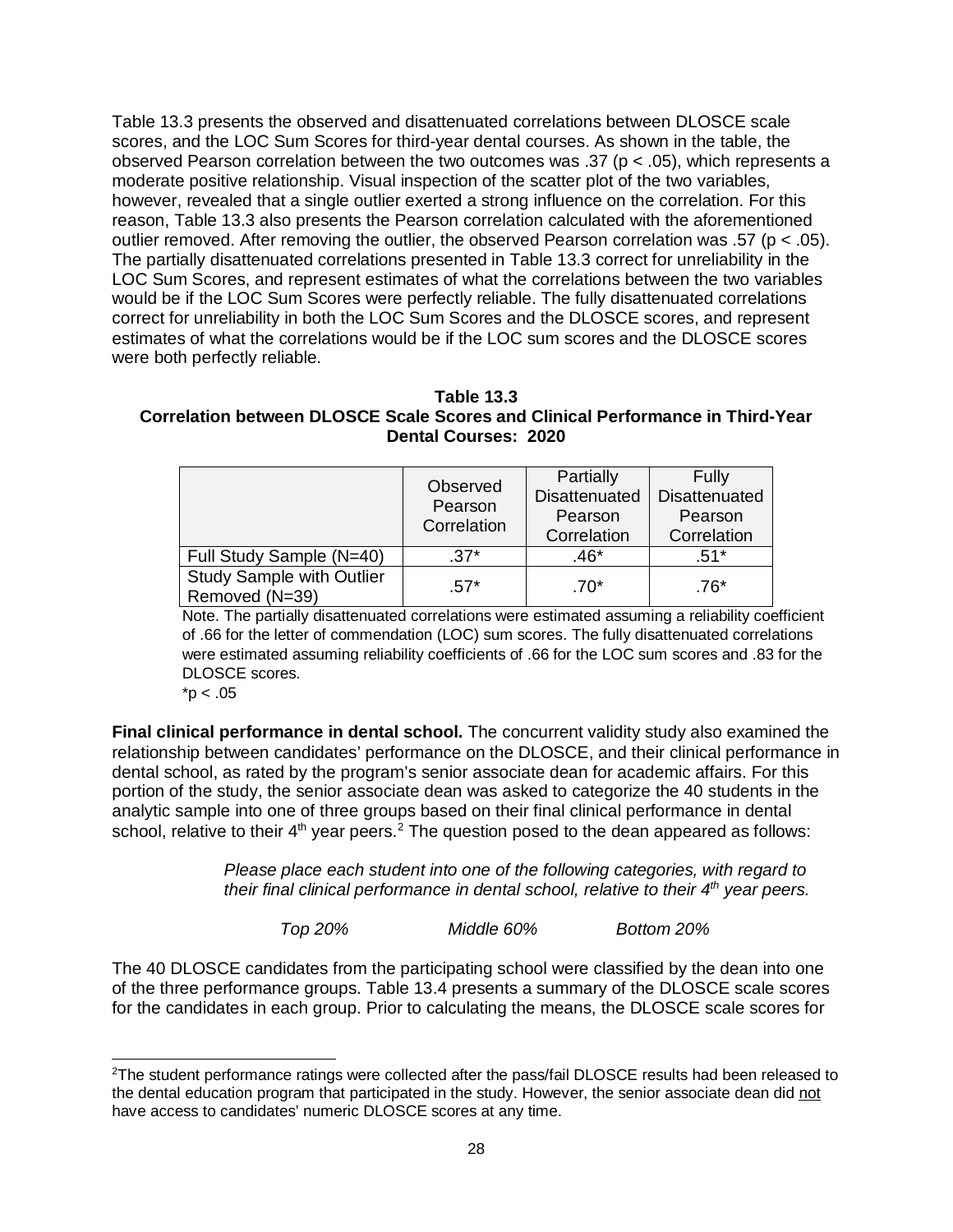the 40 candidates in the sample were standardized to have a mean of zero and a standard deviation of one  $3$ 

| Table 13.4                                                            |
|-----------------------------------------------------------------------|
| Descriptive Statistics for Standardized DLOSCE Scale Scores, by Group |
| $(N=40)$                                                              |

| Academic Dean's Rating of<br>the Candidate's Final<br>Clinical Performance in<br>Dental School <sup>+</sup> | Candidates | Mean of<br>Standardized<br><b>DLOSCE</b><br><b>Scale Scores</b> | Standard<br>Deviation of<br>Standardized<br><b>DLOSCE</b><br><b>Scale Scores</b> |
|-------------------------------------------------------------------------------------------------------------|------------|-----------------------------------------------------------------|----------------------------------------------------------------------------------|
| Top 20% of Class                                                                                            |            | 0.59                                                            | 0.90                                                                             |
| Middle 60% of Class                                                                                         | 24         | 0.03                                                            | 0.95                                                                             |
| Bottom 20% of Class                                                                                         |            | $-0.69$                                                         | በ 92                                                                             |

† Each candidate was classified into a performance category by their senior associate dean for academic affairs.

On average, candidates rated as being in the top 20% of their class in terms of their final clinical performance scored .59 standard deviations above the mean on the DLOSCE, while candidates rated as being in the bottom 20% of their class scored .69 standard deviations below the mean on the DLOSCE. This amounts to a difference of 1.28 standard deviations between the lowest and highest performing groups. Stated slightly differently, the preceding indicates that candidates demonstrating the strongest clinical performance in dental school achieved DLOSCE scores that were on average 1.28 standard deviation units higher than those demonstrating the weakest clinical performance in dental school. This is a sizable performance difference on the DLOSCE, and is interpreted as representing a very large effect size by commonly applied interpretive guidelines within the field of psychological measurement. The polyserial correlation between the clinical performance ratings and the DLOSCE scale scores was .[4](#page-29-1)7 (p < .05), which is also understood as representing a strong effect size.<sup>4</sup>

Overall, the results presented in Tables 13.3 through 13.4 indicate that performance on the DLOSCE is positively correlated with clinical performance in dental school. Again, these findings provide strong convergent validity evidence in support of the intended interpretation and use of DLOSCE results. Notably, the correlations observed here are substantially stronger than those observed in similar convergent validity studies involving clinical licensure examinations that

<span id="page-29-0"></span><sup>&</sup>lt;sup>3</sup>A data sharing agreement was established with the dental school that participated in the validity study. The agreement stipulated that the study results reported in this technical report would not contain specific information about the school's performance on the examination. The DLOSCE scale scores were standardized as a means of abiding by the terms of the agreement. The standardized scores can only be interpreted normatively, and therefore provide no information about the participating school's examination performance relative to the DLOSCE performance standard.

<span id="page-29-1"></span><sup>4</sup>As noted in discussions involving Table 13.3, an outlier was present in the analytic sample that exerted a strong influence on the correlation between LOC Sum Scores and DLOSCE scale scores. While this particular candidate was an outlier in the LOC analysis, this candidate did not have a large impact on results of the analysis involving faculty ratings of candidate performance. For completeness, the analysis involving faculty ratings was also performed after removing this individual from the data set. After removing the individual, the mean difference between DLOSCE scale scores for the Top 20% and Bottom 20% clinical performance groups increased from 1.28 to 1.34 standard deviations, and the polyserial correlation between clinical performance ratings and DLOSCE scale scores increased from .47 to .49.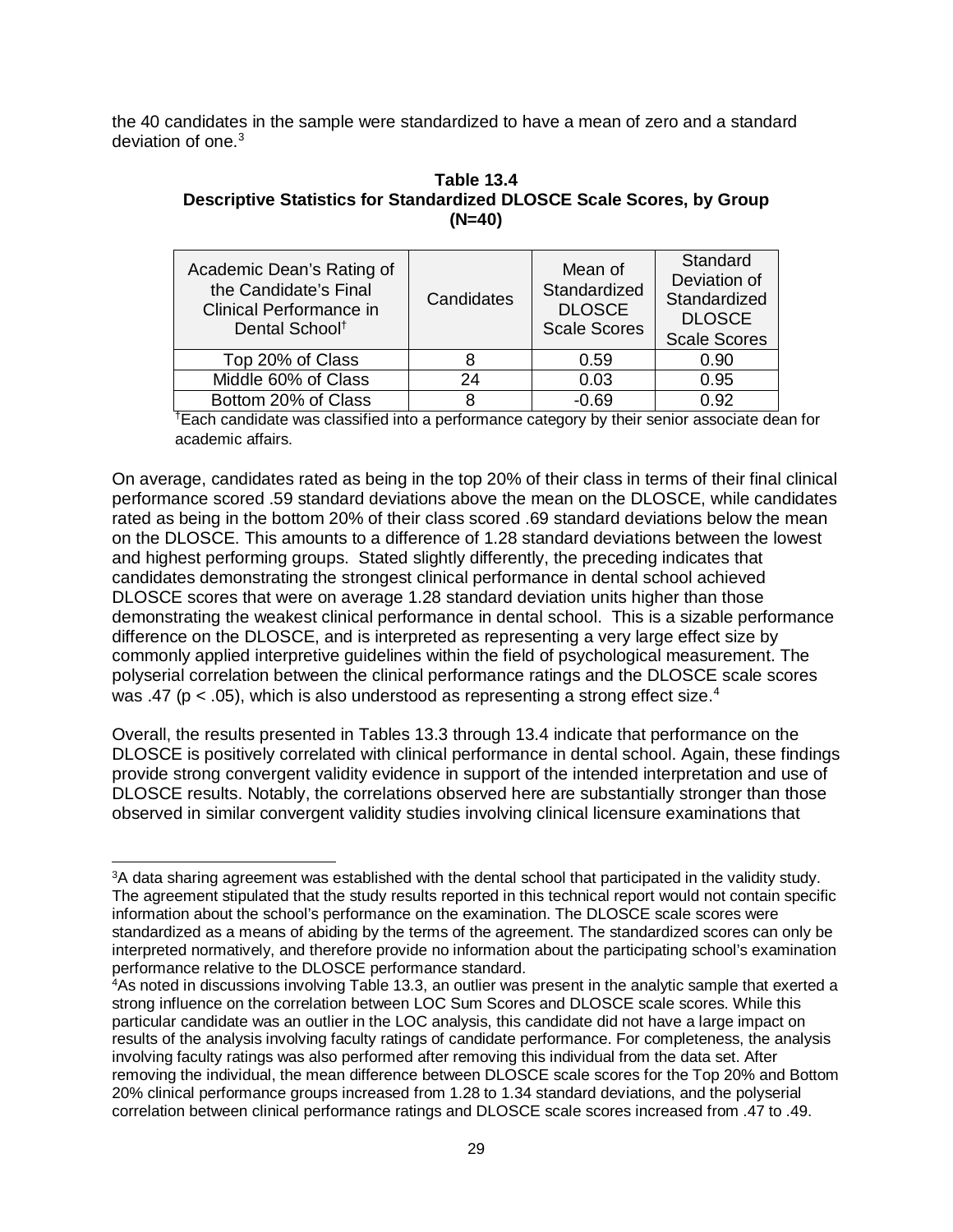include patient-based and manikin components (Chambers, 2011; Formicola et al., 1998; Gadbury‐Amyot et al., 2014; Hangorsky, 1981; Ranney et al., 2004).

### **14. Test Security**

#### <span id="page-30-0"></span>**General Principles**

Effective examination security procedures are critical to the success of any examination program. Responsibilities for examination security are clearly defined for test developers, test administrators, and examination users. Examination security is maintained through test development and test administration procedures in a variety of ways. DTS policies address issues related to examination security and are reviewed periodically by the Joint Commission and its staff.

#### **Security Audit**

In 2008, Caveon Test Security, an independent organization, conducted a security audit of DTS. This audit was conducted to identify potential security risks, propose specific measures to ameliorate or diminish any potential risks, and provide recommendations to support security planning. The findings of the audit supported the overall security measures implemented within DTS.

#### **Identification of Secure Materials**

The Standards highlight the importance of maintaining appropriate data security, including protections for candidate score information and sensitive ancillary information (AERA, APA, NCME, 2014, p. 121). Accordingly, the Joint Commission has identified certain materials as secure. These include the following:

- 1. individual items and item materials (e.g. radiographs, clinical photographs);
- 2. scoring materials (e.g., item analyses, answer keys, and statistical analyses);
- 3. computer scoring software;
- 4. standard setting materials and meeting notes;
- 5. item banks; and
- 6. candidate personal information.

#### **Departmental Procedures**

The Joint Commission and DTS have a number of procedures in place that are designed to increase examination security. Relevant procedures are described in the section below.

**Policies and legal issues.** All items and examinations are copyrighted to establish ownership and restrict their use or dissemination through unauthorized means. Policies and procedures for handling secure materials require continuous secure custody of materials and a chain of evidence attesting to the status and location of secure materials.

**Personnel.** The team that maintains the security of examination materials includes Joint Commission staff, vendors, and volunteers. Personnel who handle examination materials must be screened at the time of hire or selection for assignment to disqualify individuals who could represent an unacceptable risk. All staff members are trained in procedures for handling secure materials and are required to comply with policies on confidentiality and conflict of interest. The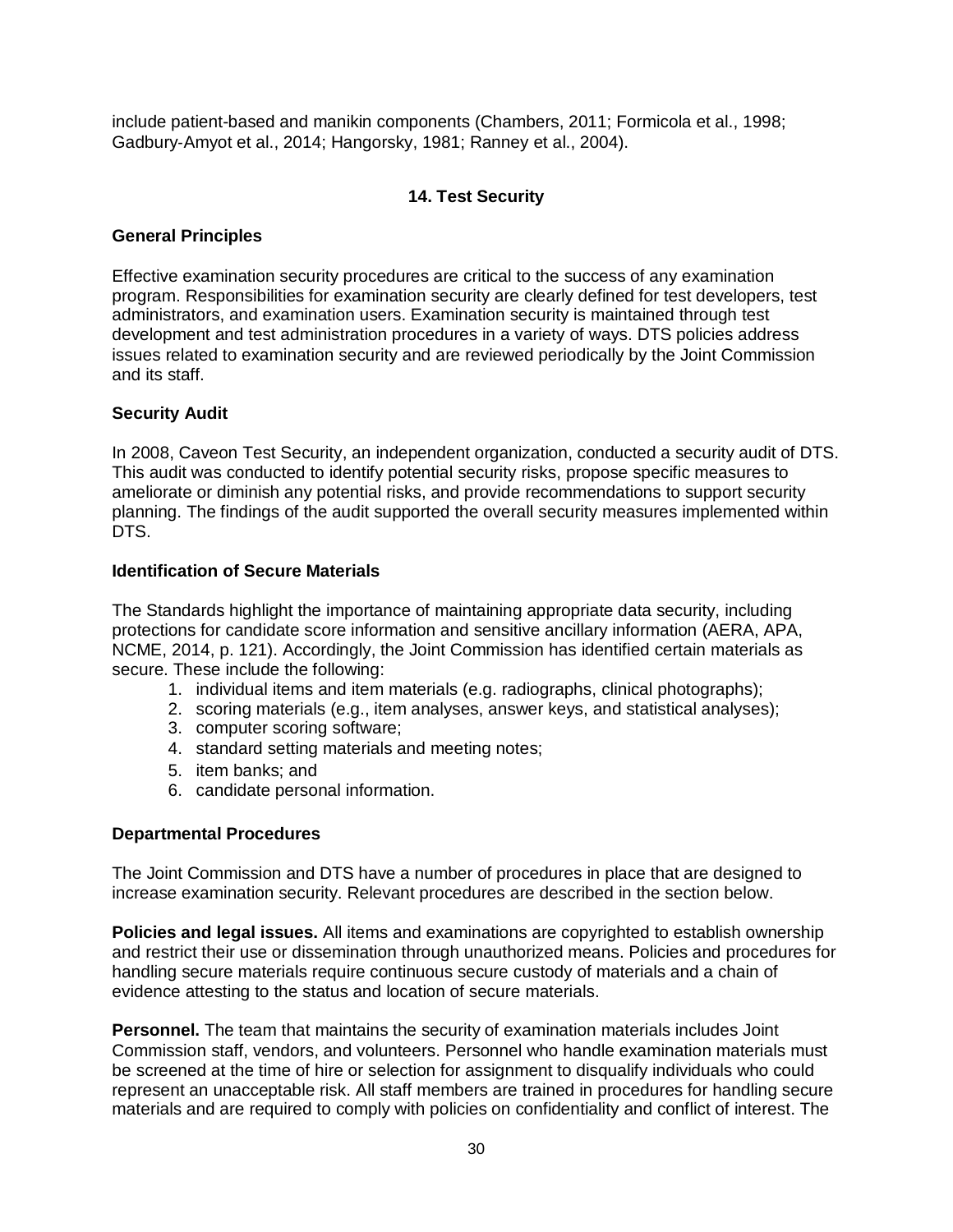examination development staff maintain security on examination materials during the development process.

All vendors are responsible for maintaining security of examination materials. Joint Commission staff review vendors' operations to ensure compliance with security policy. Service agreements with vendors must reasonably adhere to the Joint Commission's security procedures.

Volunteers who assist in the development of items and editions of the examination must complete agreements regarding confidentiality, copyright assignment, and conflicts of interest. Volunteers are prohibited from releasing information about examination content.

**Facilities.** Access to the offices of the Joint Commission is restricted and secure.

**Security of Test Materials in Electronic Format.** Departmental and vendor computers are protected with firewalls, login identifications, passwords and other current forms of security. Access to electronic files is limited to authorized individuals.

**Testing Procedures.** Examinations are administered by Prometric at its nationwide, professional level testing centers. The DLOSCE Candidate Guide describe procedures for identification of candidates, including requirements for positive identification through biometrics. Candidate conduct is closely monitored during the testing appointment. Examination regulations and testing center policies are designed to deter cheating and prevent security breaches.

#### **Policies and Procedures for Dealing with Breaches in Security**

The Joint Commission provides specific procedures for observing and reporting security breaches and communicates them to test administrators. The Joint Commission promptly investigates reports of security breaches and responds appropriately given the nature and severity of the breach. When the source of a security breach is identified, the Joint Commission takes legal action or imposes appropriate sanctions.

#### **15. Rights and Responsibilities of Test Takers**

#### <span id="page-31-0"></span>**Documentation Provided to Candidates**

The Standards indicate that information about an examination should be provided to all test takers, free of charge and in accessible formats (AERA, APA, NCME, 2014, p. 133-134). Accordingly, the Joint Commission annually publishes the DLOSCE Candidate Guide. This document provides detailed information related to Joint Commission policy, rules and conduct, the format and content of the examination, eligibility requirements, examination regulations, the appeal process, examination scoring, and examples of item formats. The JCNDE also makes publicly available a set of DLOSCE practice questions that is provided free of charge. Each year the DLOSCE Candidate Guide is updated and amended as necessary. The guide and DLOSCE practice questions are available through the Joint Commission's website at ada.org/JCNDE. This technical report also serves as a source of documentation that is freely available to all DLOSCE candidates through the JCNDE website.

#### **Fair Treatment and Recourse**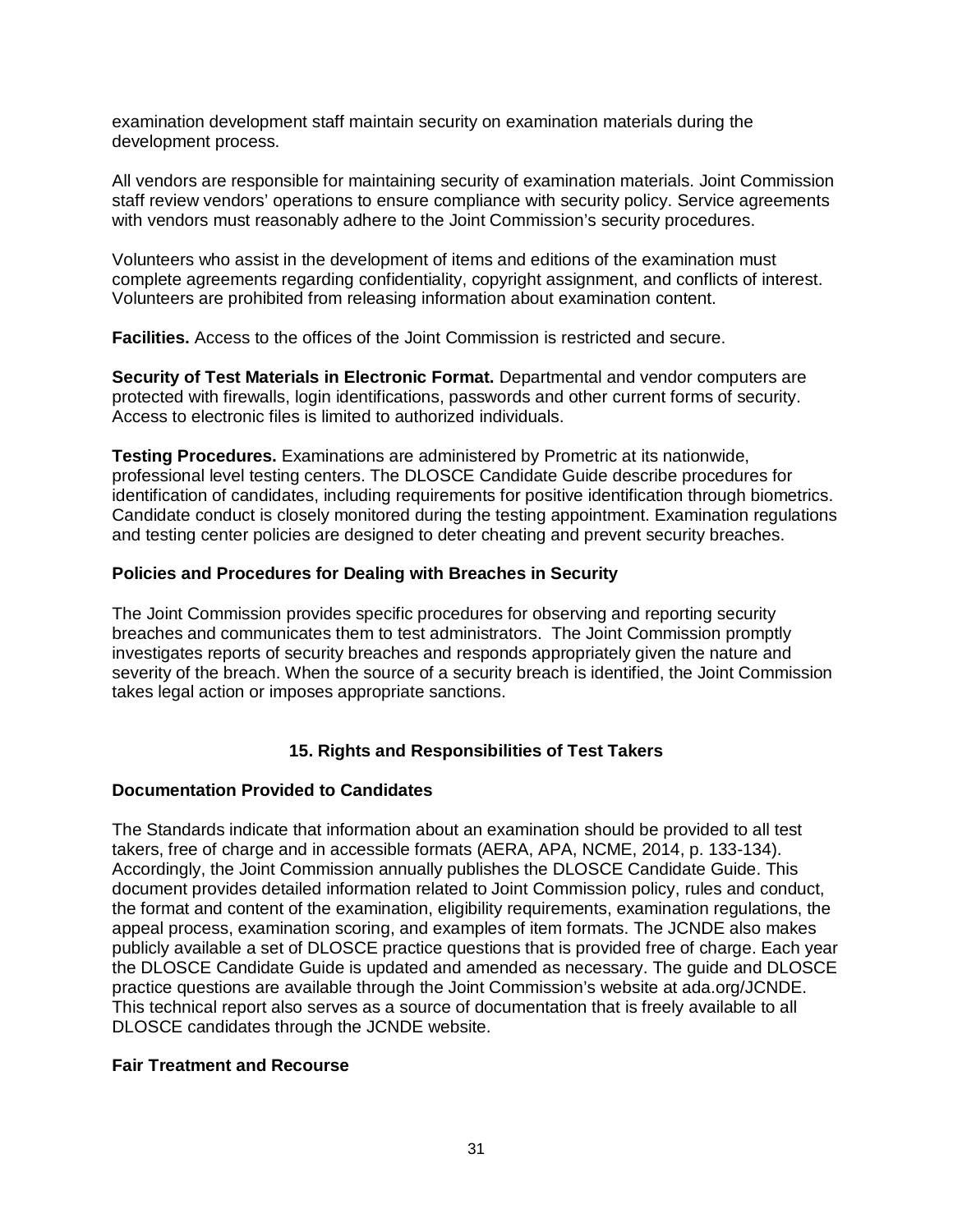According to the Standards, candidates are entitled to fair treatment. This includes the right to information regarding available means of recourse pertaining to irregularities and appeals (AERA, APA, NCME, 2014, p. 137). For the DLOSCE, candidates whose results are subject to being voided are notified by written correspondence and provided with a copy of the Limited Right of Appeal for Examination Candidates. Candidates are notified of the appeal decision approximately 60 days after receipt of the appeal. When considering an appeal, the JCNDE strives to ensure that examination results accurately reflect candidates' skills, and that the appealing candidate has an opportunity to gain DLOSCE certification equal to, but not greater than, the opportunity provided to other candidates. The JCNDE strives to handle irregularities and their investigation in a professional, fair, objective, and confidential manner.

#### **16. Candidate Performance**

<span id="page-32-0"></span>Table 16.1 provides DLOSCE administration volumes and failure rates, by candidate group and year. Table 16.2 provides descriptive statistics for DLOSCE scale scores, by candidate group and year.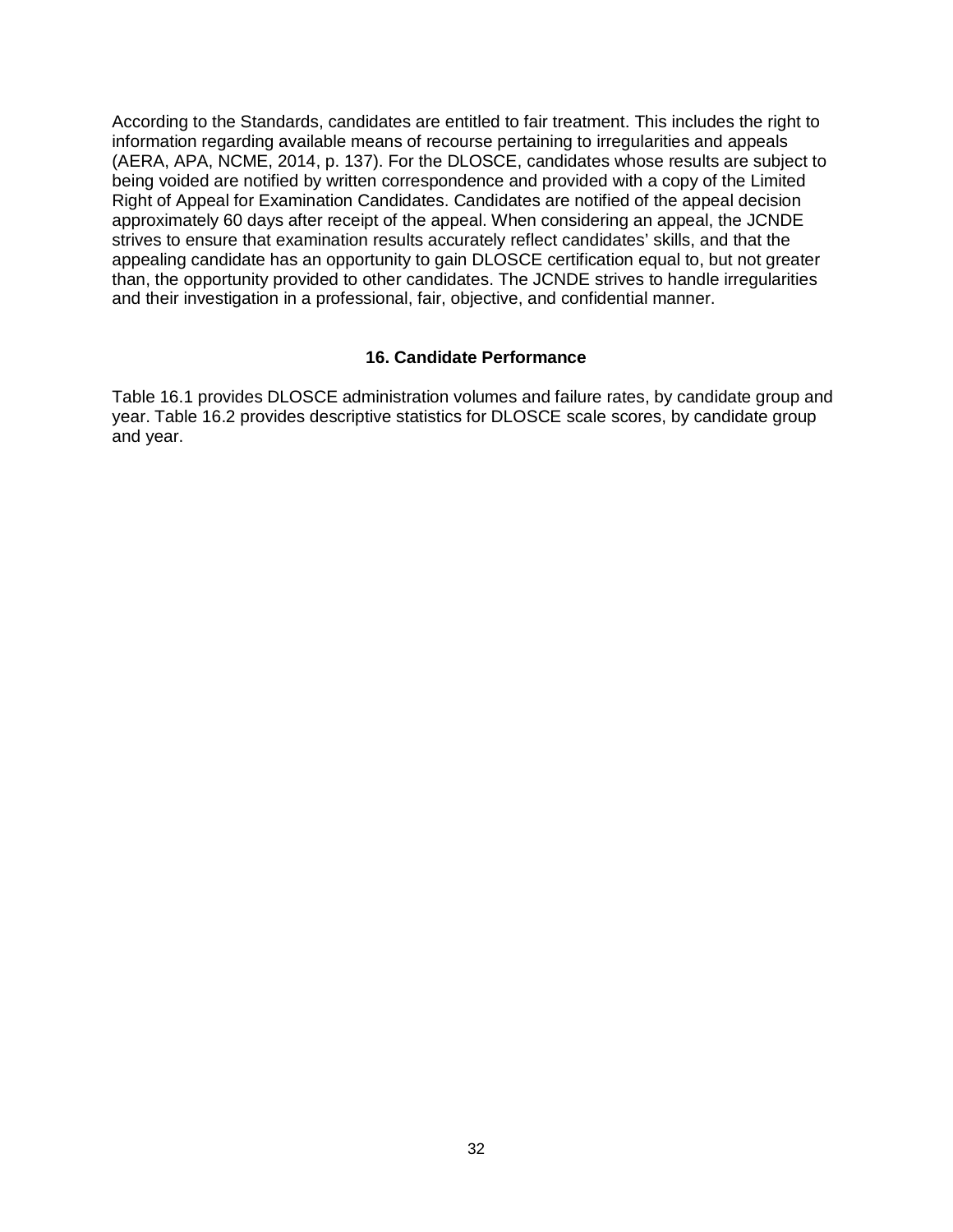| Table 16.1                                                                   |
|------------------------------------------------------------------------------|
| DLOSCE Administration Volumes and Failure Rates, by Candidate Group and Year |

| $Accredicted^{\dagger}$ |                      |           | Non-Accredited <sup><math>‡</math></sup> |           |                      |           | <b>Total</b>  |           |               |                                      |
|-------------------------|----------------------|-----------|------------------------------------------|-----------|----------------------|-----------|---------------|-----------|---------------|--------------------------------------|
|                         | <b>First Attempt</b> |           | <b>Retake</b>                            |           | <b>First Attempt</b> |           | <b>Retake</b> |           |               | <b>First Attempts</b><br>and Retakes |
| Year                    | <b>Number</b>        | % Failing | <b>Number</b>                            | % Failing | <b>Number</b>        | % Failing | <b>Number</b> | % Failing | <b>Number</b> | % Failing                            |
| 2020                    | 231                  | 9.5       | ົ                                        | $0.0\,$   | 14                   | 57.1      |               | 100.0     | 248           | 12.5                                 |

† Indicates candidates educated by dental education programs accredited by CODA.

‡ Indicates candidates educated by dental education programs not accredited by CODA. Failure rates for this group should be interpreted with caution due to the small sample size present.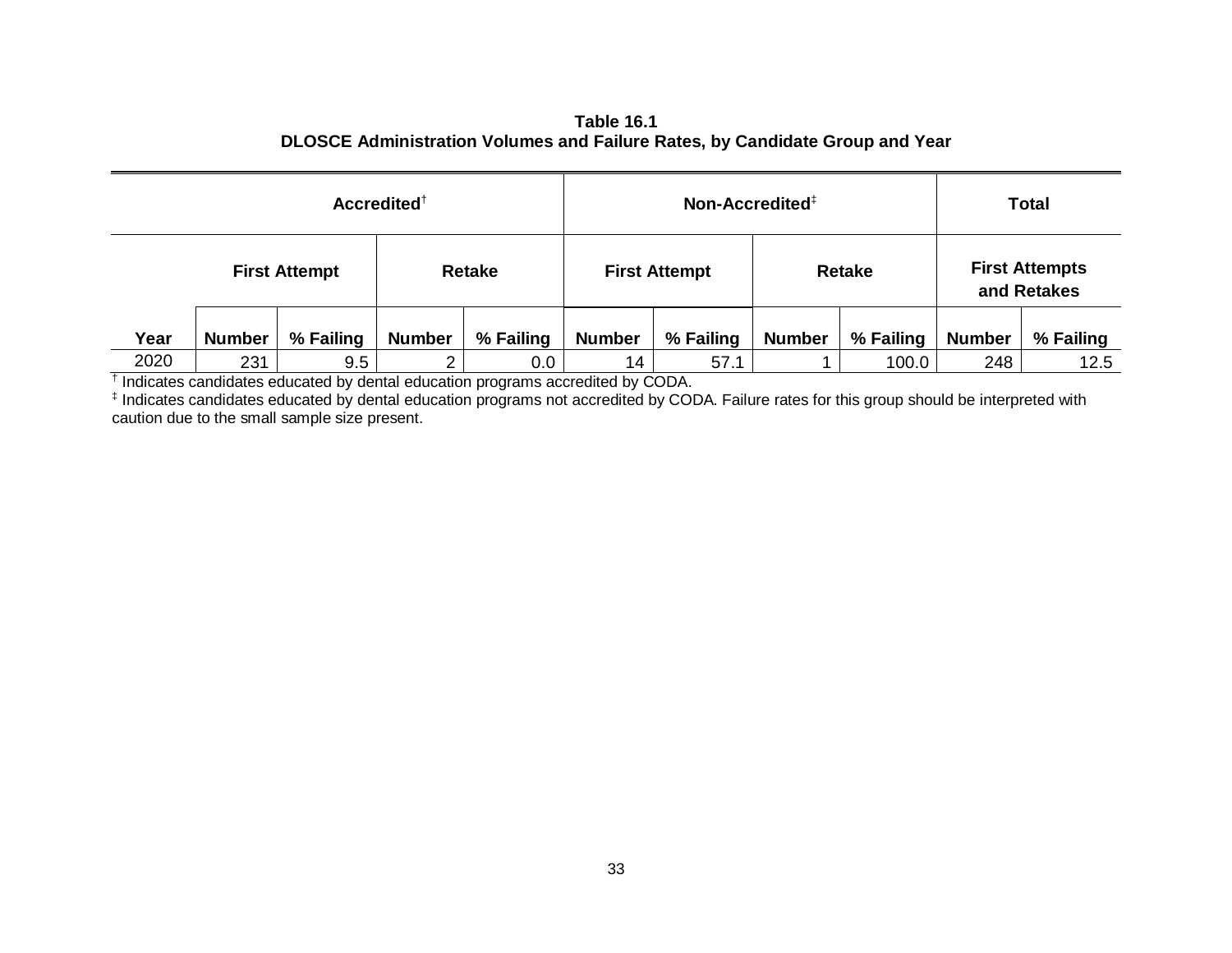#### **Table 16.2 Descriptive Statistics for DLOSCE Scale Scores, by Candidate Group and Year**

| $Accredicted^{\dagger}$ |                      |             |               | Non-Accredited <sup>‡</sup> |               |                      |               | <b>Total</b>  |               |                                      |
|-------------------------|----------------------|-------------|---------------|-----------------------------|---------------|----------------------|---------------|---------------|---------------|--------------------------------------|
|                         | <b>First Attempt</b> |             | <b>Retake</b> |                             |               | <b>First Attempt</b> |               | <b>Retake</b> |               | <b>First Attempts</b><br>and Retakes |
| Year                    | <b>Number</b>        | <b>Mean</b> | <b>Number</b> | <b>Mean</b>                 | <b>Number</b> | <b>Mean</b>          | <b>Number</b> | <b>Mean</b>   | <b>Number</b> | <b>Mean</b>                          |
| 2020                    | 231                  | 83.5        | 2             | 82.5                        | 14            | 73.8                 |               | 68.0          | 248           | 82.8                                 |

† Indicates candidates educated by dental education programs accredited by CODA.

‡ Indicates candidates educated by dental education programs not accredited by CODA. Descriptive statistics for this group should be interpreted with caution due to the small sample size present.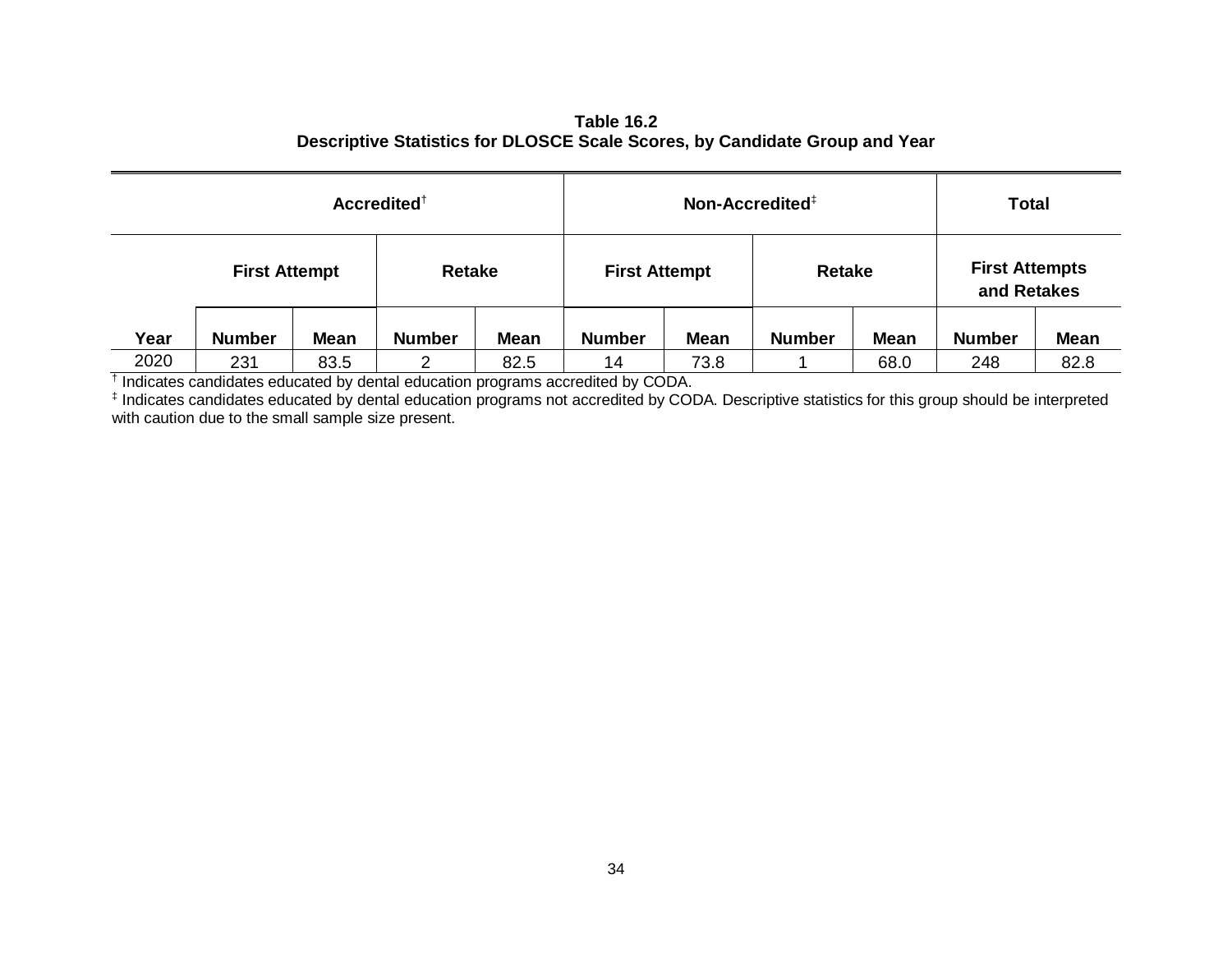#### **References**

- <span id="page-35-0"></span>American Dental Association, American Dental Education Association, American Student Dental Association. (September, 2018). *Report of the Task Force on Assessment of Readiness for Practice.*
- American Educational Research Association, American Psychological Association, National Council on Measurement in Education. (2014). *Standards for Educational and Psychological Testing.* Washington, DC: Author.
- Angoff, W. H. (1971). Scales, norms and equivalent Scores, In R.L. Thorndike (Ed.), *Educational Measurement* (2nd ed., pp. 508-600). Washington, DC: American Council on Education.
- Brown, W. (1910). Some experimental results in the correlation of mental abilities. *British Journal of Psychology, 3*, 296-322.
- Buckendahl, C. W., Smith, R. W., Impara, J. C., & Plake, B. S. (2006). A Comparison of Angoff and Bookmark standard setting methods. *Journal of Educational Measurement. 39*, 253- 263.
- Cattell, R. B. (1966). The scree test for the number of factors. *Multivariate Behavioral Research, 1*, 245-276.
- Chambers, D.W. (2011). Board-to-board consistency in dental licensure examinations. *Journal of Dental Education, 75*, 1310-1315.
- Cronbach, L. J. (1951). Coefficient alpha and the internal structure of tests. *Psychometrika, 16*, 297–334.
- Formicola, A.J., Lichtenthal, R., Schmidt, H.J., & Myers, R. (1998). Elevating clinical licensing examinations to professional testing standards. *New York State Dental Journal, 64*, 38- 44.
- Friedrichsen, S.W. (2016). Moving toward 21<sup>st</sup>-century clinical licensure examinations in dentistry. *Journal of Dental Education, 80,* 639-640.
- Gadbury‐Amyot, C.C., McCracken, M.S., Woldt, J.L., & Brennan, R.L. (2014). Validity and reliability of portfolio assessment of student competence in two dental school populations: A four-year study. *Journal of Dental Education, 78,* 657-667.
- Gerrow, J.D., Murphy, H.J., Boyd, M.A., & Scott, D.A. (2003). Concurrent validity of written and OSCE components of the Canadian dental certification Examinations, *Journal of Dental Education, 67,* 896-901.
- Gerrow, J.D., Murphy, H.J., Boyd, M.A., & Scott, D.A. (2006). An analysis of the contribution of a patient-based component to a clinical licensure examination. *Journal of the American Dental Association, 137,* 1434-1439.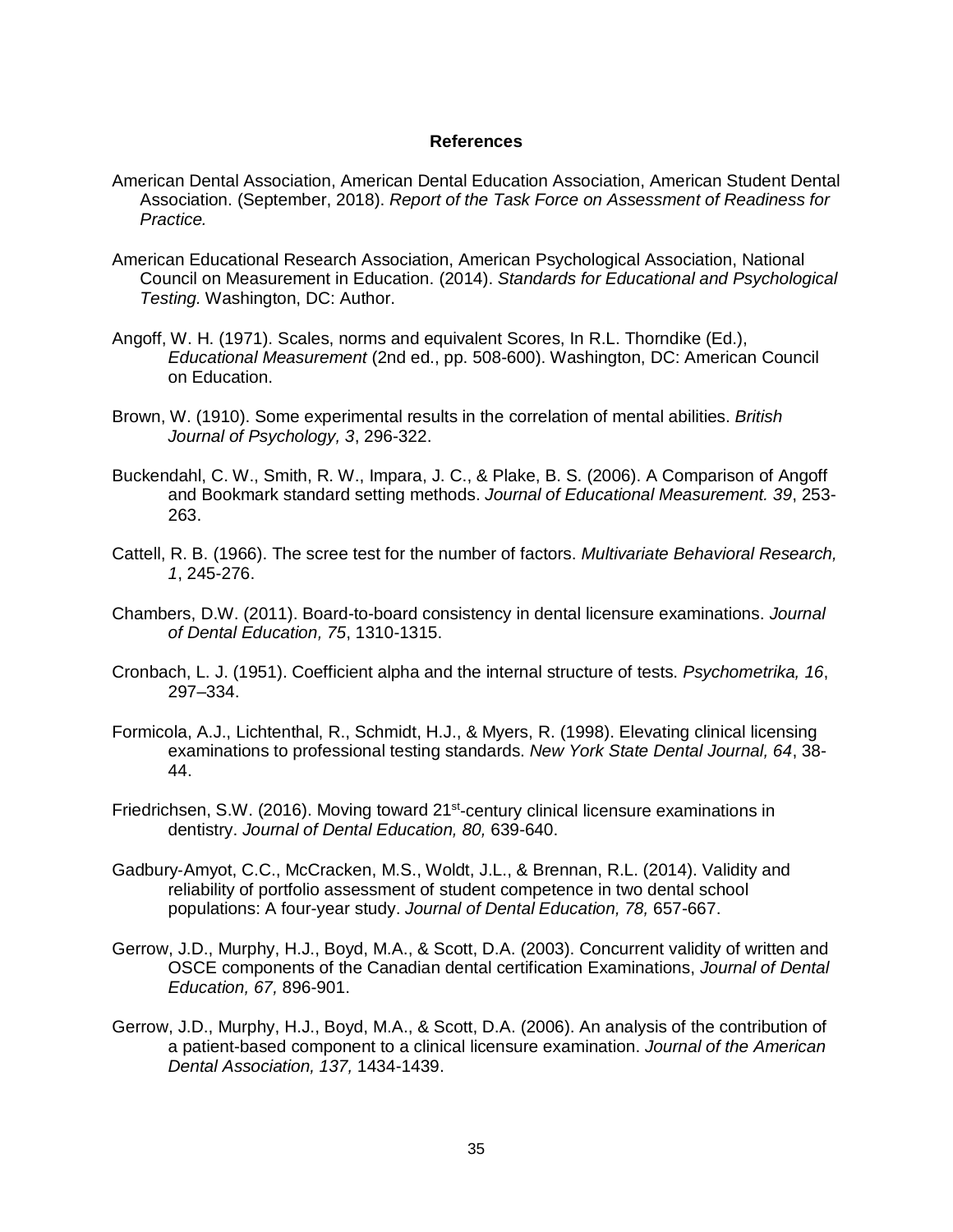- Hangorsky, U. (1981). Clinical competency levels of fourth-year dental students as determined by board examiners and faculty members. *Journal of the American Dental Association, 102,* 35-37.
- Horn, J. (1965) A rationale and test for the number of factors in factor analysis. *Psychometrika, 30*, 179-185.
- Impara, J. C., & Plake, B. S. (2005). Standard setting: An alternative approach. *Journal of Educational Measurement. 34*, 353-366.
- Kaiser, H. E. (1960). The application of electronic computers to factor analysis. *Education & Psychological Measurement, 20*, 141-151.
- Kane, M. T., Kingsbury C., Colton, D., Estes, C. (1989). Combining data on criticality and frequency in developing test plans for licensure and certification examination. *Journal of Educational Measurement 26*, 17-27.
- Kolen, M. J. (1986). Standard errors of Tucker equating. *Applied Psychological Measurement, 9*, 209-223.
- Kolen, M. J., & Brennan, R. J. (1995). *Test equating: Methods and practices*. New York: Springer.
- Kuder, G.F., and Richardson, M.W. (1937). The theory of estimation of test reliability. *Psychometrika, 2*, 151-160.
- Lewis, D. M., Mitzel, H. C., Mercado, R., Schulz, E. M. (2012) The Bookmark standard setting procedure. In G. J. Cizek (Ed.) *Setting performance standards: Foundations, methods, and innovations* (pp. 225-254). New York: Taylor and Francis.
- National Dental Examining Board of Canada (2019). *Technical report: Objective structured clinical examination*. Ottawa, ON.
- Ranney, R.R., Gunsolley, J.C., Miller, L.S., & Wood, M. (2004). The relationship between performance in dental school and performance on a clinical examination for licensure: A nine-year study. *Journal of the American Dental Association, 135,* 1146-1153.
- Rudner, L. M. (2001). Computing the expected proportions of misclassified examinees. *Practical Assessment, Research & Evaluation, 7*.
- Wilcox, R.R. (2017). *Introduction to Robust Estimation & Hypothesis Testing. 4th edition*. Elsevier, Amsterdam, The Netherlands.
- Ziebert, A.J. & Waldschmidt, D.M. (2020). The Dental Licensure OSCE: A modern licensure examination for dentistry. *Journal of the California Dental Association, 48(7), 331-338.*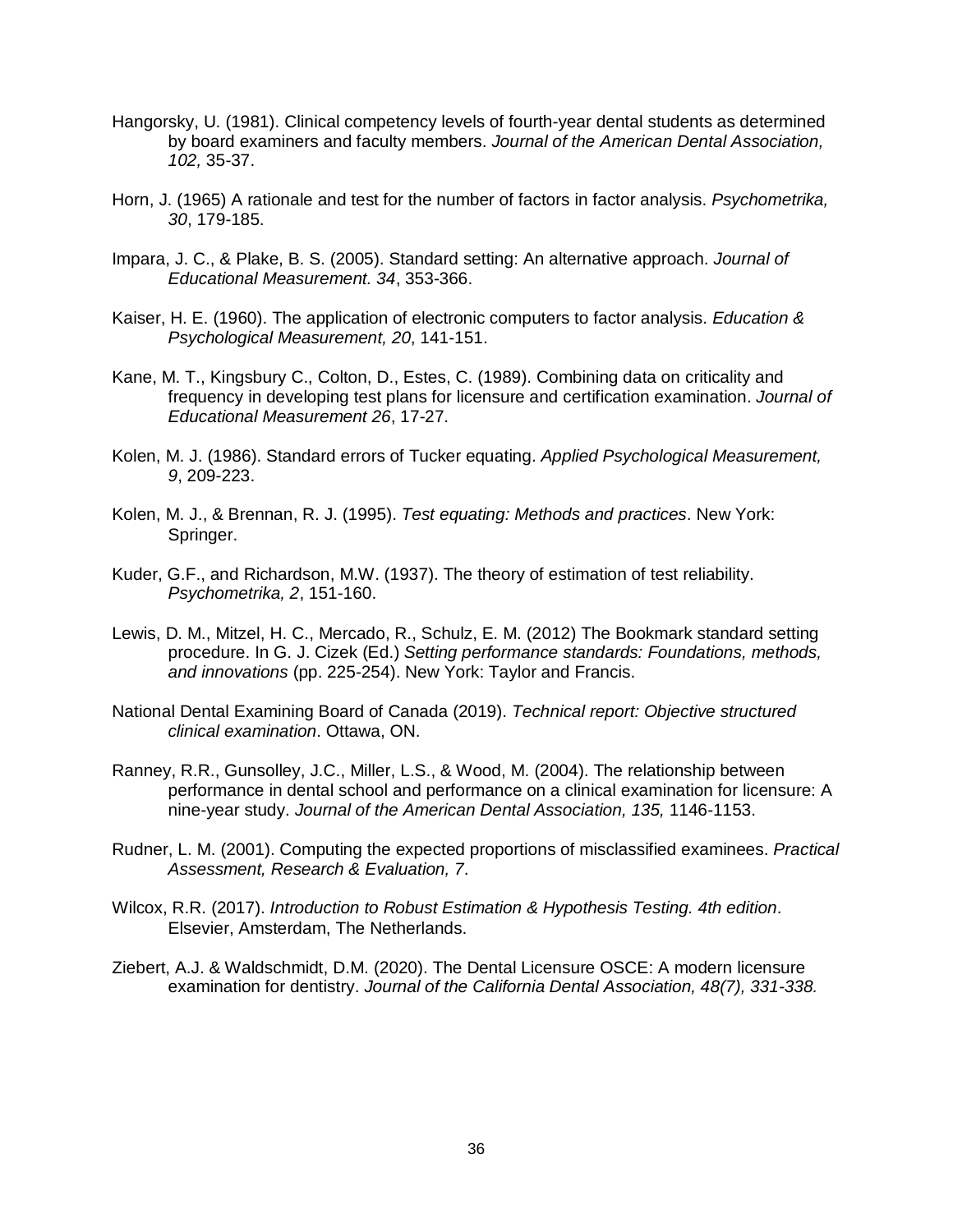# **Appendix A**

# **Clinical Content Areas for General Dentistry**

<span id="page-37-0"></span>

| #              | <b>Diagnosis and Treatment Planning</b>                                                                                                                                                       |
|----------------|-----------------------------------------------------------------------------------------------------------------------------------------------------------------------------------------------|
| 1              | Interpret patient information and medical data to assess and manage patients.                                                                                                                 |
| 2              | Identify the chief complaint and understand the contributing factors.                                                                                                                         |
| 3              | Perform head and neck and intraoral examinations, interpreting and evaluating the clinical findings.                                                                                          |
| 4              | Use clinical and epidemiological data to diagnose and establish a prognosis for dental abnormalities and<br>pathology.                                                                        |
| 5              | Recognize the normal range of clinical findings and distinguish significant deviations that require monitoring,<br>treatment, or management.                                                  |
| 6              | Predict the most likely diagnostic result given available patient information.                                                                                                                |
| $\overline{7}$ | Interpret diagnostic results to inform understanding of the patient's condition.                                                                                                              |
| 8              | Recognize the manifestations of systemic disease and how the disease and its management may affect the<br>delivery of dental care.                                                            |
| 9              | Recognize the interrelationship between oral health and systemic disease, and implement strategies for<br>improving overall health.                                                           |
| 10             | Select the diagnostic tools most likely to establish or confirm the diagnosis                                                                                                                 |
| 11             | Collect information from diverse sources (patient, guardian, patient records, allied staff, and other healthcare<br>professionals) to make informed decisions.                                |
| 12             | Formulate a comprehensive diagnosis and treatment plan for patient management.                                                                                                                |
| 13             | Discuss etiologies, treatment alternatives, and prognoses with patients so they are educated and can make<br>informed decisions concerning the management of their care.                      |
| 14             | Understand how patient attributes (e.g., gender, age, race, ethnicity, and special needs), social background<br>and values influence the provision of oral health care at all stages of life. |
| 15             | Interact and communicate with patients using psychological, social, and behavioral principles.                                                                                                |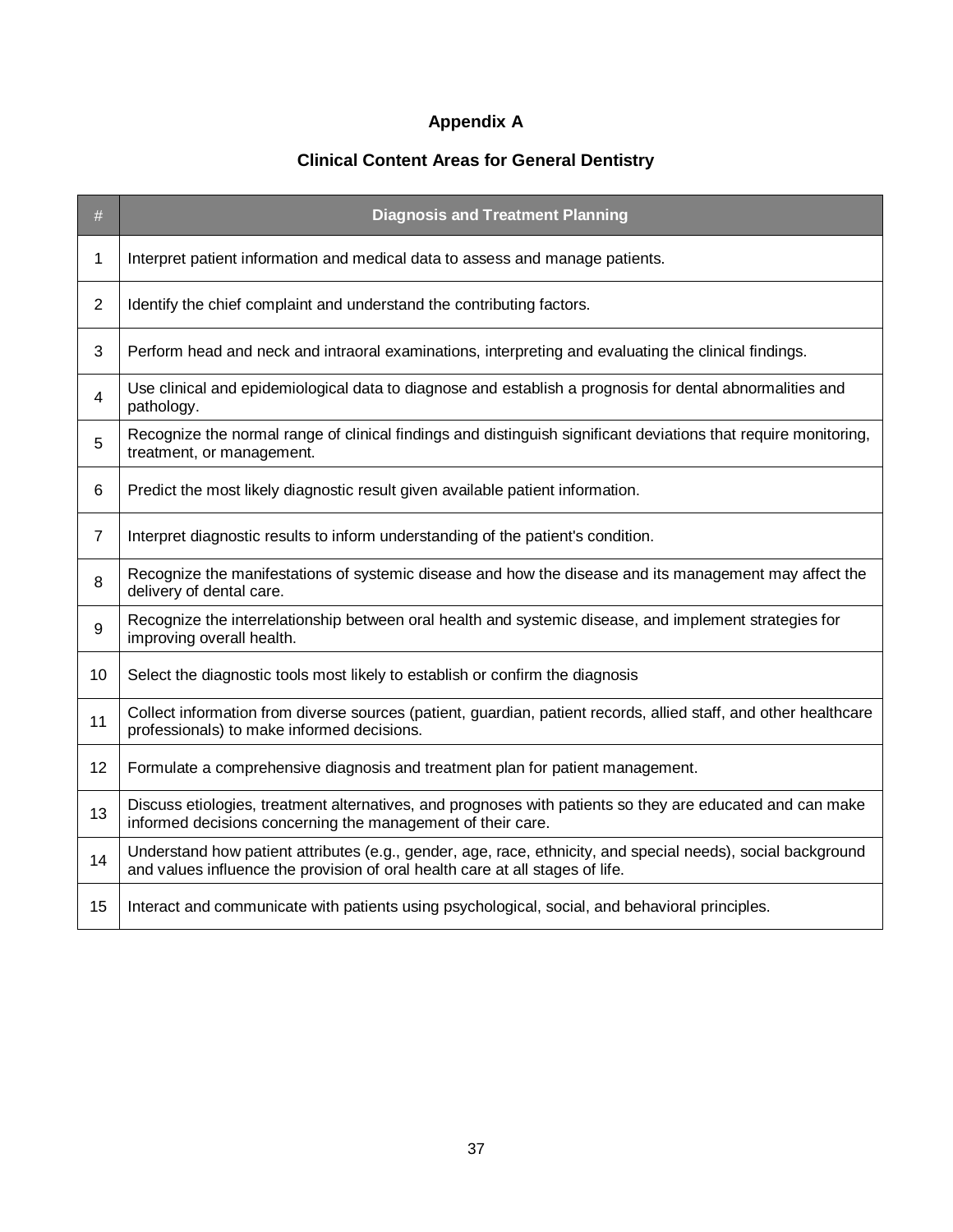| $\#$ | <b>Oral Health Management</b>                                                                                                                        |
|------|------------------------------------------------------------------------------------------------------------------------------------------------------|
| 16   | Prevent, recognize and manage medical emergencies (e.g., cardiac arrest).                                                                            |
| 17   | Prevent, recognize and manage dental emergencies.                                                                                                    |
| 18   | Recognize and manage acute pain, hemorrhage, trauma, and infection of the orofacial complex.                                                         |
| 19   | Prevent, diagnose and manage pain during treatment.                                                                                                  |
| 20   | Prevent, diagnose and manage pulpal and periradicular diseases.                                                                                      |
| 21   | Prevent, diagnose and manage caries.                                                                                                                 |
| 22   | Prevent, diagnose and manage periodontal diseases.                                                                                                   |
| 23   | Prevent, diagnose and manage oral mucosal and osseous diseases.                                                                                      |
| 24   | Recognize, manage and report patient abuse and neglect.                                                                                              |
| 25   | Recognize and manage substance abuse.                                                                                                                |
| 26   | Select and administer or prescribe pharmacological agents in the treatment of dental patients.                                                       |
| 27   | Anticipate, prevent, and manage complications arising from the use of therapeutic and pharmacological<br>agents in patient care.                     |
| 28   | Diagnose endodontic conditions and perform endodontic procedures.                                                                                    |
| 29   | Diagnose and manage the restorative needs of the partially or completely edentulous patient.                                                         |
| 30   | Restore tooth function, structure, and esthetics by replacing missing and defective tooth structure, while<br>promoting soft and hard tissue health. |
| 31   | Perform prosthetic restorations (fixed or removable) and implant procedures for the edentulous and partially<br>edentulous patient.                  |
| 32   | Diagnose and manage oral surgical treatment needs.                                                                                                   |
| 33   | Perform oral surgical procedures.                                                                                                                    |
| 34   | Prevent, diagnose and manage developmental or acquired occlusal problems.                                                                            |
| 35   | Prevent, diagnose and manage temporomandibular disorders.                                                                                            |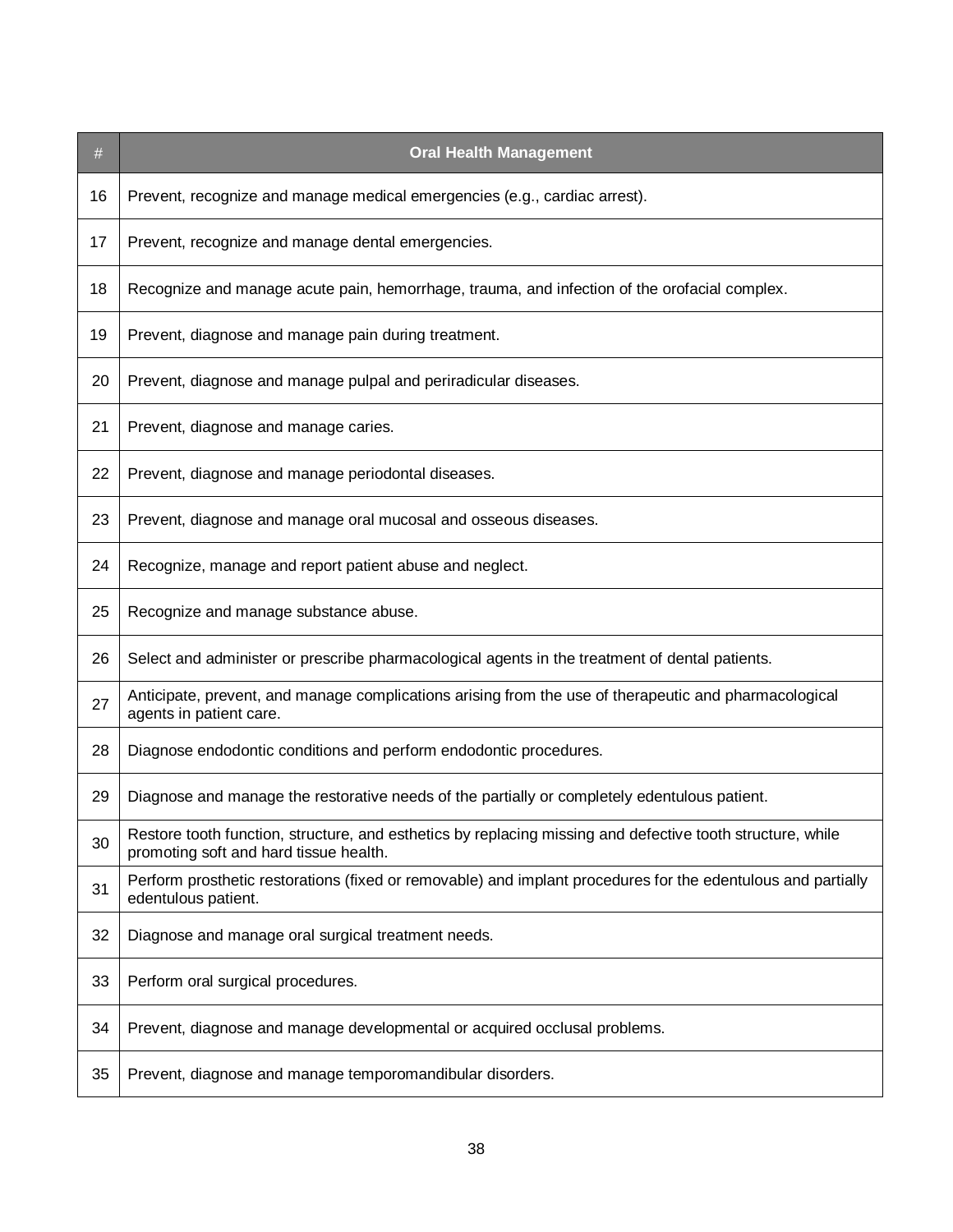| #  | <b>Oral Health Management</b>                                                                                 |
|----|---------------------------------------------------------------------------------------------------------------|
| 36 | Diagnose and manage patients requiring modification of oral tissues to optimize form, function and esthetics. |
| 37 | Evaluate outcomes of comprehensive dental care.                                                               |
| 38 | Manage the oral esthetic needs of patients.                                                                   |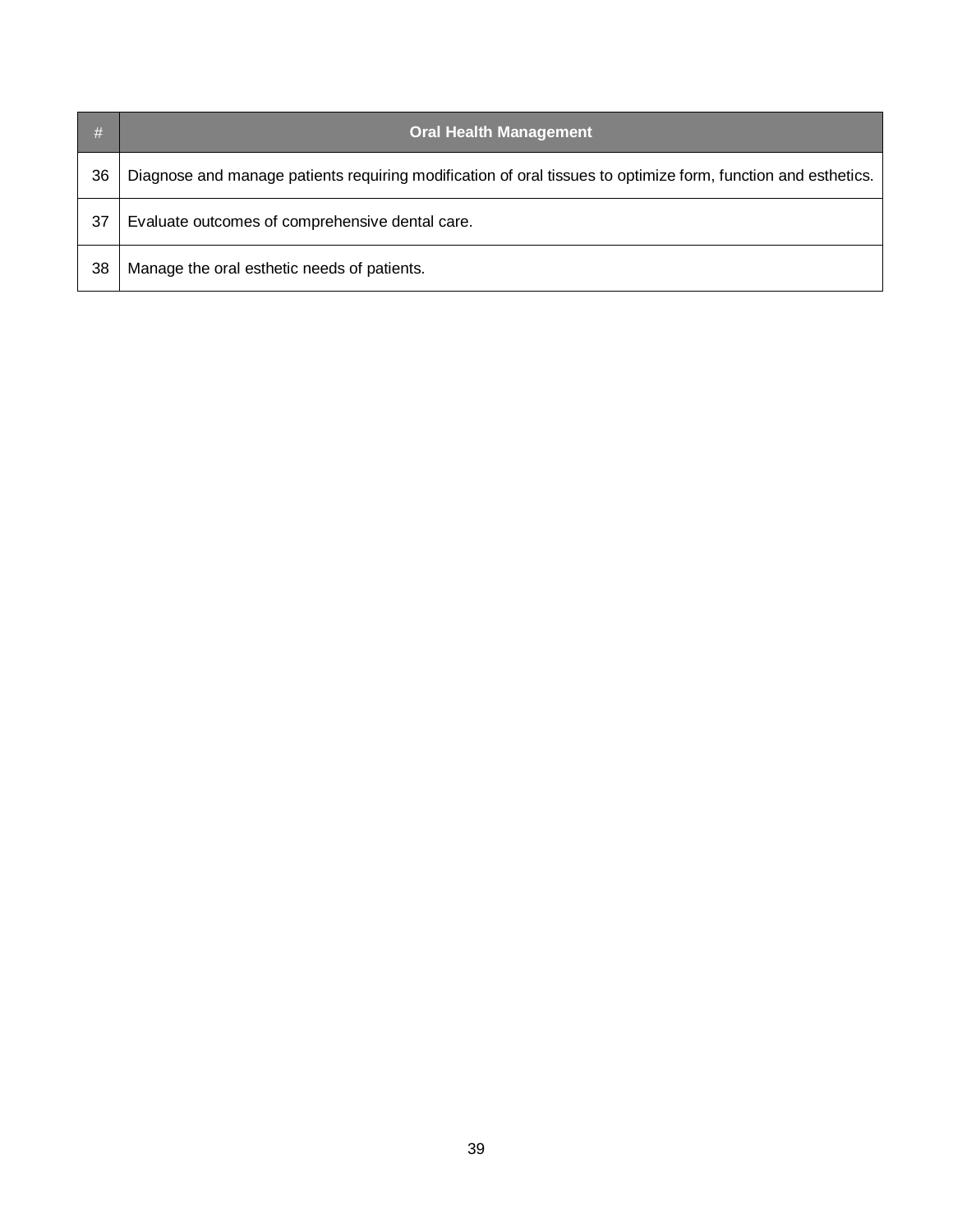| #  | <b>Practice and Profession</b>                                                                                                                                                                            |
|----|-----------------------------------------------------------------------------------------------------------------------------------------------------------------------------------------------------------|
| 39 | Evaluate and integrate emerging trends in health care.                                                                                                                                                    |
| 40 | Evaluate social and economic trends and adapt to accommodate their impact on oral health care.                                                                                                            |
| 41 | Evaluate scientific literature and integrate new knowledge and best research outcomes with patient values<br>and other sources of information to make decisions about treatment.                          |
| 42 | Practice within the general dentist's scope of competence and consult with or refer to professional<br>colleagues when indicated.                                                                         |
| 43 | Evaluate and utilize available and emerging resources (e.g., laboratory and clinical resources, information<br>technology) to facilitate patient care, practice management, and professional development. |
| 44 | Conduct practice activities in a manner that manages risk and is consistent with jurisprudence and ethical<br>requirements in dentistry and healthcare.                                                   |
| 45 | Recognize and respond to situations involving ethical and jurisprudence considerations.                                                                                                                   |
| 46 | Maintain patient records in accordance with jurisprudence and ethical requirements.                                                                                                                       |
| 47 | Conduct practice related business activities and financial operations in accordance with sound business<br>practices and jurisprudence (e.g., OSHA and HIPAA).                                            |
| 48 | Develop a catastrophe preparedness plan for the dental practice.                                                                                                                                          |
| 49 | Manage, coordinate and supervise the activity of allied dental health personnel.                                                                                                                          |
| 50 | Assess one's personal level of skills and knowledge relative to dental practice.                                                                                                                          |
| 51 | Adhere to standard precautions for infection control for all clinical procedures.                                                                                                                         |
| 52 | Use prevention, intervention, and patient education strategies to maximize oral health.                                                                                                                   |
| 53 | Collaborate with dental team members and other health care professionals to promote health and manage<br>disease in communities.                                                                          |
| 54 | Evaluate and implement systems of oral health care management and delivery that will address the needs of<br>patient populations served.                                                                  |
| 55 | Apply quality assurance, assessment and improvement concepts to improve outcomes.                                                                                                                         |
| 56 | Communicate case design to laboratory technicians and evaluate the resultant restoration or prosthesis.                                                                                                   |